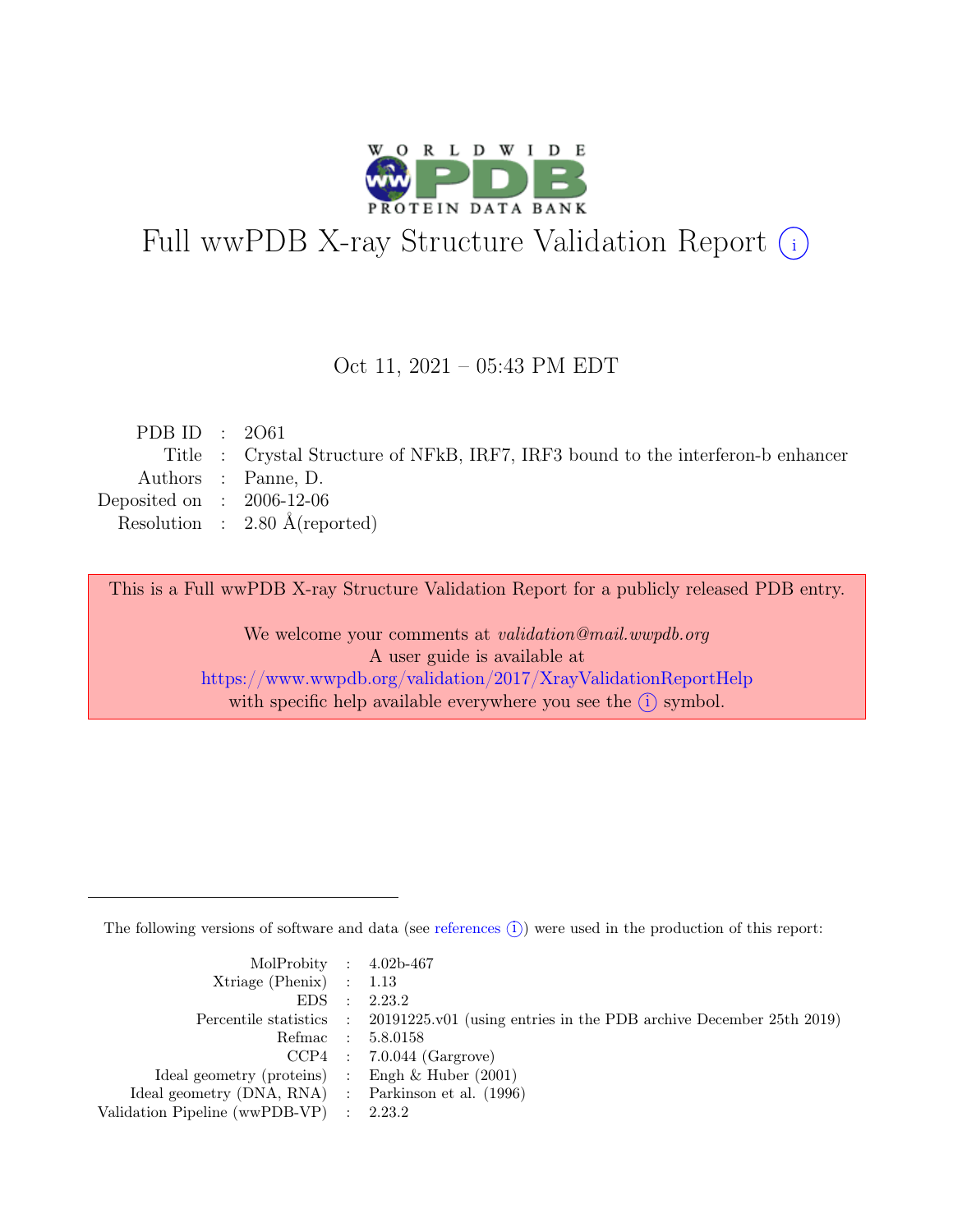# 1 Overall quality at a glance  $(i)$

The following experimental techniques were used to determine the structure: X-RAY DIFFRACTION

The reported resolution of this entry is 2.80 Å.

Percentile scores (ranging between 0-100) for global validation metrics of the entry are shown in the following graphic. The table shows the number of entries on which the scores are based.



| Metric                | Whole archive<br>$(\#\text{Entries})$ | Similar resolution<br>$(\# \text{Entries}, \text{resolution range}(\AA))$ |
|-----------------------|---------------------------------------|---------------------------------------------------------------------------|
| $R_{free}$            | 130704                                | 3140 (2.80-2.80)                                                          |
| Clashscore            | 141614                                | 3569 (2.80-2.80)                                                          |
| Ramachandran outliers | 138981                                | 3498 (2.80-2.80)                                                          |
| Sidechain outliers    | 138945                                | 3500 (2.80-2.80)                                                          |
| RSRZ outliers         | 127900                                | 3078 (2.80-2.80)                                                          |

The table below summarises the geometric issues observed across the polymeric chains and their fit to the electron density. The red, orange, yellow and green segments of the lower bar indicate the fraction of residues that contain outliers for  $\geq$ =3, 2, 1 and 0 types of geometric quality criteria respectively. A grey segment represents the fraction of residues that are not modelled. The numeric value for each fraction is indicated below the corresponding segment, with a dot representing fractions <=5% The upper red bar (where present) indicates the fraction of residues that have poor fit to the electron density. The numeric value is given above the bar.

| Mol | Chain | Length |           | Quality of chain |                       |
|-----|-------|--------|-----------|------------------|-----------------------|
|     | Ε     | 36     | 6%<br>14% | 83%              |                       |
| റ   | F     | 34     | 3%<br>29% | 71%              |                       |
| 3   | А     | 540    | 6%<br>49% | 36%              | 8%<br>6%<br>$\bullet$ |
|     | В     | 314    | 4%<br>52% | 39%              | 8%                    |

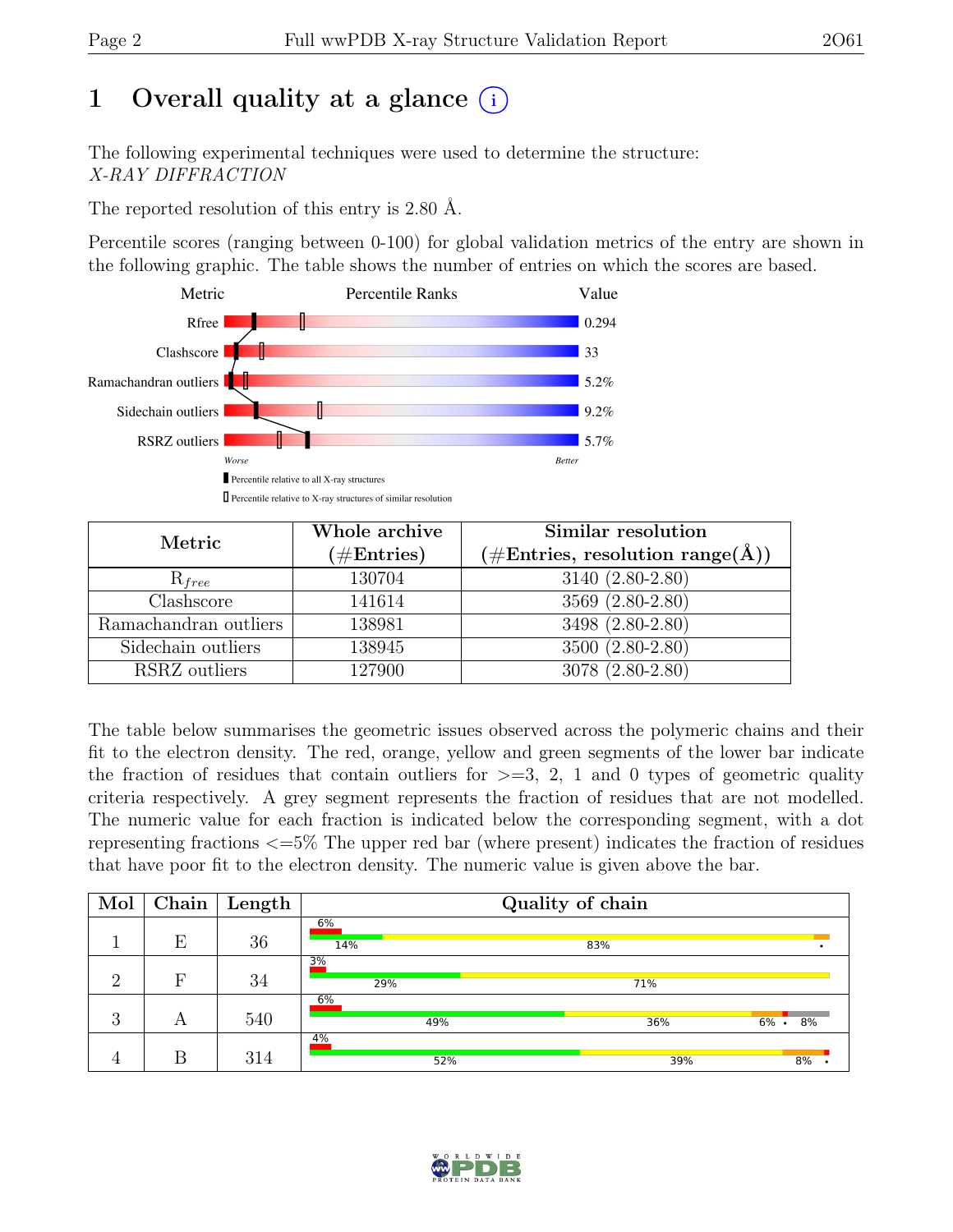# 2 Entry composition  $(i)$

There are 5 unique types of molecules in this entry. The entry contains 7912 atoms, of which 0 are hydrogens and 0 are deuteriums.

In the tables below, the ZeroOcc column contains the number of atoms modelled with zero occupancy, the AltConf column contains the number of residues with at least one atom in alternate conformation and the Trace column contains the number of residues modelled with at most 2 atoms.

• Molecule 1 is a DNA chain called 36-MER.

| Mol | ${\rm Chain}$ | Residues | $\rm{Atoms}$ |     |         |  |     | ZeroOcc | $\vert$ AltConf $\vert$ | $\perp$ Trace |
|-----|---------------|----------|--------------|-----|---------|--|-----|---------|-------------------------|---------------|
|     |               | 36       | Total<br>750 | 357 | 147 211 |  | -35 |         |                         |               |

• Molecule 2 is a DNA chain called 34-MER.

| Mol | Chain Residues | $\rm{Atoms}$ |     |     |     |  | $\mathsf{ZeroOcc} \mid \mathsf{AltConf} \mid \mathsf{Trace}$ |  |
|-----|----------------|--------------|-----|-----|-----|--|--------------------------------------------------------------|--|
|     | 34             | Total<br>678 | 328 | 110 | 207 |  |                                                              |  |

• Molecule 3 is a protein called Transcription factor  $p65/$ Interferon regulatory factor 7/Interferon regulatory factor 3 fusion protein.

| Mol | ${\rm Chain}$ | Residues | Atoms         |      |     |     | $\text{ZeroOcc}$   AltConf   Trace |  |  |
|-----|---------------|----------|---------------|------|-----|-----|------------------------------------|--|--|
|     |               | 498      | Total<br>3988 | 2505 | 745 | 722 | 16                                 |  |  |

There are 48 discrepancies between the modelled and reference sequences:

| ${\rm Chain}$ | Residue | Modelled   | Actual | Comment               | Reference         |
|---------------|---------|------------|--------|-----------------------|-------------------|
| А             | 18      | MET        |        | initiating methionine | <b>UNP Q04206</b> |
| А             | 19      | <b>GLY</b> |        | cloning artifact      | <b>UNP Q04206</b> |
| А             | 292     | <b>GLY</b> |        | linker                | <b>UNP Q04206</b> |
| A             | 293     | <b>SER</b> |        | linker                | <b>UNP Q04206</b> |
| А             | 294     | LEU        |        | linker                | <b>UNP Q04206</b> |
| А             | 295     | <b>SER</b> |        | linker                | <b>UNP Q04206</b> |
| A             | 296     | <b>SER</b> |        | linker                | <b>UNP Q04206</b> |
| А             | 297     | <b>GLY</b> |        | linker                | <b>UNP Q04206</b> |
| А             | 298     | <b>SER</b> |        | linker                | <b>UNP Q04206</b> |
| А             | 299     | <b>SER</b> |        | linker                | <b>UNP Q04206</b> |
| А             | 300     | LEU        |        | linker                | <b>UNP Q04206</b> |
| A             | 301     | <b>SER</b> |        | linker                | <b>UNP Q04206</b> |
| Α             | 302     | <b>SER</b> |        | linker                | UNP Q04206        |

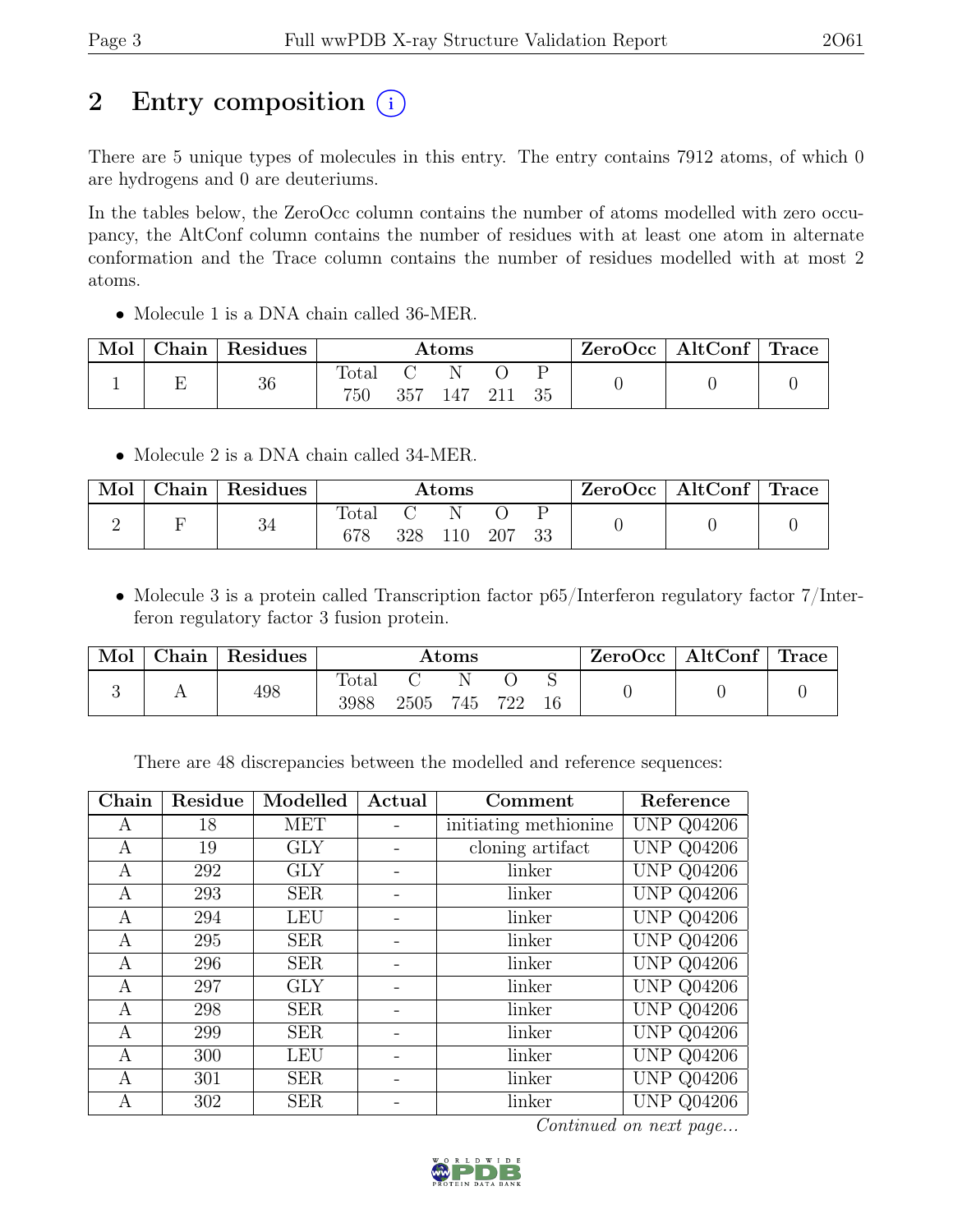| Chain            | Residue          | Modelled                | Actual                       | Comment             | Reference                      |
|------------------|------------------|-------------------------|------------------------------|---------------------|--------------------------------|
| А                | $\overline{303}$ | $\overline{\text{PRO}}$ | $\overline{\phantom{0}}$     | linker              | <b>UNP Q04206</b>              |
| A                | 304              | <b>SER</b>              | $\overline{\phantom{a}}$     | linker              | <b>UNP Q04206</b>              |
| A                | 305              | ALA                     |                              | linker              | <b>UNP Q04206</b>              |
| $\boldsymbol{A}$ | 306              | <b>GLY</b>              |                              | linker              | <b>UNP Q04206</b>              |
| A                | 1118             | $\overline{\text{GLN}}$ | <b>PRO</b>                   | engineered mutation | <b>UNP Q92985</b>              |
| A                | 1126             | <b>GLY</b>              | $\blacksquare$               | linker              | <b>UNP Q92985</b>              |
| A                | 1127             | <b>SER</b>              | $\overline{\phantom{0}}$     | linker              | <b>UNP Q92985</b>              |
| A                | 1128             | LEU                     | $\overline{a}$               | linker              | <b>UNP Q92985</b>              |
| A                | 1129             | <b>SER</b>              | $\overline{a}$               | linker              | <b>UNP Q92985</b>              |
| A                | 1130             | SER                     | $\overline{\phantom{a}}$     | linker              | <b>UNP Q92985</b>              |
| А                | 1131             | ASP                     | $\frac{1}{2}$                | linker              | <b>UNP Q92985</b>              |
| А                | 1132             | $\overline{\text{SER}}$ | $\overline{\phantom{0}}$     | linker              | <b>UNP Q92985</b>              |
| А                | 1133             | <b>SER</b>              | -                            | linker              | <b>UNP Q92985</b>              |
| А                | 1134             | <b>LEU</b>              | ÷                            | linker              | <b>UNP Q92985</b>              |
| $\boldsymbol{A}$ | 1135             | <b>SER</b>              | $\qquad \qquad \blacksquare$ | linker              | <b>UNP Q92985</b>              |
| $\mathbf{A}$     | 1136             | <b>SER</b>              | $\qquad \qquad -$            | linker              | <b>UNP Q92985</b>              |
| $\overline{A}$   | 1137             | <b>PRO</b>              | $\overline{\phantom{0}}$     | linker              | <b>UNP Q92985</b>              |
| $\mathbf{A}$     | 1138             | <b>SER</b>              | $\overline{a}$               | linker              | <b>UNP Q92985</b>              |
| $\boldsymbol{A}$ | 1139             | <b>ALA</b>              | $\overline{\phantom{0}}$     | linker              | <b>UNP Q92985</b>              |
| A                | 1140             | <b>LEU</b>              |                              | linker              | $\overline{\text{UNP}$ Q92985  |
| $\mathbf{A}$     | 1141             | <b>SER</b>              | $\overline{\phantom{0}}$     | linker              | <b>UNP Q92985</b>              |
| A                | 1142             | $\overline{\text{PRO}}$ | $\overline{\phantom{0}}$     | linker              | <b>UNP Q92985</b>              |
| A                | 1143             | <b>LYS</b>              | $\overline{a}$               | linker              | <b>UNP Q92985</b>              |
| A                | 1144             | $\overline{\text{PRO}}$ | $\overline{\phantom{0}}$     | linker              | <b>UNP Q92985</b>              |
| A                | 1145             | $\rm{ARG}$              | $\qquad \qquad -$            | linker              | <b>UNP Q92985</b>              |
| A                | 1146             | ILE                     | $\Box$                       | linker              | $\overline{\text{UNP}}$ Q92985 |
| A                | 2112             | <b>GLY</b>              | $\overline{\phantom{a}}$     | expression tag      | <b>UNP Q14653</b>              |
| A                | 2113             | LEU                     | $\overline{\phantom{0}}$     | expression tag      | <b>UNP Q14653</b>              |
| A                | 2114             | GLU                     | $\qquad \qquad -$            | expression tag      | <b>UNP Q14653</b>              |
| А                | 2115             | HIS                     |                              | expression tag      | <b>UNP Q14653</b>              |
| А                | 2116             | HIS                     |                              | expression tag      | <b>UNP Q14653</b>              |
| А                | 2117             | <b>HIS</b>              |                              | expression tag      | <b>UNP Q14653</b>              |
| A                | 2118             | <b>HIS</b>              | $\overline{\phantom{0}}$     | expression tag      | <b>UNP Q14653</b>              |
| A                | 2119             | <b>HIS</b>              | $\qquad \qquad -$            | expression tag      | <b>UNP Q14653</b>              |
| A                | 2120             | HIS                     |                              | expression tag      | <b>UNP Q14653</b>              |

Continued from previous page...

 $\bullet\,$  Molecule 4 is a protein called Nuclear factor NF-kappa-B p105 subunit.

| Mol | ${\rm Chain}$ | Residues | $\rm{Atoms}$ |      |     |     | ZeroOcc | $\vert$ AltConf $\vert$ Trace $\vert$ |  |  |
|-----|---------------|----------|--------------|------|-----|-----|---------|---------------------------------------|--|--|
|     |               | 314      | Total        | 1566 | 430 | 462 | 13      |                                       |  |  |

There is a discrepancy between the modelled and reference sequences:

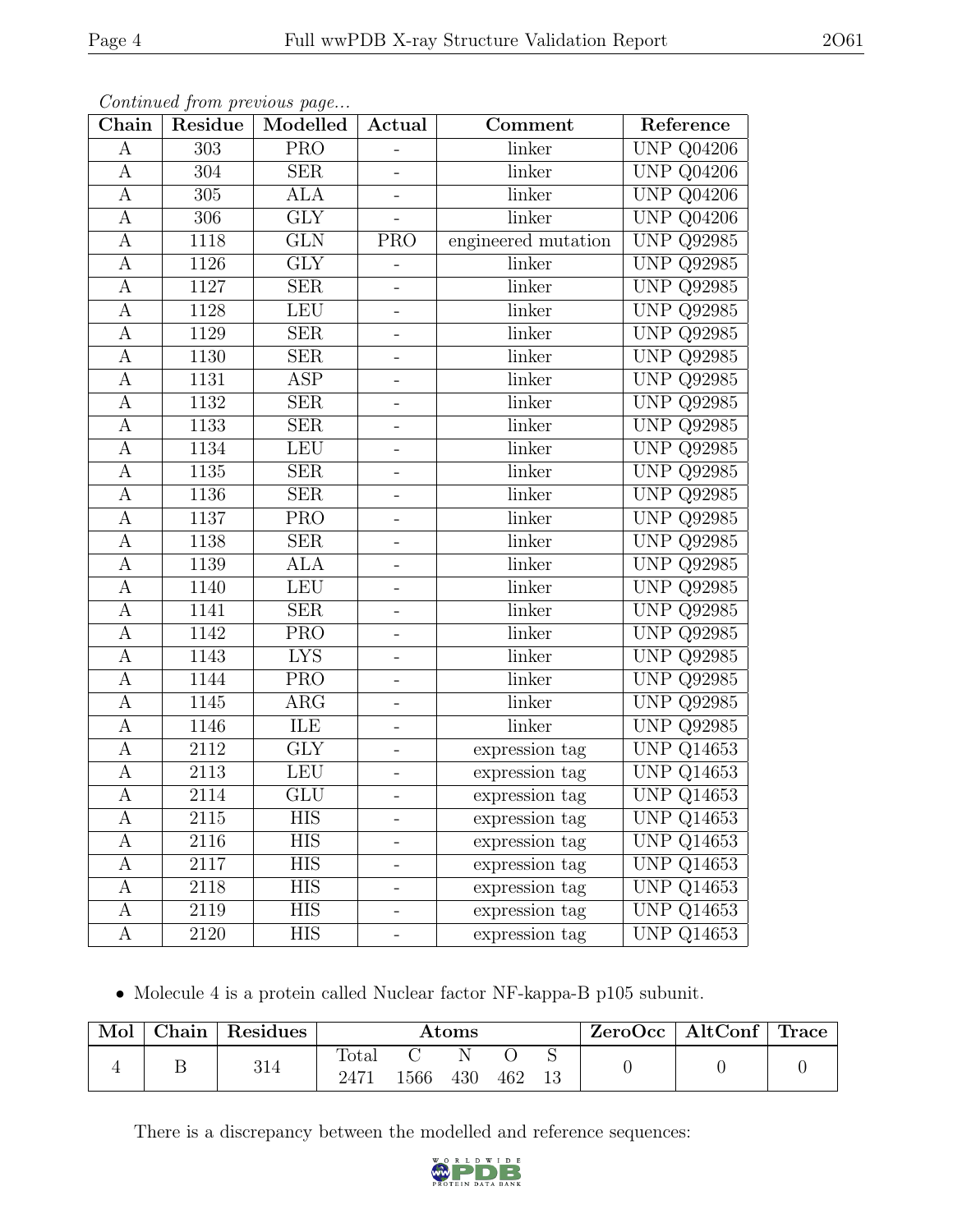|  | Chain   Residue   Modelled   Actual |        | Comment                            | Reference |  |
|--|-------------------------------------|--------|------------------------------------|-----------|--|
|  | MET                                 | $\sim$ | initiating methionine   UNP P19838 |           |  |

 $\bullet\,$  Molecule 5 is water.

| Mol |   | Chain   Residues | Atoms                                 | ZeroOcc   AltConf |
|-----|---|------------------|---------------------------------------|-------------------|
| 5   | Е |                  | Total O<br>6                          |                   |
| 5   |   |                  | Total O                               |                   |
| 5   |   | 10               | Total<br>$\left( \right)$<br>10<br>10 |                   |
| b.  |   | 5                | Total<br>$\left( \right)$<br>5        |                   |

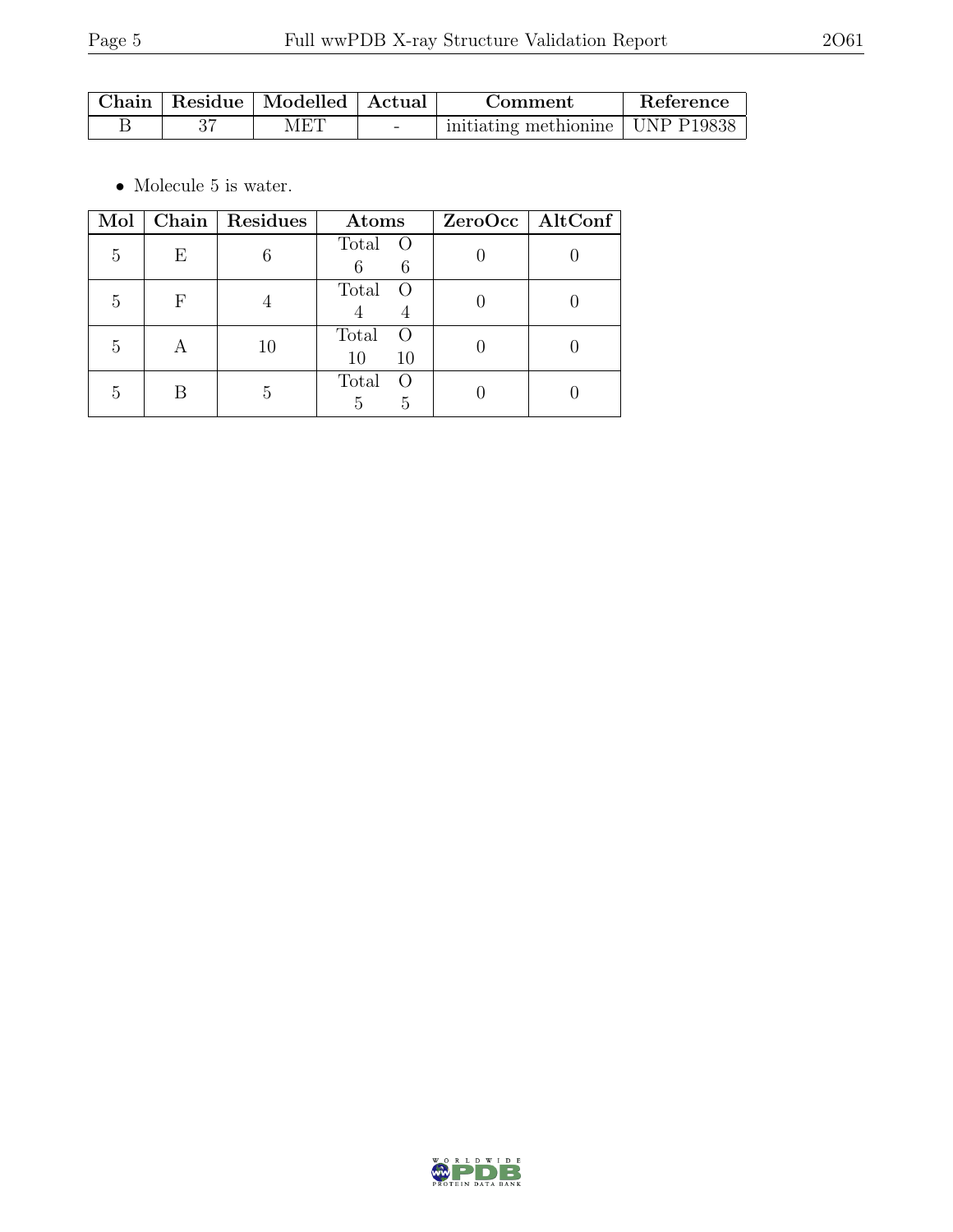# 3 Residue-property plots (i)

These plots are drawn for all protein, RNA, DNA and oligosaccharide chains in the entry. The first graphic for a chain summarises the proportions of the various outlier classes displayed in the second graphic. The second graphic shows the sequence view annotated by issues in geometry and electron density. Residues are color-coded according to the number of geometric quality criteria for which they contain at least one outlier:  $green = 0$ , yellow  $= 1$ , orange  $= 2$  and red  $= 3$  or more. A red dot above a residue indicates a poor fit to the electron density (RSRZ > 2). Stretches of 2 or more consecutive residues without any outlier are shown as a green connector. Residues present in the sample, but not in the model, are shown in grey.



• Molecule 1: 36-MER

• Molecule 3: Transcription factor p65/Interferon regulatory factor 7/Interferon regulatory factor 3 fusion protein



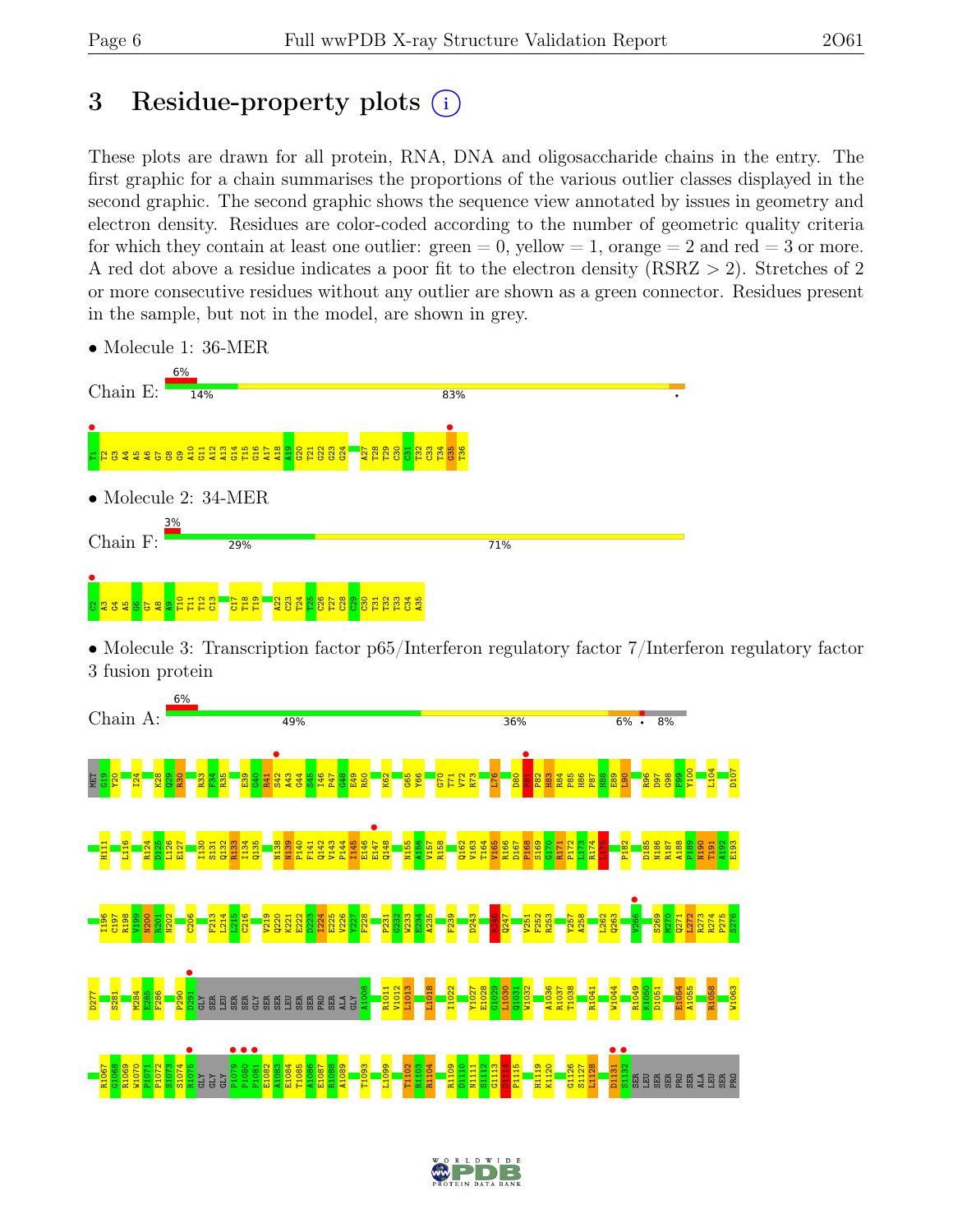# LYS PRO ARG ILE L2009 P2010 W2011 • L2012 • V2013 S2014 Q2015 L2016 • D2017 L2018 G2019 Q2020 G2023 • V2024 A2025 • W2026 V2027 N2028 K2029 S2030 • R2031 • T2032 R2033 • F2034 • R2035 I2036 P2037 W2038 K2039 H2040 G2041 L2042 • R2043 • Q2044 • D2045 • A2046 • Q2047 Q2048 E2049 D2050 F2051 • G2052 I2053 F2054 W2057 R2068 D2069 L2073 P2074 K2077 <mark>a 8 8 8 3 a 8 8 5 \_ 8 3 8 9</mark> 8 5 8 8 9 3 1<br>8 8 8 8 8 8 8 9 <sup>\_</sup> R2**10** R210 R210 R210 E210 H210 H210

• Molecule 4: Nuclear factor NF-kappa-B p105 subunit



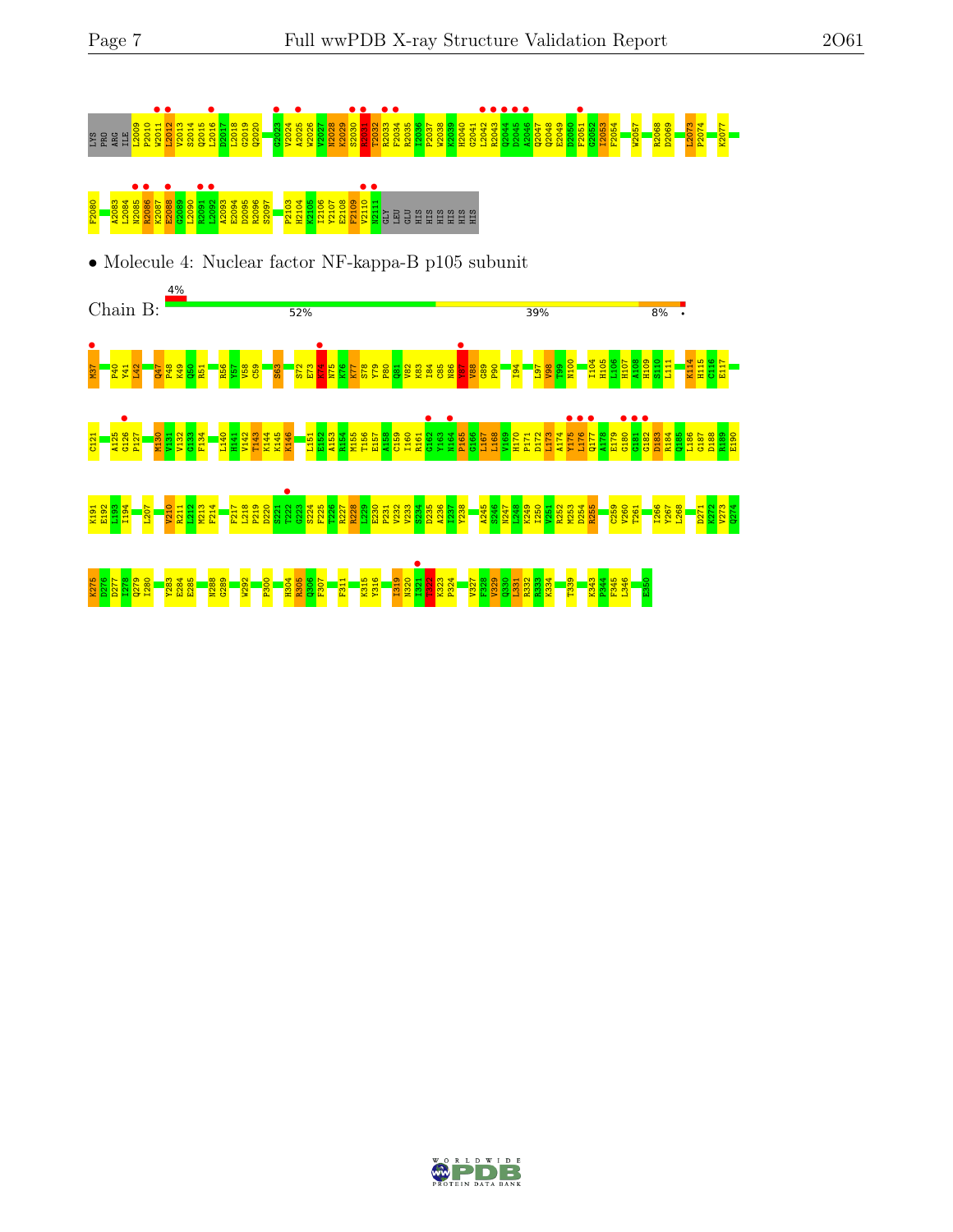# 4 Data and refinement statistics  $(i)$

| Property                                                             | Value                                                 | <b>Source</b>  |
|----------------------------------------------------------------------|-------------------------------------------------------|----------------|
| Space group                                                          | $P_2$ $\overline{21}$ $\overline{21}$ $\overline{21}$ | Depositor      |
| Cell constants                                                       | $116.37\text{\AA}$<br>95.22Å<br>134.24Å               | Depositor      |
| a, b, c, $\alpha$ , $\beta$ , $\gamma$                               | $90.00^\circ$<br>$90.00^\circ$<br>$90.00^\circ$       |                |
| Resolution $(A)$                                                     | 40.65<br>2.80<br>$\frac{1}{2}$                        | Depositor      |
|                                                                      | 40.50<br>$-2.77$                                      | <b>EDS</b>     |
| % Data completeness                                                  | 99.8 (40.65-2.80)                                     | Depositor      |
| (in resolution range)                                                | 99.0 (40.50-2.77)                                     | <b>EDS</b>     |
| $R_{merge}$                                                          | 0.07                                                  | Depositor      |
| $\mathrm{R}_{sym}$                                                   | (Not available)                                       | Depositor      |
| $\langle I/\sigma(I) \rangle^{-1}$                                   | $3.43$ (at 2.77Å)                                     | Xtriage        |
| Refinement program                                                   | <b>CNS 1.1</b>                                        | Depositor      |
|                                                                      | 0.245<br>, 0.278                                      | Depositor      |
| $R, R_{free}$                                                        | $0.253$ ,<br>0.294                                    | DCC            |
| $R_{free}$ test set                                                  | 1903 reflections $(4.99\%)$                           | wwPDB-VP       |
| Wilson B-factor $(A^2)$                                              | 62.5                                                  | Xtriage        |
| Anisotropy                                                           | 0.449                                                 | Xtriage        |
| Bulk solvent $k_{sol}(e/\mathring{A}^3)$ , $B_{sol}(\mathring{A}^2)$ | 0.30, 48.2                                            | <b>EDS</b>     |
| L-test for twinning <sup>2</sup>                                     | $< L >$ = 0.50, $< L^2 >$ = 0.33                      | <b>Xtriage</b> |
| Estimated twinning fraction                                          | No twinning to report.                                | Xtriage        |
| $F_o, F_c$ correlation                                               | 0.92                                                  | <b>EDS</b>     |
| Total number of atoms                                                | 7912                                                  | wwPDB-VP       |
| Average B, all atoms $(A^2)$                                         | 64.0                                                  | wwPDB-VP       |

Xtriage's analysis on translational NCS is as follows: The largest off-origin peak in the Patterson function is 3.47% of the height of the origin peak. No significant pseudotranslation is detected.

<sup>&</sup>lt;sup>2</sup>Theoretical values of  $\langle |L| \rangle$ ,  $\langle L^2 \rangle$  for acentric reflections are 0.5, 0.333 respectively for untwinned datasets, and 0.375, 0.2 for perfectly twinned datasets.



<span id="page-7-1"></span><span id="page-7-0"></span><sup>1</sup> Intensities estimated from amplitudes.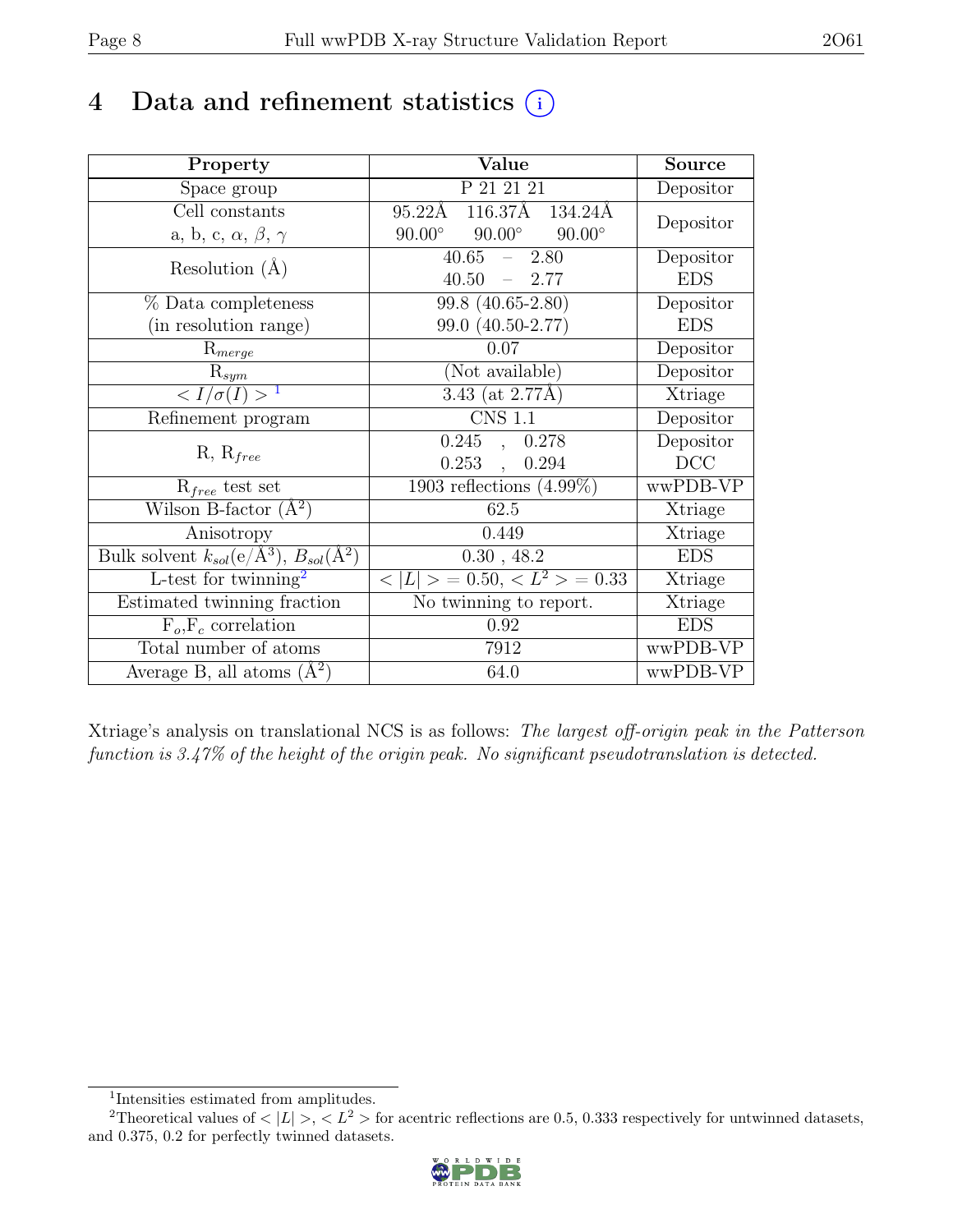# 5 Model quality  $(i)$

# 5.1 Standard geometry  $(i)$

The Z score for a bond length (or angle) is the number of standard deviations the observed value is removed from the expected value. A bond length (or angle) with  $|Z| > 5$  is considered an outlier worth inspection. RMSZ is the root-mean-square of all Z scores of the bond lengths (or angles).

| Mol | Chain | Bond lengths |             | Bond angles |                      |
|-----|-------|--------------|-------------|-------------|----------------------|
|     |       | <b>RMSZ</b>  | # $ Z  > 5$ | RMSZ        | $\ Z\  > 5$          |
|     | E     | 0.47         | 0/845       | 0.82        | $2/1306$ $(0.2\%)$   |
| 2   | F     | 0.42         | 0/755       | 0.79        | 0/1160               |
| 3   |       | 0.41         | 4094        | 0.67        | $2/5547(0.0\%)$      |
|     | В     | 0.41         | 0/2524      | 0.68        | 0/3407               |
| All | All   | 0.42         | 8218        | 0.71        | 4/11420<br>$(0.0\%)$ |

Chiral center outliers are detected by calculating the chiral volume of a chiral center and verifying if the center is modelled as a planar moiety or with the opposite hand.A planarity outlier is detected by checking planarity of atoms in a peptide group, atoms in a mainchain group or atoms of a sidechain that are expected to be planar.

|  | $\boxed{\text{Mol} \mid \text{Chain}}$ #Chirality outliers $\mid \text{\#Planarity outliers} \mid$ |
|--|----------------------------------------------------------------------------------------------------|
|  |                                                                                                    |

There are no bond length outliers.

All (4) bond angle outliers are listed below:

| Mol | Chain | $\operatorname{Res}% \left( \mathcal{N}\right) \equiv\operatorname{Res}(\mathcal{N}_{0},\mathcal{N}_{0})$ | 'Type | Atoms         |       | Observed $(^\circ)$ | $Ideal({}^o)$ |
|-----|-------|-----------------------------------------------------------------------------------------------------------|-------|---------------|-------|---------------------|---------------|
|     |       | 35                                                                                                        | DG    | $N9-C1'-C2'$  | 6.43  | 124.82              | 112.60        |
|     |       | 35                                                                                                        | DG    | $O4'$ -C1'-N9 | -5.13 | 111.59              | 108.00        |
|     |       | 1099                                                                                                      | LEU   | $CA-CB-CG$    | 5.10  | 127.03              | 115.30        |
|     |       | 175                                                                                                       | LEH   | CA-CB-CG      | 5.02  | 126.84              | 115.30        |

All (1) chirality outliers are listed below:

| $\vert$ Mol $\vert$ Chain $\vert$ Res $\vert$ Type $\vert$ Atom |  |  |
|-----------------------------------------------------------------|--|--|
|                                                                 |  |  |

There are no planarity outliers.

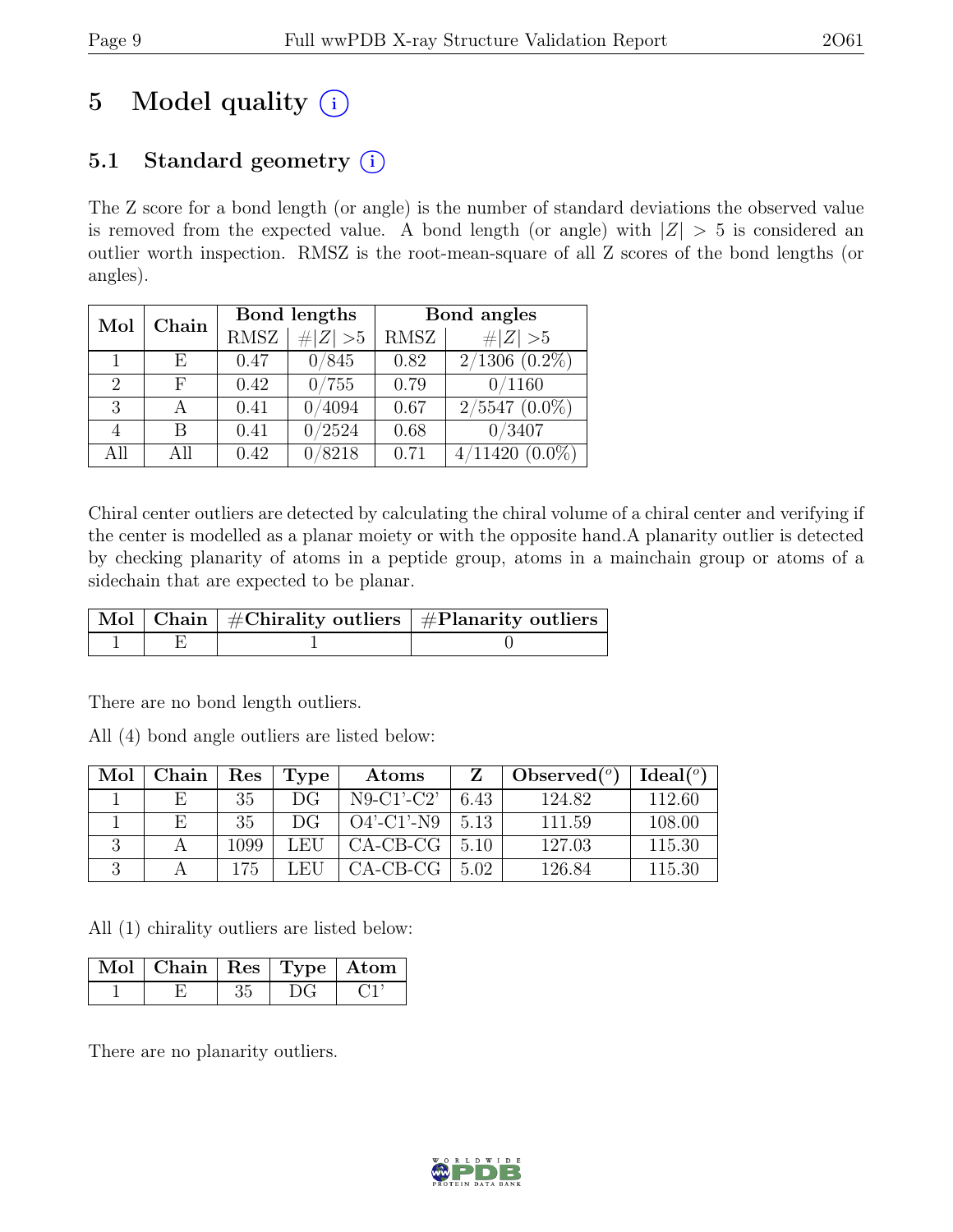## 5.2 Too-close contacts  $(i)$

In the following table, the Non-H and H(model) columns list the number of non-hydrogen atoms and hydrogen atoms in the chain respectively. The H(added) column lists the number of hydrogen atoms added and optimized by MolProbity. The Clashes column lists the number of clashes within the asymmetric unit, whereas Symm-Clashes lists symmetry-related clashes.

| Mol |     |      | Chain   Non-H   $H (model)$ | H(added) |     | Clashes   Symm-Clashes |
|-----|-----|------|-----------------------------|----------|-----|------------------------|
|     | E   | 750  |                             | 407      | 48  |                        |
| 2   | F   | 678  |                             | 388      | 60  |                        |
| 3   | Η   | 3988 |                             | 3878     | 224 |                        |
|     | В   | 2471 |                             | 2468     | 177 |                        |
| 5   | А   | 10   |                             |          |     |                        |
| 5   | R   |      |                             |          |     |                        |
| 5   | Ε   |      |                             |          |     |                        |
| 5   | F   |      |                             |          |     |                        |
|     | All | 7912 |                             | 7141     | 490 |                        |

The all-atom clashscore is defined as the number of clashes found per 1000 atoms (including hydrogen atoms). The all-atom clashscore for this structure is 33.

All (490) close contacts within the same asymmetric unit are listed below, sorted by their clash magnitude.

|                   |                   | Interatomic      | Clash         |
|-------------------|-------------------|------------------|---------------|
| Atom-1            | Atom-2            | distance $(\AA)$ | overlap $(A)$ |
| 4:B:47:GLN:HG3    | 4:B:48:PRO:HD2    | 1.29             | 1.10          |
| 3:A:2009:LEU:HG   | 3:A:2087:LYS:HE3  | 1.32             | 1.09          |
| 2:F:30:DC:H2"     | 2:F:31:DT:H5"     | 1.33             | 1.08          |
| 3:A:2086:ARG:CG   | 3:A:2086:ARG:HH11 | 1.67             | 1.07          |
| 3:A:2029:LYS:H    | 3:A:2029:LYS:HD3  | 1.20             | 1.06          |
| 1: E: 11: DG: O6  | 3:A:2086:ARG:NH2  | 1.88             | 1.06          |
| 2:F:3:DA:H2"      | 2:F:4:DG:H5'      | 1.41             | 1.02          |
| 4:B:88:VAL:HB     | 4:B:218:LEU:HD22  | 1.44             | 0.99          |
| 4: B:77: LYS:H    | 4: B:77: LYS: HD3 | 1.29             | 0.95          |
| 3:A:41:ARG:HG2    | 3: A:42: SER:H    | 1.30             | 0.94          |
| 2:F:34:DC:H2"     | 2:F:35:DA:H5'     | 1.46             | 0.93          |
| 1: E: 34: DT: H2" | 1: E: 35: DG: H1' | 1.51             | 0.92          |
| 4: B:74: LYS: HG2 | 4:B:75:ASN:H      | 1.34             | 0.91          |
| 4:B:42:LEU:HD21   | 4: B:82: VAL:HB   | 1.51             | 0.91          |
| 4:B:146:LYS:HE3   | 4:B:146:LYS:HA    | 1.53             | 0.91          |
| 3:A:2073:LEU:HD22 | 3:A:2073:LEU:H    | 1.35             | 0.90          |
| 3:A:2086:ARG:HH11 | 3:A:2086:ARG:HG2  | 1.36             | 0.90          |
| 2:F:22:DA:H2"     | 2: F:23: DC: H5"  | 1.51             | 0.88          |
| 4:B:58:VAL:HG12   | 4:B:140:LEU:HD11  | 1.56             | 0.88          |

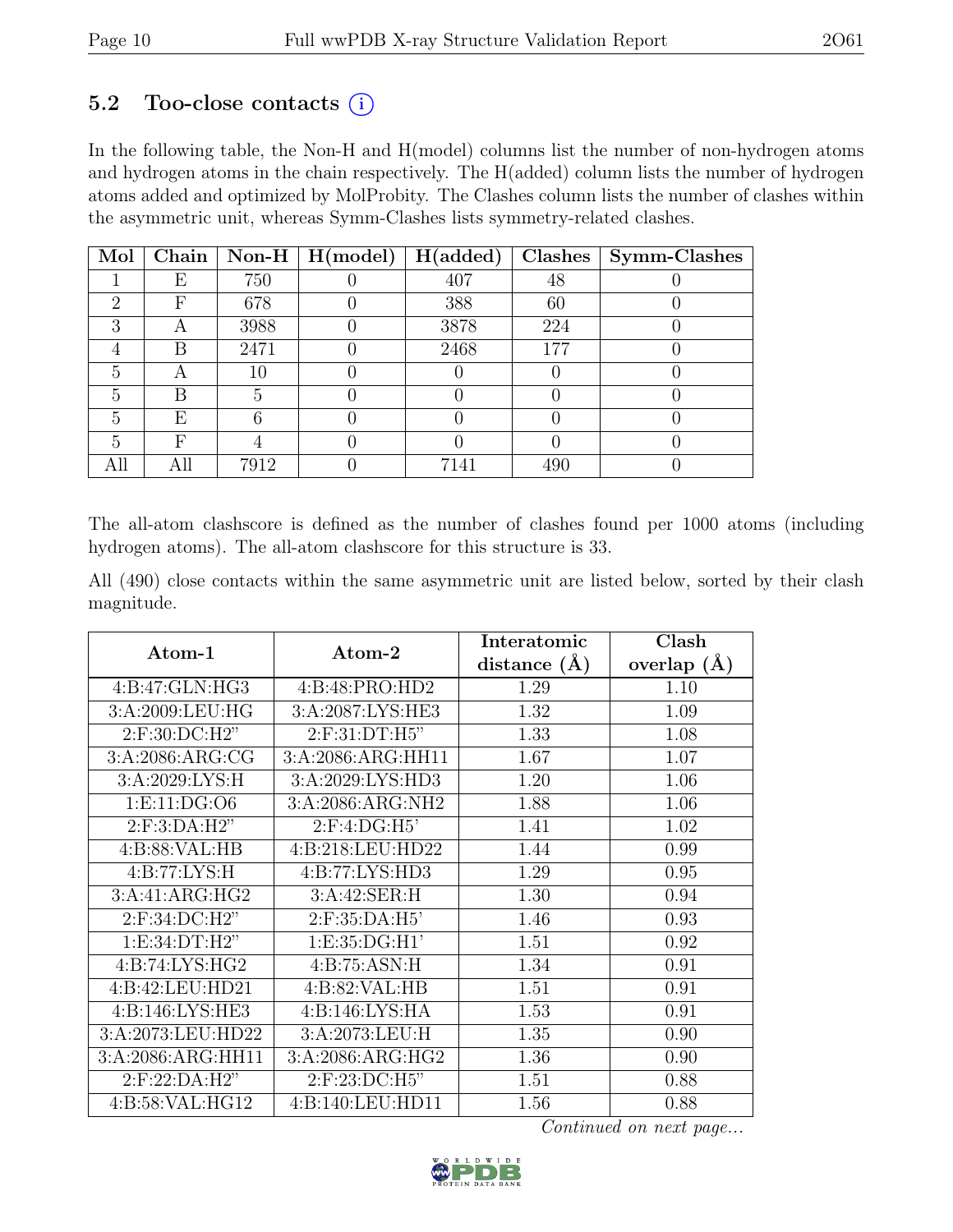| s sheehada ji sin proces as pagsin<br>Atom-1  | Atom-2            |                  | Clash           |
|-----------------------------------------------|-------------------|------------------|-----------------|
|                                               |                   | distance $(\AA)$ | overlap $(\AA)$ |
| 4:B:168:LEU:HD12                              | 4:B:168:LEU:H     | 1.38             | 0.88            |
| 1: E:21:DT:H2"                                | 1:E:22:DG:H5      | $1.55\,$         | 0.87            |
| 4:B:332:ARG:HG3                               | 4:B:339:THR:HG22  | 1.57             | 0.87            |
| 4:B:211:ARG:HH11                              | 4:B:233:VAL:HG11  | 1.41             | 0.84            |
| 3:A:2028:ASN:HB2                              | 3:A:2033:ARG:HB3  | 1.60             | 0.84            |
| 3:A:2086:ARG:HH11                             | 3:A:2086:ARG:HG3  | 1.42             | 0.84            |
| 3:A:41:ARG:HG2                                | 3: A:42: SER: N   | 1.93             | 0.82            |
| $2:$ F:17:DC:H2'                              | $2:$ F:18:DT:H72  | 1.61             | 0.82            |
| 4:B:153:ALA:O                                 | 4:B:157:GLU:HG3   | 1.81             | 0.81            |
| 3:A:2086:ARG:CG                               | 3:A:2086:ARG:NH1  | 2.39             | 0.80            |
| 4:B:88:VAL:HG11                               | 4:B:218:LEU:HD13  | 1.61             | 0.80            |
| 4: B:211: ARG:NH1                             | 4:B:233:VAL:HG11  | 1.97             | 0.79            |
| 3:A:41:ARG:CG                                 | 3: A:42: SER:H    | 1.95             | 0.79            |
| 4: B: 151: LEU: O                             | 4:B:155:MET:HG2   | 1.82             | 0.79            |
| 4:B:284:GLU:HB3                               | 4:B:327:VAL:HG12  | 1.65             | 0.78            |
| 3:A:224:ILE:HD13                              | 3:A:225:GLU:N     | 1.99             | 0.78            |
| 3:A:50:ARG:HH21                               | 3:A:50:ARG:HB2    | 1.49             | 0.78            |
| 4:B:88:VAL:HG21                               | 4:B:218:LEU:CD1   | 2.14             | 0.78            |
| $4:B:109: \overline{HIS:HD2}$                 | 4:B:142:VAL:HG12  | 1.49             | 0.78            |
| 3:A:2028:ASN:CB                               | 3:A:2033:ARG:HB3  | 2.13             | 0.77            |
| 3:A:2040:HIS:O                                | 3:A:2043:ARG:HG3  | 1.85             | 0.77            |
| 2:F:26:DC:H6                                  | 2:F:26:DC:H5'     | 1.47             | 0.77            |
| 4:B:88:VAL:HG21                               | 4:B:218:LEU:HD13  | 1.67             | 0.76            |
| 3:A:1128:LEU:HD12                             | 3:A:1128:LEU:O    | 1.86             | 0.75            |
| 1: E: 27: DA: H2"                             | 1: E: 28: DT: H5' | 1.69             | 0.75            |
| 1:E:33:DC:H2'                                 | 1:E:34:DT:H72     | 1.68             | 0.75            |
| 4: B: 182: GLY:O                              | 4:B:183:ASP:HB2   | 1.87             | 0.75            |
| 4:B:322:THR:HG23                              | 4:B:323:LYS:H     | 1.52             | 0.75            |
| 1:E:35:DG:H2"                                 | 1:E:36:DT:OP2     | 1.87             | 0.74            |
| 3:A:274:ARG:HD2                               | 3:A:277:ASP:OD1   | 1.86             | 0.74            |
| 4:B:104:ILE:HD13                              | 4:B:233:VAL:HG21  | 1.68             | 0.74            |
| 3:A:1082:GLU:C                                | 3:A:1084:GLU:H    | 1.92             | 0.73            |
| 4:B:41:TYR:CE1                                | 4: B:85: CYS:HB2  | 2.23             | 0.73            |
| 3:A:89:GLU:HB2                                | 3: A:98: GLY: HA2 | 1.70             | 0.73            |
| 3:A:1102:THR:HG22                             | 3:A:1104:ARG:H    | 1.53             | 0.73            |
| 1: E:34: DT:H2"                               | 1: E: 35: DG: CI' | 2.18             | 0.73            |
| 3:A:2029:LYS:HD3                              | 3:A:2029:LYS:N    | 2.01             | 0.72            |
| $2:$ F:30:D $\overline{\text{C:}\text{H2}}$ " | $2:$ F:31:DT:C5'  | 2.15             | 0.72            |
| $2:$ F:30:DC: $\overline{H2'}$                | 2:F:31:DT:H72     | 1.73             | 0.71            |
| 4:B:254:ASP:HB3                               | 4:B:255:ARG:HD2   | 1.73             | 0.70            |
| 4:B:254:ASP:HB2                               | 4:B:267:TYR:H     | 1.57             | 0.70            |

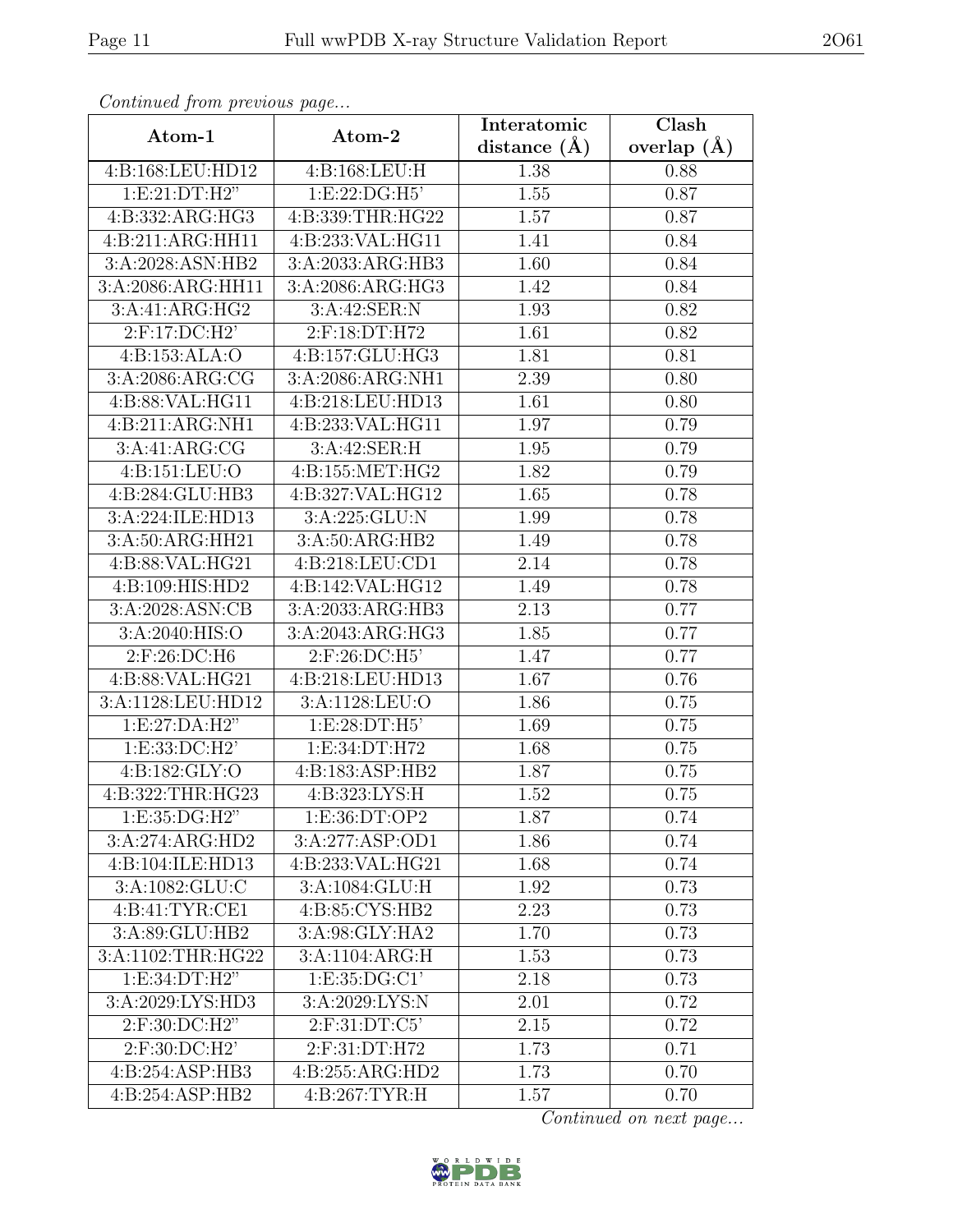|                    |                  | Interatomic    | Clash         |
|--------------------|------------------|----------------|---------------|
| Atom-1             | Atom-2           | distance $(A)$ | overlap $(A)$ |
| 2:F:26:DC:H2'      | 2:F:27:DT:H71    | 1.73           | 0.70          |
| 3:A:253:ARG:HD2    | 3:A:253:ARG:N    | 2.06           | 0.70          |
| 4:B:109:HIS:CD2    | 4:B:142:VAL:HG12 | 2.26           | 0.70          |
| 3:A:2090:LEU:HD12  | 3:A:2108:GLU:O   | 1.93           | 0.69          |
| 3:A:81:PRO:HB2     | 3:A:82:PRO:HD3   | 1.75           | 0.69          |
| 3:A:104:LEU:HD22   | 3:A:111:HIS:CE1  | 2.28           | 0.69          |
| 2:F:30:DC:H2'      | 2:F:31:DT:C7     | 2.23           | 0.68          |
| 4:B:220:ASP:N      | 4:B:224:SER:O    | 2.26           | 0.68          |
| 2: F:31:DT:H2"     | $2:$ F:32:DT:C5' | 2.24           | 0.68          |
| 2:F:18:DT:OP1      | 3:A:1069:ARG:NH2 | 2.27           | 0.68          |
| 3:A:2032:THR:O     | 3:A:2108:GLU:HA  | 1.94           | 0.68          |
| 3:A:30:ARG:HG3     | 3:A:30:ARG:HH11  | 1.59           | 0.67          |
| 4:B:84:ILE:HB      | 4:B:130:MET:HG3  | 1.77           | 0.67          |
| 3:A:2073:LEU:HD22  | 3:A:2073:LEU:N   | 2.09           | 0.67          |
| 3:A:246:ARG:HG3    | 3:A:246:ARG:HH11 | 1.60           | 0.67          |
| $2:$ F:17:DC:H2'   | $2:$ F:18:DT:C7  | 2.24           | 0.67          |
| $2:$ F:3:DA:H3'    | 3: A:42: SER: CB | 2.25           | 0.67          |
| 2:F:26:DC:H5'      | 2:F:26:DC:C6     | 2.29           | 0.67          |
| 4:B:47:GLN:HG3     | 4:B:48:PRO:CD    | 2.17           | 0.66          |
| 3:A:76:LEU:HD13    | 3:A:90:LEU:HD22  | 1.77           | 0.66          |
| 3:A:2083:ALA:O     | 3:A:2087:LYS:HD2 | 1.94           | 0.66          |
| 4:B:107:HIS:CD2    | 4:B:210:VAL:HG23 | 2.31           | 0.66          |
| 3:A:70:GLY:HA3     | 3:A:104:LEU:HD12 | 1.76           | 0.66          |
| 3:A:175:LEU:H      | 3:A:175:LEU:HD23 | 1.60           | 0.66          |
| 1: E:34: DT: C2'   | 1: E: 35: DG:H1' | 2.25           | 0.66          |
| $2:$ F:31:DT:H2"   | 2:F:32:DT:H5'    | 1.78           | 0.66          |
| 3:A:76:LEU:HD13    | 3: A:90: LEU:CD2 | 2.26           | 0.66          |
| 4:B:160:ILE:HD11   | 4:B:186:LEU:HB2  | 1.78           | 0.66          |
| 2:F:33:DT:H2"      | $2:$ F:34:DC:H5' | 1.77           | 0.66          |
| 2: F:22:DA:C2'     | 2:F:23:DC:H5"    | 2.25           | 0.66          |
| 4:B:275:LYS:HG3    | 4:B:300:PRO:HB2  | 1.78           | 0.65          |
| 4:B:126:GLY:HA2    | 4:B:130:MET:SD   | 2.37           | 0.65          |
| 2: F:3:DA:C2'      | $2:$ F:4:DG:H5'  | 2.23           | 0.65          |
| 3:A:24:ILE:HD11    | 3:A:62:LYS:HB3   | 1.78           | 0.65          |
| 3:A:1102:THR:CG2   | 3:A:1104:ARG:H   | 2.10           | 0.65          |
| $3:$ A:24:ILE:HD11 | 3: A:62: LYS: CB | 2.26           | 0.65          |
| 4:B:146:LYS:HE3    | 4:B:146:LYS:CA   | 2.26           | 0.65          |
| 3:A:185:ASP:O      | 3:A:191:THR:HG23 | 1.97           | 0.65          |
| 3:A:1070:TRP:CZ3   | 3:A:1087:GLU:HG3 | 2.32           | 0.65          |
| 2:F:3:DA:H3'       | 3:A:42:SER:HB3   | 1.79           | 0.64          |
| 4:B:220:ASP:HB2    | 4:B:224:SER:O    | 1.97           | 0.64          |

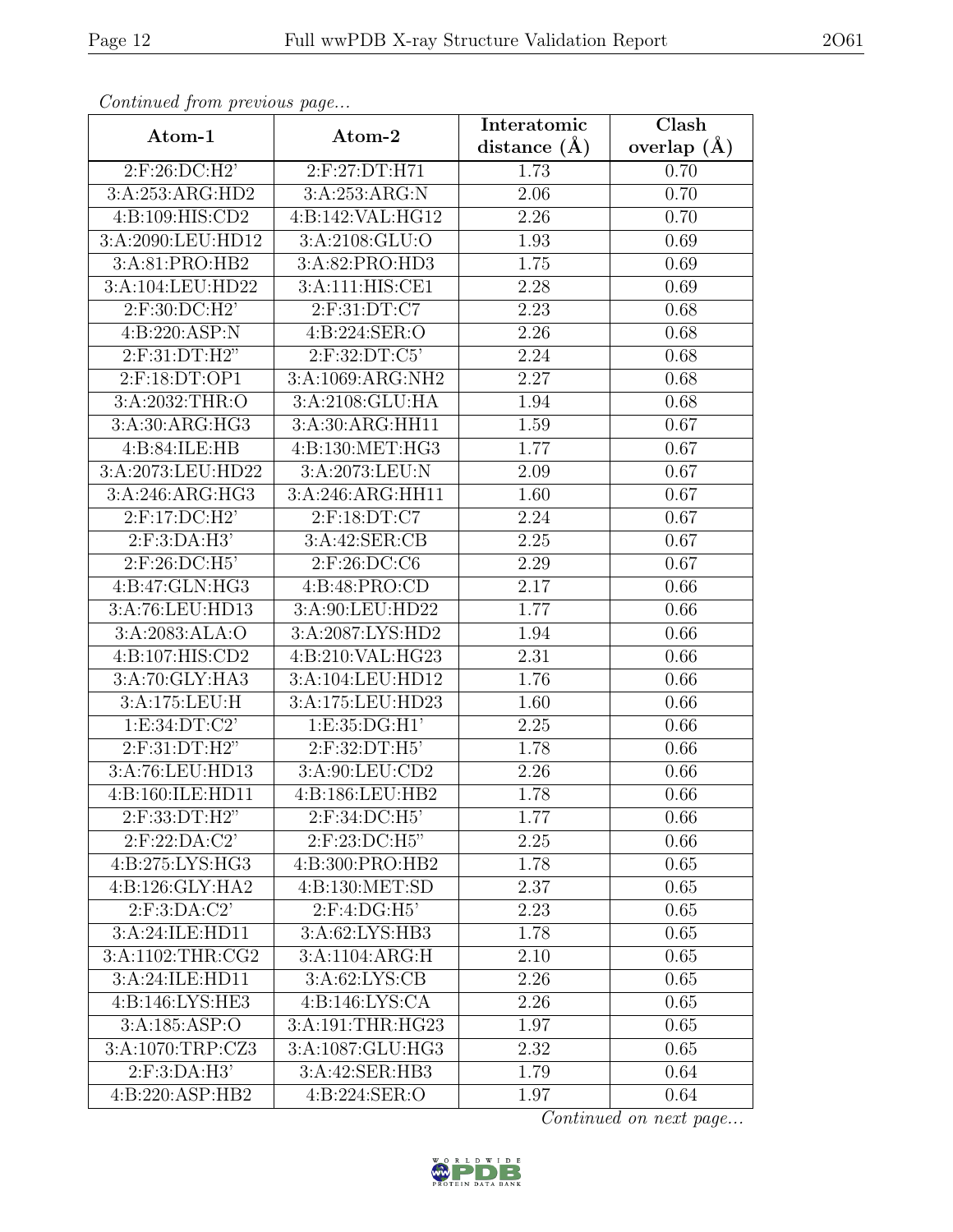| Atom-1                                        | Atom-2              | Interatomic       | Clash         |
|-----------------------------------------------|---------------------|-------------------|---------------|
|                                               |                     | distance $(\AA)$  | overlap $(A)$ |
| 4:B:279:GLN:HE22                              | 4:B:332:ARG:HH21    | 1.45              | 0.64          |
| 3:A:20:TYR:HA                                 | 3:A:175:LEU:HD12    | 1.79              | 0.64          |
| 3:A:2053:ILE:HD13                             | 3:A:2053:ILE:O      | 1.98              | 0.64          |
| 3:A:72:VAL:HG22                               | 3:A:163:VAL:HG22    | 1.78              | 0.64          |
| 2:F:17:DC:H2"                                 | 2:F:18:DT:H5'       | 1.79              | 0.64          |
| $2:$ F:18:DT:P                                | 3:A:1069:ARG:NH2    | 2.70              | 0.64          |
| 4:B:176:LEU:HD22                              | 4:B:184:ARG:HG2     | 1.80              | 0.64          |
| 4:B:168:LEU:HD12                              | 4: B: 168: LEU: N   | 2.12              | 0.63          |
| 3:A:2086:ARG:HG3                              | 3:A:2086:ARG:NH1    | 2.06              | 0.63          |
| 4:B:305:ARG:HH11                              | 4:B:305:ARG:HG3     | 1.64              | 0.63          |
| 1: E: 21: DT: OP2                             | 4:B:63:SER:HB3      | 1.99              | 0.63          |
| 3:A:86:HIS:CD2                                | 3:A:157:VAL:HG12    | 2.34              | 0.63          |
| 3:A:1022:ILE:HA                               | 3:A:1030:LEU:HD13   | 1.80              | 0.63          |
| 4:B:74:LYS:HD3                                | 4:B:74:LYS:N        | 2.14              | 0.62          |
| 4: B:88: VAL:CB                               | 4:B:218:LEU:HD22    | 2.26              | 0.62          |
| $2:$ F:17:D $\overline{\text{C:}\text{H2}}$ " | $2:$ F:18:DT:C5'    | $\overline{2.30}$ | 0.62          |
| 4: B:86: ASN:O                                | 4:B:87:TYR:O        | 2.19              | 0.61          |
| 4:B:179:GLU:HG3                               | 4:B:180:GLY:H       | 1.66              | 0.61          |
| 3:A:2032:THR:HG1                              | 3:A:2109:PHE:HD1    | 1.48              | 0.61          |
| 3:A:2096:ARG:HG2                              | 3:A:2096:ARG:HH11   | 1.64              | 0.61          |
| 3:A:127:GLU:O                                 | 3:A:130:ILE:HG22    | 2.00              | 0.61          |
| 3:A:145:ILE:HA                                | 3:A:148:GLN:HE21    | 1.65              | 0.61          |
| 2:F:33:DT:H2"                                 | $2:$ F:34:DC:C5'    | 2.31              | 0.61          |
| 4:B:167:LEU:HB2                               | 4:B:168:LEU:HD12    | 1.82              | 0.61          |
| 3:A:2068:ARG:HG2                              | 3:A:2068:ARG:HH11   | 1.66              | 0.60          |
| 3:A:165:VAL:HG23                              | 3:A:166:ARG:N       | 2.16              | 0.60          |
| 3:A:186:ASN:ND2                               | 3:A:193:GLU:H       | 1.99              | 0.60          |
| 1:E:2:DT:H5"                                  | 1:E:2:DT:H6         | 1.66              | 0.60          |
| 3:A:81:PRO:O                                  | 3:A:83:HIS:N        | 2.33              | 0.60          |
| 2: F: 7: DG:H1'                               | $2:$ F:8:DA:H5"     | 1.82              | 0.60          |
| 3:A:190:ASN:C                                 | 3:A:190:ASN:HD22    | 2.03              | 0.60          |
| 3:A:2009:LEU:HB2                              | 3:A:2010:PRO:HD3    | 1.84              | 0.60          |
| 3:A:2011:TRP:O                                | 3:A:2015:GLN:HG2    | 2.02              | 0.60          |
| 3:A:46:ILE:HG13                               | 3:A:116:LEU:O       | 2.02              | 0.59          |
| 4:B:217:PHE:CE2                               | 4:B:228:ARG:HB2     | 2.37              | 0.59          |
| 4:B:143:THR:CG2                               | 4: B: 145: LYS: HG2 | 2.31              | 0.59          |
| 4:B:165:PRO:HD3                               | 4:B:177:GLN:OE1     | 2.01              | 0.59          |
| 1: E: 22: DG: H1'                             | 1:E:23:DG:H5"       | 1.85              | 0.59          |
| 3:A:252:PHE:C                                 | 3:A:253:ARG:HD2     | 2.23              | 0.59          |
| 3:A:2026:TRP:CZ3                              | 3:A:2031:ARG:HA     | 2.38              | 0.59          |
| 3:A:163:VAL:O                                 | 3:A:175:LEU:HD23    | 2.03              | 0.59          |

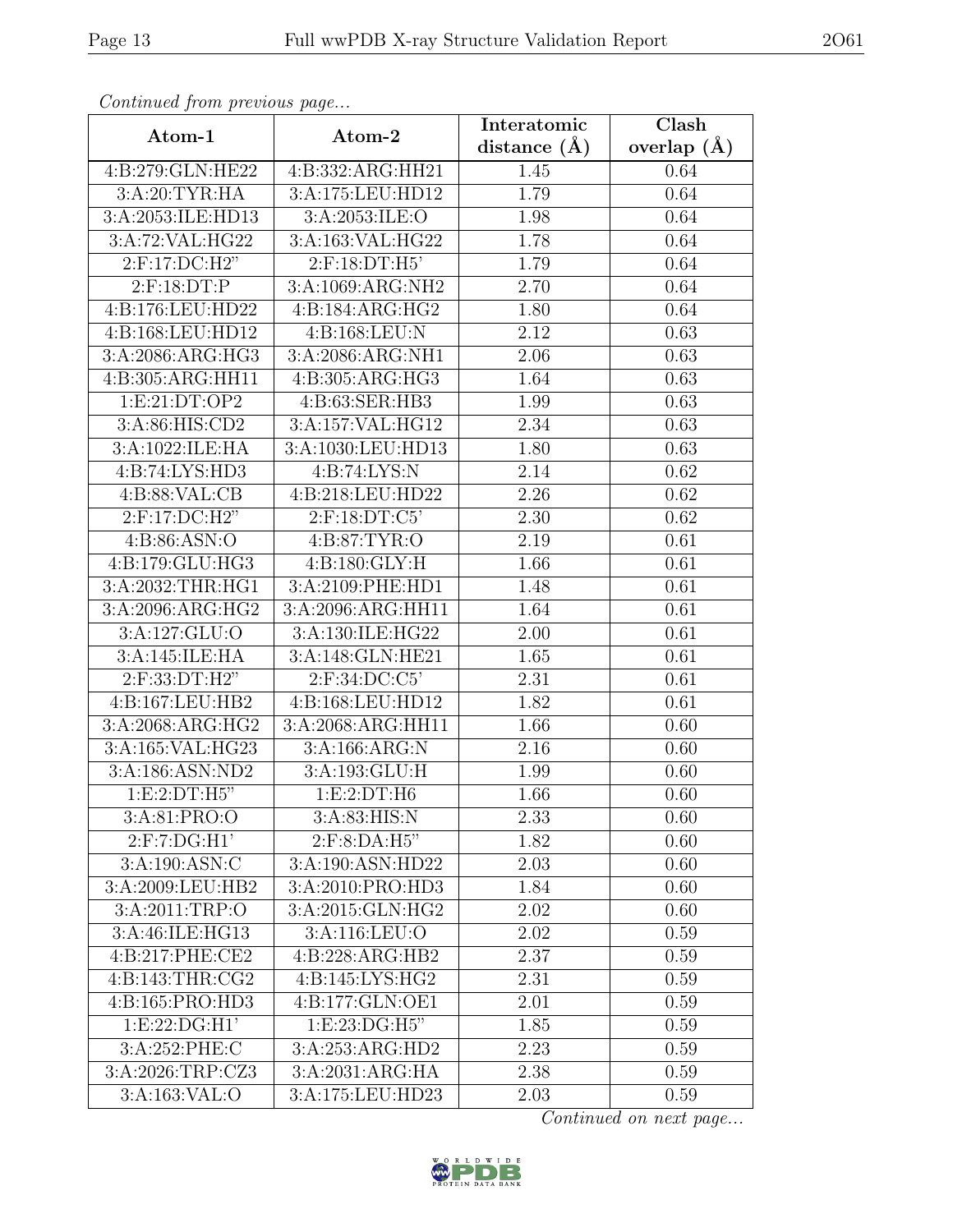| Atom-1                                       | Atom-2                               | Interatomic    | Clash         |
|----------------------------------------------|--------------------------------------|----------------|---------------|
|                                              |                                      | distance $(A)$ | overlap $(A)$ |
| $2:$ F:7:DG:O6                               | 3:A:33:ARG:NH2                       | $2.35\,$       | 0.59          |
| $2:$ F:26:DC:H2'                             | $2:$ F:27:DT:C7                      | 2.33           | 0.59          |
| 3:A:2073:LEU:H                               | 3:A:2073:LEU:CD2                     | 2.10           | 0.59          |
| 1:E:32:DT:H2"                                | 1:E:33:DC:C6                         | 2.37           | 0.59          |
| 3:A:1044:TRP:CE2                             | 3:A:1120:LYS:HE3                     | 2.38           | 0.59          |
| 3:A:214:LEU:C                                | 3:A:214:LEU:HD23                     | 2.22           | 0.59          |
| 3:A:1089:ALA:O                               | 3:A:1093:THR:HG23                    | 2.02           | 0.59          |
| 4:B:211:ARG:HD2                              | 4: B: 233: VAL: CG1                  | 2.33           | 0.59          |
| 3:A:80:ASP:HB3                               | 3:A:81:PRO:HD2                       | 1.85           | 0.58          |
| 3: A:273: ARG:O                              | 3:A:275:PRO:HD3                      | 2.04           | 0.58          |
| $2:$ F:18:DT:P                               | 3:A:1069:ARG:HH21                    | 2.27           | 0.58          |
| 2: F:27: DT:H1'                              | $2:$ F:28:DC: $\overline{\text{C5}}$ | 2.33           | 0.58          |
| 3:A:206:CYS:HB3                              | 3:A:262:LEU:HD22                     | 1.85           | 0.58          |
| 4: B: 126: GLY:N                             | 4:B:127:PRO:HD2                      | 2.18           | 0.58          |
| 3:A:2086:ARG:HG2                             | 3:A:2086:ARG:NH1                     | 2.13           | 0.58          |
| 4:B:168:LEU:H                                | 4:B:168:LEU:CD1                      | 2.13           | 0.58          |
| 3:A:72:VAL:CG2                               | 3:A:104:LEU:HD21                     | 2.34           | 0.57          |
| 4:B:157:GLU:O                                | 4:B:161:ARG:HG3                      | 2.03           | 0.57          |
| $4: B:259: \overline{\text{CYS}: \text{SG}}$ | 4:B:261:THR:HB                       | 2.44           | 0.57          |
| 3:A:166:ARG:HG3                              | 3:A:166:ARG:HH11                     | 1.70           | 0.57          |
| 4:B:40:PRO:HA                                | 4:B:86:ASN:HB2                       | 1.87           | 0.57          |
| $2:$ F:10:DT:H2"                             | $2:$ F:11:DT:H5'                     | 1.87           | 0.57          |
| 3:A:85:PRO:CB                                | 3:A:133:ARG:HG2                      | 2.35           | 0.57          |
| 4:B:165:PRO:HG2                              | 4:B:167:LEU:CD1                      | 2.34           | 0.57          |
| 3: A: 84: ARG: HD3                           | 3:A:147:GLU:O                        | 2.05           | 0.57          |
| 3:A:2032:THR:O                               | 3:A:2108:GLU:HG2                     | 2.05           | 0.56          |
| 3:A:2084:LEU:HD22                            | 3:A:2090:LEU:CD2                     | 2.36           | 0.56          |
| 4:B:329:VAL:HG22                             | 4:B:345:PHE:HB2                      | 1.87           | 0.56          |
| 3:A:2026:TRP:HZ3                             | 3:A:2032:THR:H                       | 1.53           | 0.56          |
| 1: E: 22: DG: C2'                            | 1: E: 23: DG: H5"                    | 2.35           | 0.56          |
| 4:B:165:PRO:HB3                              | 4:B:177:GLN:NE2                      | 2.20           | 0.56          |
| 1: E: 27: DA: H2"                            | 1: E: 28: DT: C5'                    | 2.36           | 0.56          |
| $2:$ F:27:DT:H1'                             | $2:$ F:28:DC:H5"                     | 1.87           | 0.56          |
| 3:A:2047:GLN:HG2                             | 3: A:2048: GLN:N                     | 2.21           | 0.56          |
| 4:B:87:TYR:C                                 | 4:B:87:TYR:CD2                       | 2.79           | 0.56          |
| $2:$ F:3:DA:H3'                              | 3: A:42: SER:OG                      | 2.06           | 0.55          |
| 1: E:21: DT:H2"                              | 1: E: 22: DG: C5'                    | 2.30           | 0.55          |
| 3:A:82:PRO:O                                 | 3:A:84:ARG:HG3                       | 2.06           | 0.55          |
| 3:A:239:PHE:HB2                              | 3:A:243:ASP:HB2                      | 1.89           | 0.55          |
| 4:B:88:VAL:HG21                              | 4:B:218:LEU:HD11                     | 1.88           | 0.55          |
| 4:B:56:ARG:O                                 | 4:B:140:LEU:HD12                     | 2.06           | 0.55          |

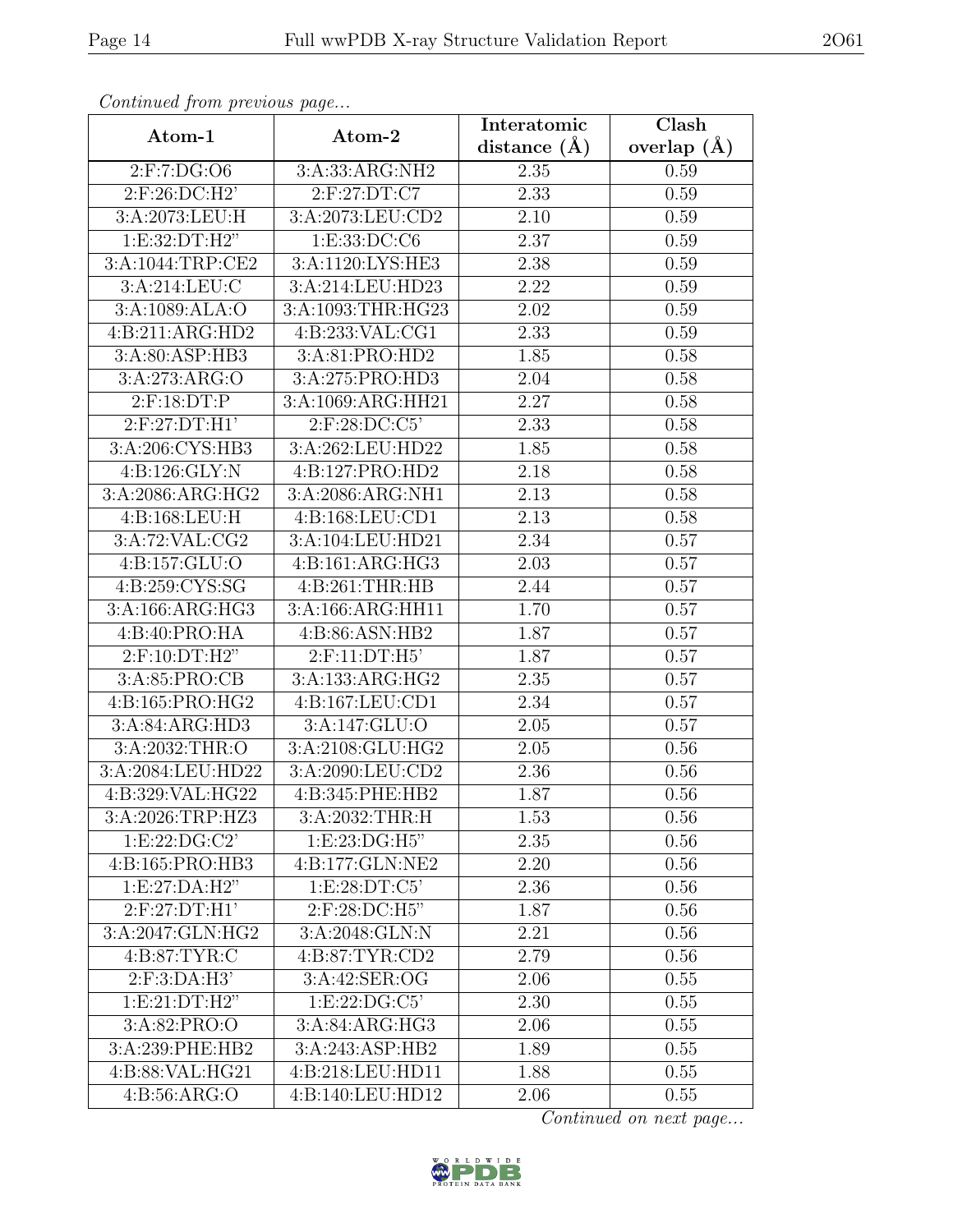| soniched from procedus page<br>Atom-1 | Atom-2            | Interatomic    | $\overline{\text{Clash}}$ |
|---------------------------------------|-------------------|----------------|---------------------------|
|                                       |                   | distance $(A)$ | overlap $(\AA)$           |
| 4:B:176:LEU:HD13                      | 4:B:184:ARG:HG2   | 1.88           | 0.55                      |
| 1: E: 2: DT: H4'                      | 1:E:3:DG:OP1      | 2.07           | 0.55                      |
| 3:A:1054:GLU:HG3                      | 3:A:1055:ALA:N    | 2.21           | 0.55                      |
| 4:B:249:LYS:HE2                       | 4:B:271:ASP:OD1   | 2.07           | 0.55                      |
| 4:B:172:ASP:O                         | 4:B:174:ALA:N     | 2.40           | $0.54\,$                  |
| 3:A:188:ALA:HB3                       | 3:A:191:THR:HG22  | 1.89           | 0.54                      |
| 4:B:109:HIS:CD2                       | 4:B:142:VAL:H     | 2.25           | 0.54                      |
| 3:A:126:LEU:HD23                      | 3:A:126:LEU:O     | 2.07           | 0.54                      |
| 1: E:29: DT:H2"                       | 1: E: 30: DC: C5' | 2.37           | 0.54                      |
| 3:A:2051:PHE:HA                       | 3:A:2054:PHE:HD2  | 1.71           | 0.54                      |
| 3:A:200:ASN:HB2                       | 3:A:213:PHE:HB2   | 1.90           | 0.54                      |
| 4:B:100:ASN:HA                        | 4:B:211:ARG:HH21  | 1.73           | 0.54                      |
| 3:A:2031:ARG:HD2                      | 3:A:2031:ARG:N    | 2.22           | 0.54                      |
| 4:B:250:ILE:HG21                      | 4:B:253:MET:HE3   | 1.90           | 0.54                      |
| 1: E: 33: DC: H2'                     | 1:E:34:DT:C7      | 2.38           | 0.53                      |
| 3: A:50: ARG: HB2                     | 3:A:50:ARG:NH2    | 2.20           | 0.53                      |
| 3:A:262:LEU:HB2                       | 3:A:290:PRO:HA    | 1.91           | 0.53                      |
| 4:B:176:LEU:HD22                      | 4:B:184:ARG:NE    | 2.23           | 0.53                      |
| 4:B:250:ILE:HG21                      | 4:B:253:MET:CE    | 2.38           | 0.53                      |
| 3:A:1032:TRP:CE2                      | 3:A:1037:ARG:HG2  | 2.44           | 0.53                      |
| 3:A:1054:GLU:HG3                      | 3:A:1055:ALA:H    | 1.73           | 0.53                      |
| 4:B:279:GLN:HE21                      | 4:B:332:ARG:HE    | 1.54           | 0.53                      |
| 3:A:1111:ASN:C                        | 3:A:1113:GLY:HI   | 2.11           | 0.53                      |
| 4:B:323:LYS:HB3                       | 4:B:324:PRO:HD2   | 1.90           | 0.53                      |
| 1:E:15:DT:H2"                         | 1:E:16:DG:C8      | 2.44           | 0.53                      |
| 3:A:50:ARG:HH21                       | 3: A:50: ARG:CB   | 2.19           | $0.5\overline{3}$         |
| $2:$ F:18:DT:H2"                      | 2:F:19:DT:H5'     | 1.90           | 0.53                      |
| 1:E:6:DA:H2"                          | 1:E:7:DG:H5       | 1.90           | 0.53                      |
| 3:A:131:SER:O                         | 3:A:134:ILE:HG12  | 2.09           | 0.53                      |
| 3:A:233:TRP:CZ2                       | 3:A:235:ALA:HB2   | 2.44           | 0.53                      |
| $3:A:1082:GL\overline{U:C}$           | 3:A:1084:GLU:N    | 2.62           | 0.52                      |
| 3:A:2014:SER:O                        | 3:A:2018:LEU:HG   | 2.08           | 0.52                      |
| 4:B:288:ASN:N                         | 4:B:288:ASN:HD22  | 2.06           | 0.52                      |
| 3:A:1011:ARG:NH2                      | 3:A:1013:LEU:HD23 | 2.24           | 0.52                      |
| 4:B:261:THR:O                         | 4:B:315:LYS:HE2   | 2.09           | 0.52                      |
| 3:A:85:PRO:HB2                        | 3:A:133:ARG:HG2   | 1.91           | 0.52                      |
| 3:A:2084:LEU:HD22                     | 3:A:2090:LEU:HD21 | 1.90           | 0.52                      |
| 4:B:97:LEU:HG                         | 4:B:111:LEU:HG    | 1.91           | 0.52                      |
| $2:$ F:30:DC:C2'                      | 2:F:31:DT:H5"     | 2.22           | 0.52                      |
| 3:A:39:GLU:OE2                        | 3:A:187:ARG:NH2   | 2.41           | 0.52                      |
| 3:A:140:PRO:HG3                       | 3:A:162:GLN:NE2   | 2.25           | 0.52                      |

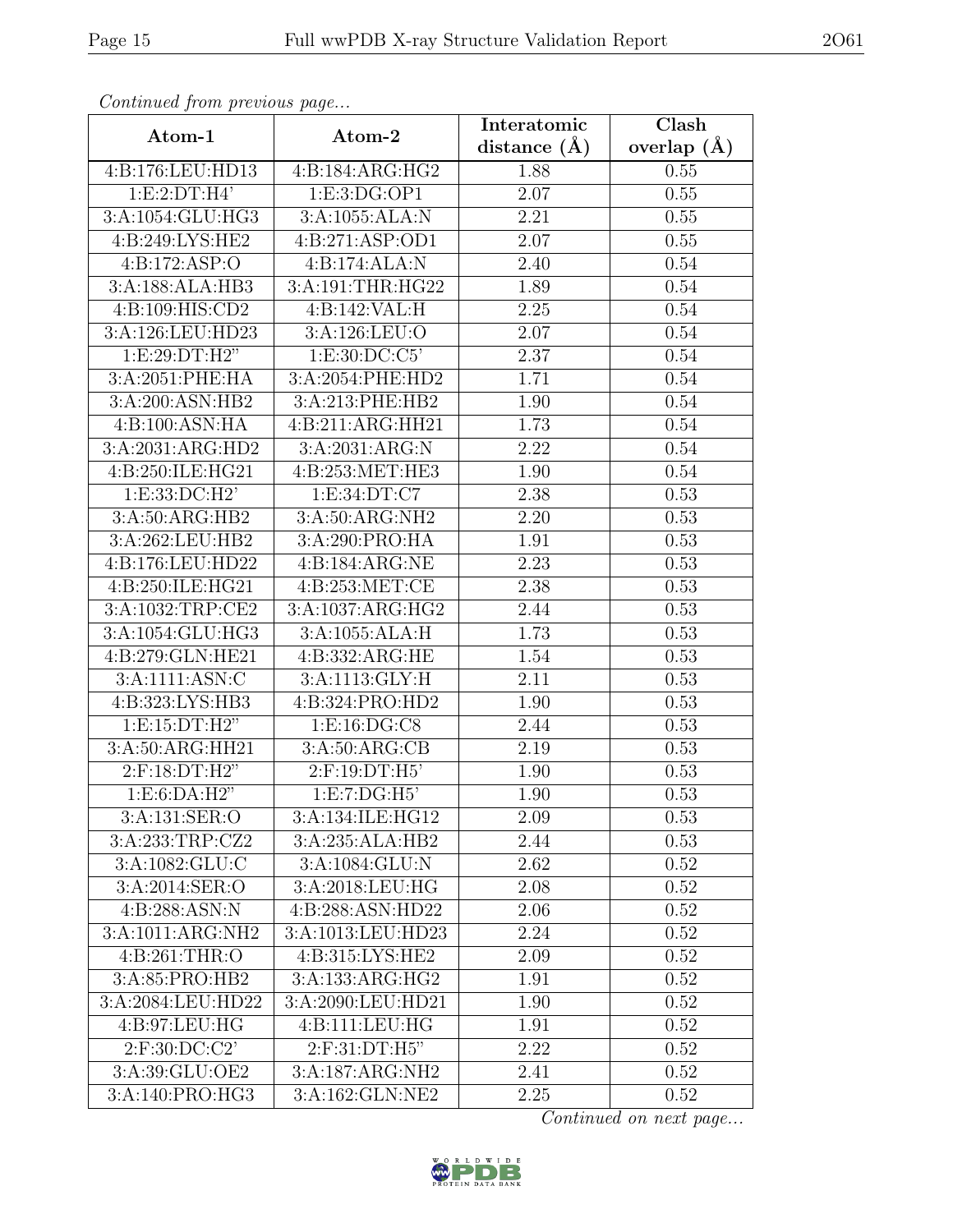| $\mathcal{F}$ , $\mathcal{F}$ , $\mathcal{F}$ , $\mathcal{F}$<br>Atom-1 | $\mathbf{r} \cdot \mathbf{v}$<br>Atom-2 | Interatomic      | Clash         |
|-------------------------------------------------------------------------|-----------------------------------------|------------------|---------------|
|                                                                         |                                         | distance $(\AA)$ | overlap $(A)$ |
| 3:A:190:ASN:O                                                           | 3:A:191:THR:HB                          | 2.10             | 0.52          |
| 4: B: 165: PRO: HA                                                      | 4:B:177:GLN:HE22                        | 1.73             | 0.52          |
| 3:A:85:PRO:HG3                                                          | 3:A:139:ASN:HA                          | 1.92             | 0.52          |
| 4: B: 114: LYS: HD2                                                     | 4:B:115:HIS:CD2                         | 2.45             | 0.52          |
| 4:B:77:LYS:H                                                            | 4: B:77: LYS: CD                        | 2.10             | 0.52          |
| 3:A:206:CYS:CB                                                          | 3:A:262:LEU:HD13                        | 2.39             | 0.51          |
| $3:A:200:AS\overline{N:HB2}$                                            | 3:A:213:PHE:H                           | 1.76             | 0.51          |
| 1:E:7:DG:OP1                                                            | 3:A:2077:LYS:NZ                         | 2.37             | 0.51          |
| 4: B:74: LYS: CG                                                        | 4: B:75: ASN:H                          | 2.12             | 0.51          |
| 4:B:219:PRO:HG3                                                         | 4:B:225:PHE:CE1                         | 2.45             | 0.51          |
| 1:E:17:DA:C8                                                            | 1: E: 17:DA: H5'                        | 2.46             | 0.51          |
| 3:A:1032:TRP:CD2                                                        | 3:A:1037:ARG:HG2                        | 2.45             | 0.51          |
| 3:A:1063:TRP:CH2                                                        | 3:A:1067:ARG:HD3                        | 2.45             | 0.51          |
| $2:$ F:32:DT:H2"                                                        | 2:F:33:DT:O5'                           | 2.11             | 0.51          |
| 3:A:2103:PRO:O                                                          | 3:A:2104:HIS:HB3                        | 2.10             | 0.51          |
| 3:A:1041:ARG:HH22                                                       | 3:A:1119:HIS:CE1                        | 2.28             | 0.51          |
| 1: E: 14: DG: H2"                                                       | 1:E:15:DT:H5'                           | 1.92             | 0.51          |
| 3:A:2043:ARG:NH1                                                        | 3:A:2103:PRO:HG2                        | 2.26             | 0.51          |
| 3:A:132:GLN:OE1                                                         | 3:A:133:ARG:NH2                         | 2.44             | 0.50          |
| 4:B:87:TYR:CE1                                                          | 4:B:89:GLY:N                            | 2.71             | 0.50          |
| 4:B:170:HIS:ND1                                                         | 4:B:172:ASP:OD1                         | 2.42             | 0.50          |
| 3:A:190:ASN:C                                                           | 3:A:190:ASN:ND2                         | 2.65             | 0.50          |
| 3:A:1054:GLU:CG                                                         | 3:A:1055:ALA:N                          | 2.75             | 0.50          |
| 4:B:279:GLN:NE2                                                         | 4:B:332:ARG:HH21                        | 2.10             | 0.50          |
| 4:B:280:ILE:HD13                                                        | 4: B:311: PHE:CE2                       | 2.47             | 0.50          |
| 3:A:1018:LEU:HD22                                                       | 3:A:1022:ILE:HD11                       | 1.94             | 0.50          |
| 4:B:73:GLU:CB                                                           | 4:B:74:LYS:HD3                          | 2.42             | 0.50          |
| 4:B:170:HIS:ND1                                                         | 4:B:171:PRO:HD2                         | 2.26             | 0.50          |
| 3:A:155:ASN:HB3                                                         | 3:A:191:THR:HG21                        | 1.93             | 0.50          |
| 1: E: 7: DG: H2"                                                        | 1: E: 8: DG:H5'                         | 1.94             | 0.50          |
| 4:B:159:CYS:SG                                                          | 4:B:194:ILE:HD11                        | 2.52             | 0.50          |
| 4:B:329:VAL:HG23                                                        | 4: B: 343: LYS: O                       | 2.12             | 0.50          |
| 1: E: 4:DA: H1'                                                         | 1: E: 5: DA: H5"                        | 1.93             | 0.50          |
| 3:A:1012:VAL:HG23                                                       | 3:A:1012:VAL:O                          | 2.12             | 0.50          |
| 4:B:79:TYR:HB3                                                          | 4:B:80:PRO:HD2                          | 1.94             | 0.50          |
| $2:$ F:27:DT:H2"                                                        | $2:$ F:28:DC:H5'                        | 1.94             | 0.50          |
| 3: A:144: PRO:O                                                         | 3:A:146:GLU:N                           | 2.45             | 0.50          |
| 4:B:73:GLU:HB3                                                          | 4:B:74:LYS:HD3                          | 1.94             | 0.50          |
| 4:B:87:TYR:CG                                                           | 4:B:88:VAL:N                            | 2.80             | 0.49          |
| 4: B: 126: GLY:O                                                        | 4:B:127:PRO:C                           | 2.49             | 0.49          |
| 3:A:73:ARG:HA                                                           | 3:A:100:TYR:O                           | 2.12             | 0.49          |

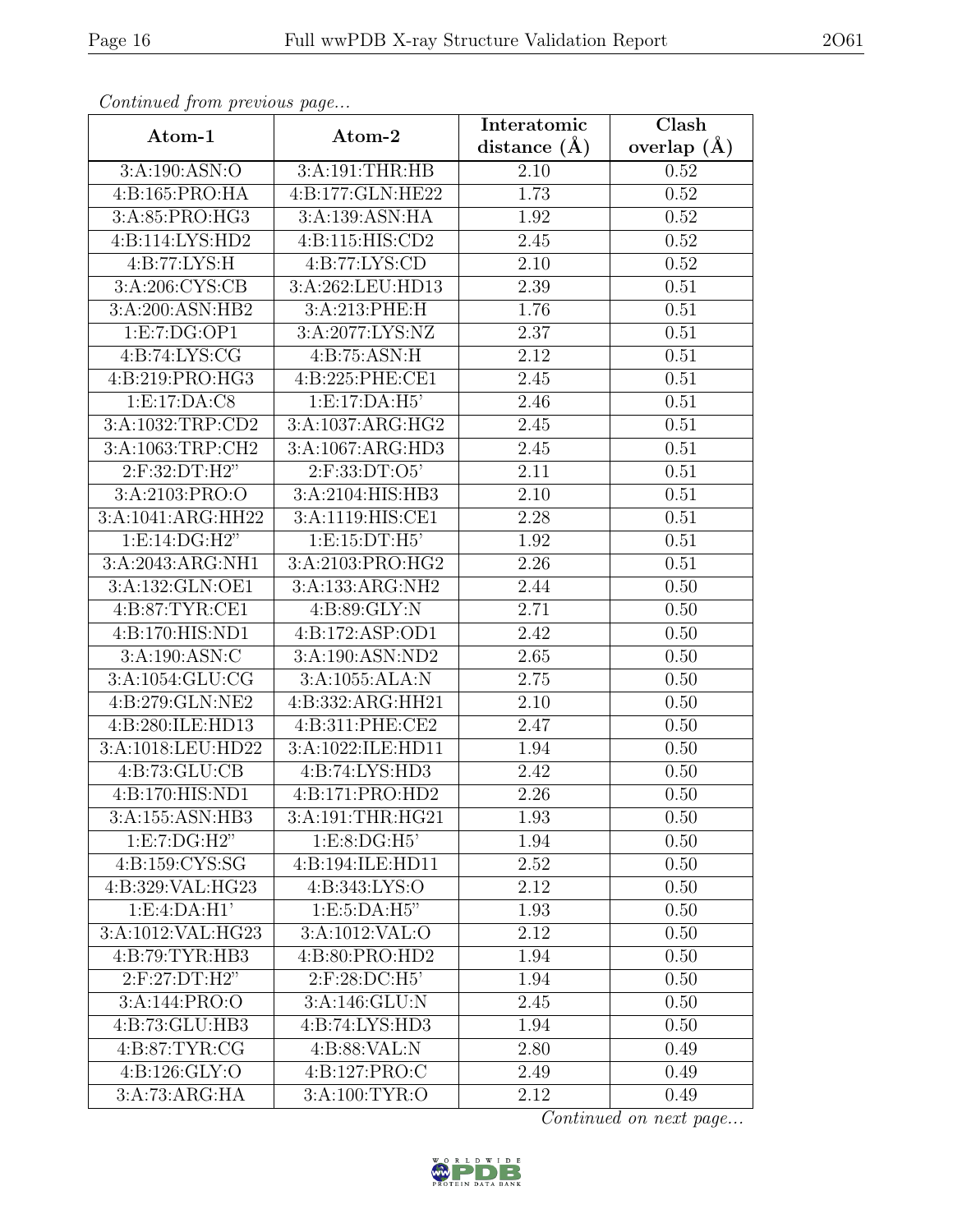| $P$ . The set of $P$ is a set of $P$ and $P$ is a set of $P$ is a set of $P$ is a set of $P$ is a set of $P$ is a set of $P$ is a set of $P$ is a set of $P$ is a set of $P$ is a set of $P$ is a set of $P$ is a set of $P$ | Atom-2             | Interatomic       | <b>Clash</b>    |
|------------------------------------------------------------------------------------------------------------------------------------------------------------------------------------------------------------------------------|--------------------|-------------------|-----------------|
| Atom-1                                                                                                                                                                                                                       |                    | distance $(\AA)$  | overlap $(\AA)$ |
| 4:B:305:ARG:HG3                                                                                                                                                                                                              | 4:B:305:ARG:NH1    | 2.26              | 0.49            |
| 3:A:225:GLU:HG3                                                                                                                                                                                                              | 3:A:273:ARG:HB3    | $\overline{1.94}$ | 0.49            |
| 4:B:211:ARG:HH11                                                                                                                                                                                                             | 4:B:233:VAL:CG1    | 2.21              | 0.49            |
| 4:B:304:HIS:NE2                                                                                                                                                                                                              | 4:B:305:ARG:HD3    | 2.28              | 0.49            |
| 4:B:323:LYS:HB3                                                                                                                                                                                                              | 4:B:324:PRO:CD     | 2.42              | 0.49            |
| 3:A:72:VAL:HG23                                                                                                                                                                                                              | 3:A:104:LEU:HD21   | 1.93              | 0.49            |
| 3:A:1109:ARG:HG2                                                                                                                                                                                                             | 3:A:2068:ARG:NH2   | 2.28              | 0.49            |
| 4: B:228: ARG: HG3                                                                                                                                                                                                           | 4:B:228:ARG:HH11   | 1.77              | 0.49            |
| $1: E: 33: DC: \overline{H2"}$                                                                                                                                                                                               | 1: E: 34: DT: C6   | 2.47              | 0.49            |
| 3:A:1027:TYR:CD2                                                                                                                                                                                                             | 3:A:1058:ARG:HG2   | 2.48              | 0.49            |
| 4:B:161:ARG:HH11                                                                                                                                                                                                             | 4: B:161: ARG:HG2  | 1.78              | 0.49            |
| 4:B:288:ASN:N                                                                                                                                                                                                                | 4:B:288:ASN:ND2    | 2.60              | 0.49            |
| 2: F:4: DG:H1'                                                                                                                                                                                                               | 2: F: 5: DA: N7    | 2.28              | 0.49            |
| 3:A:2016:LEU:HB3                                                                                                                                                                                                             | 3: A:2026:TRP:CZ2  | 2.48              | 0.49            |
| 1:E:4:DA:H2"                                                                                                                                                                                                                 | 1: E: 5: DA: H5"   | 1.95              | 0.49            |
| $2:$ F:27:DT:H2"                                                                                                                                                                                                             | $2:$ F:28:DC:OP2   | $\overline{2.13}$ | 0.49            |
| 4:B:37:MET:SD                                                                                                                                                                                                                | 4: B:37: MET: N    | 2.86              | 0.49            |
| 2:F:12:DT:H2"                                                                                                                                                                                                                | 2:F:13:DC:H5'      | 1.94              | 0.48            |
| 1:E:22:DG:H2"                                                                                                                                                                                                                | 1:E:23:DG:H5"      | 1.94              | 0.48            |
| 1: E:29:DT:H1'                                                                                                                                                                                                               | 1:E:30:DC:H5"      | 1.95              | 0.48            |
| 3:A:85:PRO:HB3                                                                                                                                                                                                               | 3:A:133:ARG:HG2    | 1.95              | 0.48            |
| 3:A:2012:LEU:O                                                                                                                                                                                                               | 3:A:2016:LEU:HG    | 2.13              | 0.48            |
| 2:F:23:DC:C6                                                                                                                                                                                                                 | 2:F:24:DT:H72      | 2.48              | 0.48            |
| 3:A:257:TYR:CD2                                                                                                                                                                                                              | 3:A:258:ALA:N      | 2.80              | 0.48            |
| 3:A:2026:TRP:CH2                                                                                                                                                                                                             | 3:A:2031:ARG:HA    | 2.49              | 0.48            |
| 4:B:176:LEU:HD22                                                                                                                                                                                                             | 4:B:184:ARG:CD     | 2.44              | 0.48            |
| 3:A:24:ILE:HD11                                                                                                                                                                                                              | 3:A:62:LYS:HB2     | 1.96              | 0.48            |
| 3:A:171:ARG:CD                                                                                                                                                                                                               | 3:A:171:ARG:H      | 2.26              | 0.48            |
| 4:B:167:LEU:CD1                                                                                                                                                                                                              | 4:B:167:LEU:N      | 2.77              | 0.48            |
| 2:F:30:DC:H4'                                                                                                                                                                                                                | 2:F:30:DC:OP1      | 2.14              | 0.48            |
| 3:A:226:VAL:HG11                                                                                                                                                                                                             | 3: A:252: PHE: CZ  | 2.49              | 0.48            |
| 4:B:88:VAL:CG1                                                                                                                                                                                                               | 4:B:218:LEU:HD13   | 2.37              | 0.48            |
| 4:B:114:LYS:HD2                                                                                                                                                                                                              | 4: B:115: HIS: NE2 | 2.29              | 0.48            |
| 4:B:165:PRO:HG2                                                                                                                                                                                                              | 4:B:167:LEU:HD13   | 1.96              | 0.48            |
| 3:A:224:ILE:HD13                                                                                                                                                                                                             | 3:A:225:GLU:H      | 1.73              | 0.48            |
| 3:A:2053:ILE:HD12                                                                                                                                                                                                            | 3:A:2080:PHE:CE2   | 2.48              | 0.48            |
| 4:B:173:LEU:HD13                                                                                                                                                                                                             | 4:B:175:TYR:H      | 1.79              | 0.48            |
| 1:E:4:DA:C2'                                                                                                                                                                                                                 | 1: E: 5: DA: H5"   | 2.44              | 0.48            |
| 1: E: 27:DA: H1'                                                                                                                                                                                                             | 1:E:28:DT:H5"      | 1.96              | 0.48            |
| 3:A:86:HIS:ND1                                                                                                                                                                                                               | 3:A:87:PRO:HD2     | 2.28              | 0.48            |
| 4:B:146:LYS:HA                                                                                                                                                                                                               | 4:B:146:LYS:CE     | 2.34              | 0.47            |

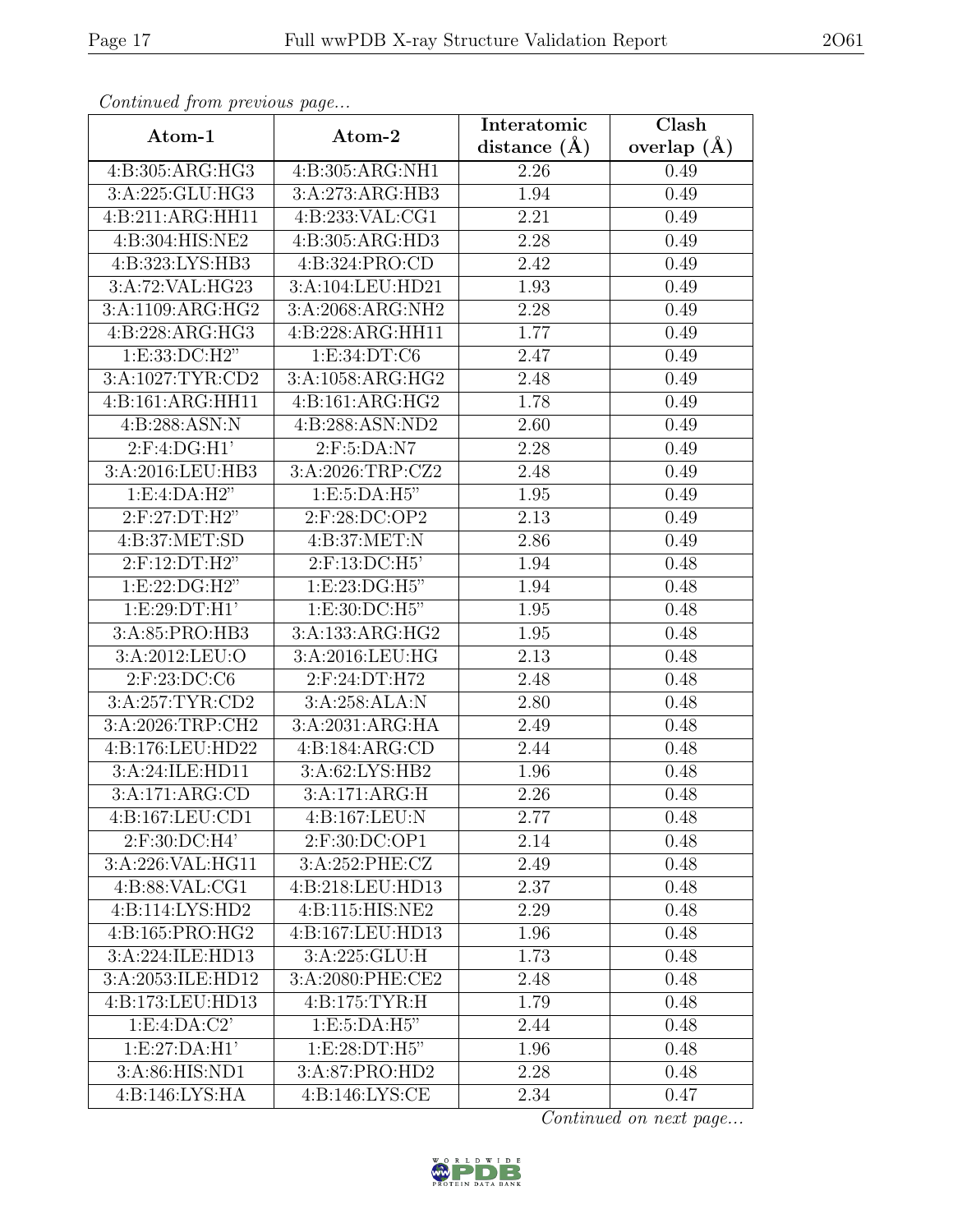| Atom-1                         | Atom-2              | Interatomic      | Clash         |  |
|--------------------------------|---------------------|------------------|---------------|--|
|                                |                     | distance $(\AA)$ | overlap $(A)$ |  |
| 4:B:271:ASP:O                  | 4:B:273:VAL:HG13    | 2.14             | 0.47          |  |
| 3:A:246:ARG:HG3                | 3:A:246:ARG:NH1     | 2.29             | 0.47          |  |
| 4:B:176:LEU:HD22               | 4:B:184:ARG:CG      | 2.44             | 0.47          |  |
| 3:A:142:GLN:O                  | 3:A:142:GLN:HG3     | 2.14             | 0.47          |  |
| 4:B:214:PHE:HB2                | 4:B:232:VAL:HG22    | 1.96             | 0.47          |  |
| 2:F:11:DT:OP1                  | 4: B: 144: LYS: HG3 | 2.14             | 0.47          |  |
| 4:B:90:PRO:O                   | 4:B:219:PRO:HD3     | 2.15             | 0.47          |  |
| 3:A:251:VAL:HB                 | 4:B:252:ARG:NH1     | 2.29             | 0.47          |  |
| 3: A:2031: ARG:O               | 3:A:2032:THR:HB     | 2.15             | 0.47          |  |
| 3:A:2033:ARG:HA                | 3:A:2108:GLU:HG2    | 1.96             | 0.47          |  |
| 1:E:22:DG:H2"                  | 1: E: 23: DG: C5'   | 2.45             | 0.47          |  |
| 3:A:164:THR:HG23               | 3:A:174:ARG:HG2     | 1.96             | 0.47          |  |
| 4:B:94:ILE:HA                  | 4:B:121:CYS:O       | 2.14             | 0.47          |  |
| 4:B:211:ARG:HG3                | 4:B:236:ALA:HA      | 1.95             | 0.47          |  |
| 4:B:238:TYR:HB3                | 4:B:245:ALA:HB1     | 1.97             | 0.47          |  |
| 4:B:275:LYS:HG3                | 4:B:300:PRO:CB      | 2.44             | 0.47          |  |
| 4:B:109:HIS:HE1                | 4:B:207:LEU:O       | 1.97             | 0.47          |  |
| 4:B:186:LEU:HG                 | 4:B:191:LYS:HG2     | 1.97             | 0.47          |  |
| $2:$ F:26:DC:C2'               | 2:F:27:DT:H71       | 2.43             | 0.47          |  |
| 3:A:197:CYS:O                  | 3:A:198:ARG:HG3     | 2.15             | 0.47          |  |
| 3:A:2096:ARG:HG2               | 3:A:2096:ARG:NH1    | 2.28             | 0.47          |  |
| 4:B:329:VAL:CG2                | 4:B:345:PHE:HB2     | 2.45             | 0.47          |  |
| $2:$ F:18:DT: $\overline{H1'}$ | 2:F:19:DT:H5"       | 1.97             | 0.47          |  |
| 3:A:35:ARG:HG3                 | 3:A:43:ALA:HB1      | 1.97             | 0.47          |  |
| 4: B:255: ARG: HG2             | 4:B:266:ILE:HD12    | 1.96             | 0.47          |  |
| 1: E: 22: DG: C1'              | 1:E:23:DG:H5"       | 2.45             | 0.46          |  |
| 4:B:187:GLY:CA                 | 4:B:190:GLU:HG2     | 2.45             | 0.46          |  |
| $2:$ F:10:DT:H1'               | $2:$ F:11:DT:H5"    | 1.97             | 0.46          |  |
| 2:F:31:DT:H2"                  | $2:$ F:32:DT:H5"    | 1.96             | 0.46          |  |
| 3:A:158:ARG:CZ                 | 3:A:182:PRO:HD3     | 2.45             | 0.46          |  |
| 3:A:158:ARG:NH1                | 3:A:182:PRO:HD3     | 2.31             | 0.46          |  |
| 1: E: 20: DG: H2"              | 1:E:21:DT:H5'       | 1.97             | 0.46          |  |
| $2:$ F:32:DT:C6                | 2:F:33:DT:H72       | 2.50             | 0.46          |  |
| 4:B:228:ARG:HG3                | 4:B:228:ARG:NH1     | 2.30             | 0.46          |  |
| 3:A:1113:GLY:O                 | 3: A: 1114: ASP: C  | 2.54             | 0.46          |  |
| 3:A:171:ARG:H                  | 3:A:171:ARG:HD3     | 1.80             | 0.46          |  |
| 2:F:34:DC:H5'                  | 2:F:34:DC:H6        | 1.80             | 0.46          |  |
| 3:A:2034:PHE:CE1               | 3:A:2107:TYR:HB2    | 2.50             | 0.46          |  |
| 2:F:10:DT:H2"                  | 2:F:11:DT:C5'       | 2.46             | 0.46          |  |
| $2:$ F:12:DT:H2'               | 4:B:59:CYS:SG       | 2.55             | 0.46          |  |
| $2: F: 23: D\overline{C:H2'}$  | 2:F:24:DT:C7        | 2.45             | 0.46          |  |

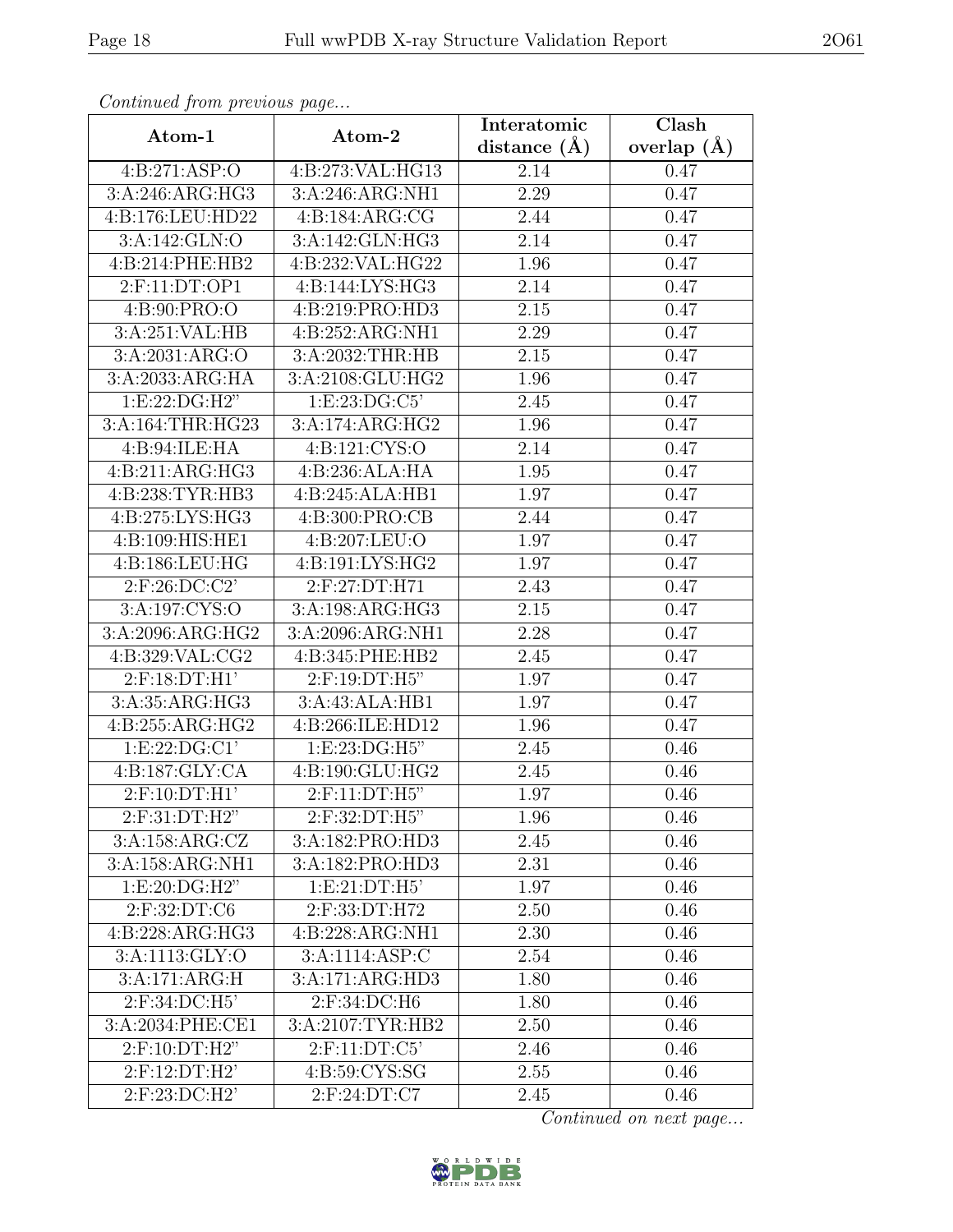| $P^{100}$ $P^{100}$ $P^{100}$ $P^{100}$ $P^{100}$<br>Atom-1 | Atom-2                        | Interatomic      | Clash           |
|-------------------------------------------------------------|-------------------------------|------------------|-----------------|
|                                                             |                               | distance $(\AA)$ | overlap $(\AA)$ |
| 1: E: 17:DA: H1'                                            | 1: E: 18: DA: H5'             | 1.98             | 0.46            |
| 3:A:2029:LYS:H                                              | 3:A:2029:LYS:CD               | 2.04             | 0.46            |
| 4:B:104:ILE:CD1                                             | 4:B:233:VAL:HG21              | 2.43             | 0.46            |
| 2:F:7:DG:H2"                                                | $2:$ F:8:DA:H5'               | 1.97             | 0.46            |
| 3:A:66:TYR:CE2                                              | 3:A:165:VAL:HB                | 2.50             | 0.46            |
| 3:A:202:ASN:O                                               | 3:A:286:PHE:HA                | 2.16             | 0.46            |
| 3:A:1085:THR:O                                              | 3:A:1085:THR:HG22             | 2.16             | 0.46            |
| 3: A:2068: ARG:O                                            | 3:A:2069:ASP:CG               | 2.54             | 0.46            |
| 2: F: 7: DG:H2"                                             | 2: F:8:DA:C5'                 | 2.46             | 0.46            |
| 3:A:1049:ARG:HH11                                           | 3: A:1051: ASP:CG             | 2.18             | 0.46            |
| 3:A:1114:ASP:HA                                             | 3:A:1115:PRO:HD2              | 1.65             | 0.46            |
| 3:A:171:ARG:HD3                                             | 3:A:171:ARG:N                 | 2.30             | 0.45            |
| 3:A:216:CYS:O                                               | 4:B:304:HIS:HE1               | 1.98             | 0.45            |
| 3:A:2009:LEU:O                                              | 3:A:2013:VAL:HG23             | 2.16             | 0.45            |
| 4:B:83:LYS:HE2                                              | 4:B:85:CYS:SG                 | 2.56             | 0.45            |
| 4:B:88:VAL:CG2                                              | 4:B:218:LEU:HD13              | 2.41             | 0.45            |
| 4: B:170: HIS: CG                                           | 4:B:171:PRO:HD2               | 2.51             | 0.45            |
| 1: E: 17: DA: H2"                                           | 1: E: 18: DA: O5'             | 2.15             | 0.45            |
| 3:A:246:ARG:HG2                                             | 4:B:307:PHE:CE1               | 2.50             | 0.45            |
| 4:B:126:GLY:N                                               | 4:B:127:PRO:CD                | 2.80             | 0.45            |
| 3:A:166:ARG:HG3                                             | 3:A:166:ARG:NH1               | 2.31             | 0.45            |
| 3:A:2068:ARG:HG2                                            | 3:A:2068:ARG:NH1              | 2.30             | 0.45            |
| 3:A:271:GLN:NE2                                             | 3:A:281:SER:O                 | 2.50             | 0.45            |
| 2:F:4:DG:H1'                                                | $2:$ F:5:DA:C8                | 2.52             | 0.45            |
| 1: E: 5: DA: H2"                                            | 1:E:6:DA:H8                   | 1.82             | 0.45            |
| 3:A:84:ARG:CD                                               | 3:A:148:GLN:HA                | 2.47             | 0.45            |
| 3:A:1018:LEU:O                                              | 3:A:1022:ILE:HG13             | 2.17             | 0.45            |
| 3:A:1036:ALA:O                                              | 3:A:1037:ARG:HB2              | 2.17             | 0.45            |
| 4:B:211:ARG:HD2                                             | 4:B:233:VAL:HG12              | 1.97             | 0.45            |
| 3:A:190:ASN:O                                               | 3:A:190:ASN:ND2               | 2.50             | 0.45            |
| 3:A:1102:THR:HG23                                           | 3:A:1104:ARG:CB               | 2.47             | 0.44            |
| 4:B:98:VAL:HG11                                             | 4:B:213:MET:CE                | 2.47             | 0.44            |
| 4: B: 182: GLY: O                                           | 4: B: 183: ASP: CB            | 2.61             | 0.44            |
| 4:B:346:LEU:HD13                                            | 4:B:346:LEU:C                 | 2.36             | 0.44            |
| 1: E:29: DT:H2"                                             | 1: E:30: DC: H5'              | 1.98             | 0.44            |
| 1: E: 29: DT: C2'                                           | $1: \overline{E:30:DC:H5"}$   | 2.48             | 0.44            |
| 3:A:196:ILE:CG1                                             | 3:A:272:LEU:HD22              | 2.47             | 0.44            |
| 4: B:87: TYR: C                                             | 4:B:88:VAL:HG23               | 2.38             | 0.44            |
| $1: E:20: \overline{DG:H2"}$                                | $1: E: 21: D\overline{T:C5'}$ | 2.48             | 0.44            |
| 3:A:219:VAL:O                                               | 3:A:247:GLN:HG2               | 2.17             | 0.44            |
| 3:A:82:PRO:O                                                | 3:A:84:ARG:N                  | 2.49             | 0.44            |

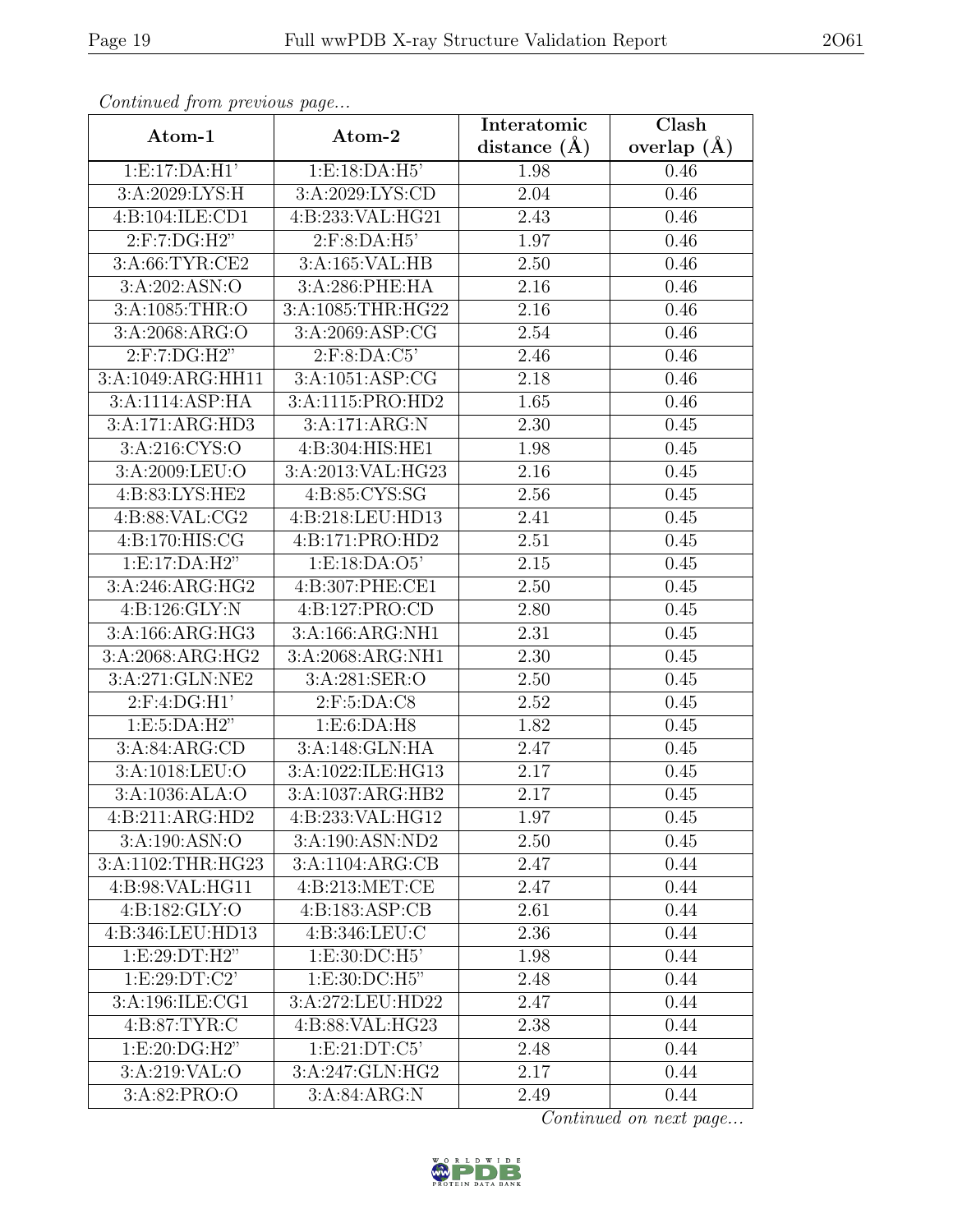| $P$ . The set of $P$ is the set of $P$ and $P$ and $P$ and $P$ and $P$ and $P$ and $P$ and $P$ and $P$ and $P$ and $P$ and $P$ and $P$ and $P$ and $P$ and $P$ and $P$ and $P$ and $P$ and $P$ and $P$ and $P$ and $P$ and $P$ |                   | Interatomic      | $\overline{\text{Clash}}$ |
|--------------------------------------------------------------------------------------------------------------------------------------------------------------------------------------------------------------------------------|-------------------|------------------|---------------------------|
| Atom-1                                                                                                                                                                                                                         | Atom-2            | distance $(\AA)$ | overlap $(A)$             |
| 3:A:185:ASP:O                                                                                                                                                                                                                  | 3:A:191:THR:CG2   | 2.66             | 0.44                      |
| 4:B:74:LYS:HG2                                                                                                                                                                                                                 | 4: B:75: ASN:N    | $2.15\,$         | 0.44                      |
| 2:F:23:DC:H2'                                                                                                                                                                                                                  | 2:F:24:DT:H72     | 2.00             | 0.44                      |
| 3:A:175:LEU:HD23                                                                                                                                                                                                               | 3:A:175:LEU:N     | 2.31             | 0.44                      |
| 4:B:74:LYS:N                                                                                                                                                                                                                   | 4: B:74: LYS: CD  | 2.79             | 0.44                      |
| 4:B:156:THR:HA                                                                                                                                                                                                                 | 4:B:194:ILE:HD13  | 2.00             | 0.44                      |
| 4:B:228:ARG:HD3                                                                                                                                                                                                                | 4:B:228:ARG:O     | 2.17             | 0.44                      |
| 4:B:260:VAL:HG21                                                                                                                                                                                                               | 4:B:319:ILE:O     | 2.18             | 0.44                      |
| 3:A:188:ALA:HB3                                                                                                                                                                                                                | 3:A:191:THR:CG2   | 2.48             | 0.44                      |
| 2: F:27:DT:H1'                                                                                                                                                                                                                 | $2:$ F:28:DC:H5'  | 1.98             | 0.44                      |
| 3:A:84:ARG:HD2                                                                                                                                                                                                                 | 3:A:148:GLN:HA    | 1.99             | 0.44                      |
| 3:A:246:ARG:HG2                                                                                                                                                                                                                | 4:B:307:PHE:CD1   | 2.53             | 0.44                      |
| 3:A:71:THR:CG2                                                                                                                                                                                                                 | 3:A:72:VAL:N      | 2.80             | 0.43                      |
| 1:E:5:DA:H2"                                                                                                                                                                                                                   | 1:E:6:DA:CS       | 2.53             | 0.43                      |
| 3:A:141:PHE:CD1                                                                                                                                                                                                                | 3:A:141:PHE:N     | 2.86             | 0.43                      |
| 3:A:226:VAL:HG11                                                                                                                                                                                                               | 3:A:252:PHE:CE1   | 2.53             | 0.43                      |
| 4:B:288:ASN:O                                                                                                                                                                                                                  | 4:B:289:GLY:C     | $2.57\,$         | 0.43                      |
| 4:B:114:LYS:NZ                                                                                                                                                                                                                 | 4:B:115:HIS:NE2   | 2.60             | 0.43                      |
| 4:B:283:TYR:HA                                                                                                                                                                                                                 | 4:B:292:TRP:O     | 2.19             | 0.43                      |
| 3:A:1011:ARG:NH2                                                                                                                                                                                                               | 3:A:1013:LEU:CD2  | 2.81             | 0.43                      |
| 4: B:87: TYR:O                                                                                                                                                                                                                 | 4:B:88:VAL:CG2    | 2.67             | 0.43                      |
| 4:B:98:VAL:HA                                                                                                                                                                                                                  | 4: B: 105: HIS: O | 2.18             | 0.43                      |
| 4:B:126:GLY:H                                                                                                                                                                                                                  | 4:B:127:PRO:HD2   | 1.83             | 0.43                      |
| 4:B:268:LEU:C                                                                                                                                                                                                                  | 4:B:268:LEU:HD23  | 2.38             | 0.43                      |
| 3:A:139:ASN:C                                                                                                                                                                                                                  | 3:A:139:ASN:HD22  | 2.22             | 0.43                      |
| 4:B:156:THR:O                                                                                                                                                                                                                  | 4:B:160:ILE:HG12  | 2.18             | 0.43                      |
| 4:B:230:GLU:HA                                                                                                                                                                                                                 | 4:B:231:PRO:HD3   | 1.91             | 0.43                      |
| 4:B:266:ILE:HG22                                                                                                                                                                                                               | 4:B:267:TYR:N     | 2.32             | 0.43                      |
| 3: A:66: TYR: CZ                                                                                                                                                                                                               | 3:A:165:VAL:HB    | 2.54             | 0.42                      |
| 3:A:142:GLN:O                                                                                                                                                                                                                  | 3:A:142:GLN:CG    | 2.67             | 0.42                      |
| 3:A:2028:ASN:ND2                                                                                                                                                                                                               | 3:A:2030:SER:OG   | 2.52             | 0.42                      |
| 4:B:47:GLN:HE21                                                                                                                                                                                                                | 4:B:47:GLN:HB2    | 1.58             | 0.42                      |
| 3:A:171:ARG:HA                                                                                                                                                                                                                 | 3:A:172:PRO:HD3   | 1.86             | 0.42                      |
| 3:A:198:ARG:HB3                                                                                                                                                                                                                | 4:B:267:TYR:OH    | 2.19             | 0.42                      |
| 4:B:143:THR:HG21                                                                                                                                                                                                               | 4:B:145:LYS:HG2   | 2.00             | 0.42                      |
| 1:E:9:DG:H2"                                                                                                                                                                                                                   | 1: E: 10: DA: H5' | 2.00             | 0.42                      |
| 3:A:196:ILE:HG12                                                                                                                                                                                                               | 3:A:272:LEU:HD22  | 2.01             | 0.42                      |
| 3:A:2031:ARG:HG2                                                                                                                                                                                                               | 3:A:2031:ARG:HH11 | 1.85             | 0.42                      |
| 4:B:188:ASP:HA                                                                                                                                                                                                                 | 4:B:191:LYS:HE3   | 2.01             | 0.42                      |
| 4:B:261:THR:O                                                                                                                                                                                                                  | 4:B:315:LYS:HG2   | 2.19             | 0.42                      |
| 4:B:143:THR:HG22                                                                                                                                                                                                               | 4:B:146:LYS:H     | 1.84             | 0.42                      |

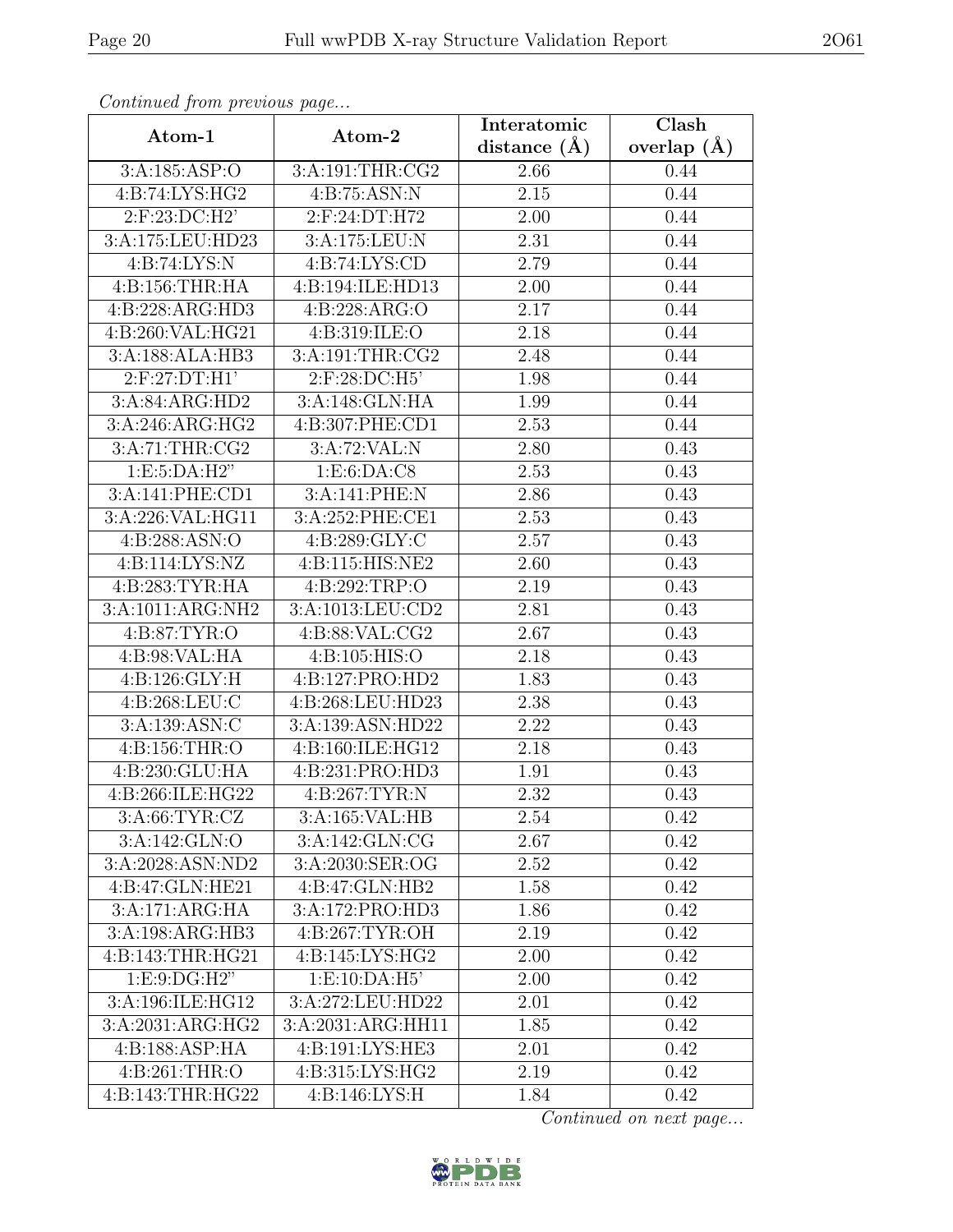| s cheenada ji che pi coecad pagani   |                   | Interatomic      | Clash         |
|--------------------------------------|-------------------|------------------|---------------|
| Atom-1                               | Atom-2            | distance $(\AA)$ | overlap $(A)$ |
| 4:B:107:HIS:CG                       | 4:B:210:VAL:HG23  | 2.55             | 0.42          |
| 4:B:218:LEU:O                        | 4:B:227:ARG:HB2   | 2.18             | 0.42          |
| 2:F:26:DC:H2"                        | 2:F:27:DT:C6      | 2.54             | 0.42          |
| 4:B:73:GLU:HB3                       | 4: B:74: LYS: CD  | 2.49             | 0.42          |
| 3:A:65:GLY:O                         | 3:A:66:TYR:HB2    | 2.19             | 0.42          |
| 3:A:96:ARG:HD2                       | 3:A:97:ASP:OD2    | 2.20             | 0.42          |
| 3:A:100:TYR:CD1                      | 3:A:100:TYR:C     | 2.93             | 0.42          |
| 3:A:2009:LEU:N                       | 3:A:2010:PRO:CD   | 2.83             | 0.42          |
| 3:A:2087:LYS:O                       | 3:A:2088:GLU:C    | 2.58             | 0.42          |
| 4:B:260:VAL:HB                       | 4:B:316:TYR:HB3   | 2.01             | 0.42          |
| 4:B:88:VAL:HG11                      | 4:B:218:LEU:HB3   | 2.01             | 0.42          |
| 3:A:167:ASP:O                        | 3:A:168:PRO:C     | 2.58             | 0.42          |
| 3: A:200: ASN:CB                     | 3:A:213:PHE:H     | 2.32             | 0.42          |
| 1: E: 23: DG: H2"                    | 1:E:24:DG:CS      | $2.55\,$         | 0.41          |
| 3:A:1012:VAL:HG23                    | 3:A:1067:ARG:HH11 | 1.84             | 0.41          |
| 2:F:17:DC:H2"                        | $2:$ F:18:DT:H5"  | 2.03             | 0.41          |
| 3:A:163:VAL:HB                       | 3:A:175:LEU:HD21  | 2.02             | 0.41          |
| 3:A:1038:THR:OG1                     | 3:A:1128:LEU:HD21 | 2.20             | 0.41          |
| 4:B:277:ASP:OD2                      | 4:B:334:LYS:HB2   | 2.19             | 0.41          |
| 3:A:86:HIS:CG                        | 3:A:87:PRO:HD2    | 2.56             | 0.41          |
| $3:A:2011:\overline{\text{TRP:CE3}}$ | 3:A:2057:TRP:HE3  | 2.37             | 0.41          |
| 4:B:82:VAL:HG22                      | 4:B:134:PHE:HE2   | 1.85             | 0.41          |
| 4:B:187:GLY:O                        | 4:B:191:LYS:HG3   | 2.21             | 0.41          |
| 3:A:2095:ASP:C                       | 3:A:2097:SER:H    | 2.23             | 0.41          |
| 4:B:250:ILE:HG12                     | 4:B:331:LEU:HD13  | 2.03             | 0.41          |
| 3:A:86:HIS:ND1                       | 3: A:87: PRO:CD   | 2.84             | 0.41          |
| 3:A:1102:THR:HG23                    | 3:A:1104:ARG:HB2  | 2.02             | 0.41          |
| 4:B:42:LEU:CD2                       | 4:B:82:VAL:HB     | 2.36             | 0.41          |
| 4:B:47:GLN:OE1                       | 4:B:235:ASP:N     | 2.53             | 0.41          |
| 4:B:165:PRO:C                        | 4:B:167:LEU:HD13  | 2.41             | 0.41          |
| 3:A:144:PRO:HG2                      | 3:A:147:GLU:OE1   | 2.20             | 0.41          |
| 3:A:2047:GLN:HG2                     | 3:A:2049:GLU:H    | 1.85             | 0.41          |
| 4:B:49:LYS:HD3                       | 4:Bi:51:ARG:O     | 2.20             | 0.41          |
| 4:B:304:HIS:CE1                      | 4:B:305:ARG:HD3   | 2.55             | 0.41          |
| 4:B:319:ILE:HB                       | 4:B:320:ASN:H     | 1.67             | 0.41          |
| 3:A:84:ARG:HG2                       | 3:A:143:VAL:HG11  | 2.03             | 0.41          |
| 3:A:2011:TRP:CE3                     | 3:A:2057:TRP:CE3  | 3.08             | 0.41          |
| 3:A:2073:LEU:N                       | 3:A:2074:PRO:HD2  | 2.35             | 0.41          |
| 1: E: 12: DA: H1'                    | 1:E:13:DA:H5"     | 2.03             | 0.41          |
| 1: E: 29: DT: H2"                    | 1:E:30:DC:H5"     | 2.03             | 0.41          |
| 2:F:23:DC:H2"                        | 2:F:24:DT:H6      | 1.85             | 0.41          |

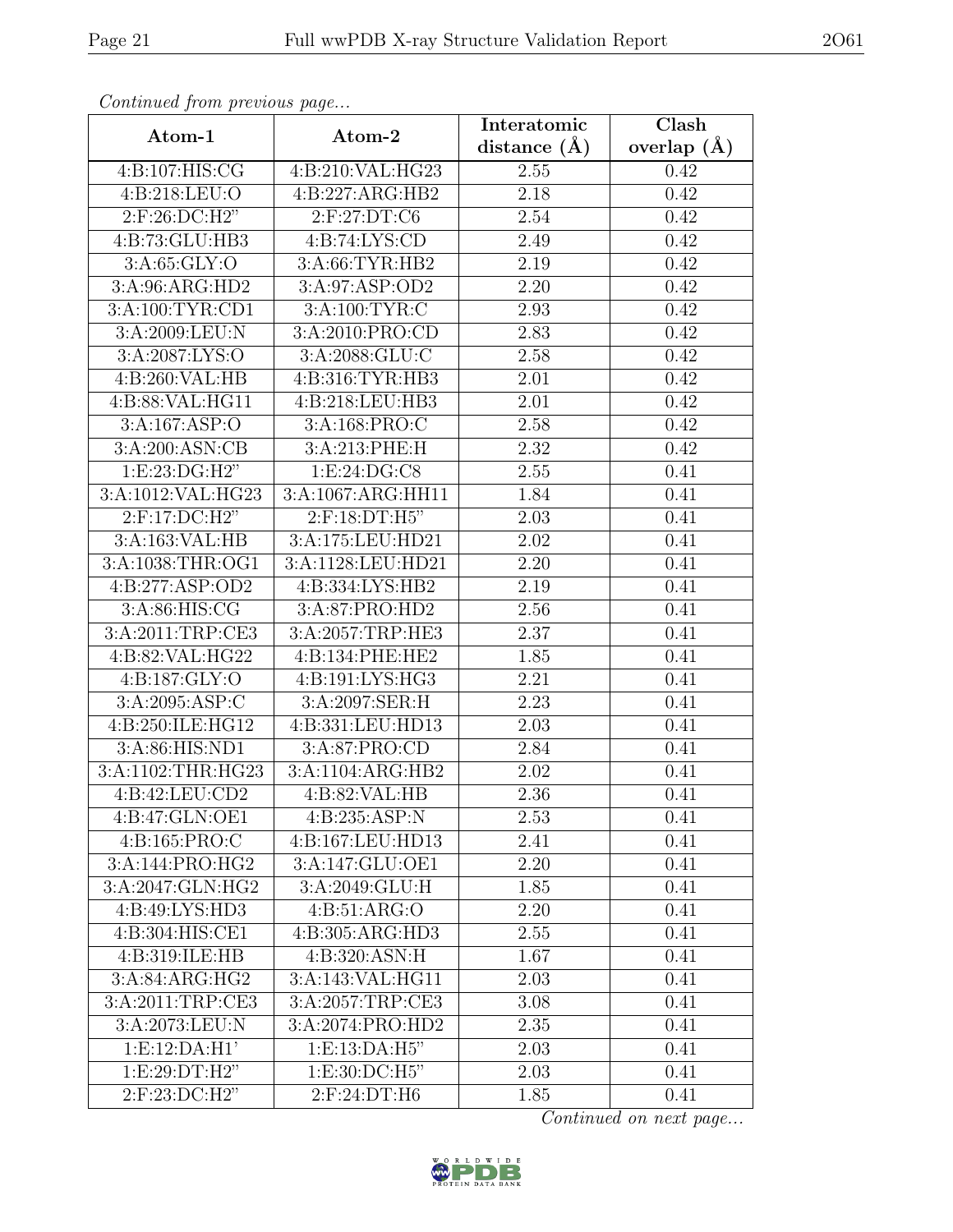|                   |                  | Interatomic       | Clash         |
|-------------------|------------------|-------------------|---------------|
| Atom-1            | Atom-2           | distance $(\AA)$  | overlap $(A)$ |
| 3: A:1027: TYR:O  | 3:A:1028:GLU:C   | 2.58              | 0.41          |
| 3:A:2093:ALA:N    | 3:A:2106:ILE:O   | 2.53              | 0.41          |
| 4:B:98:VAL:HG11   | 4:B:213:MET:HE1  | 2.02              | 0.41          |
| 4:B:255:ARG:HD3   | 4:B:266:ILE:HD13 | 2.02              | 0.41          |
| 3:A:186:ASN:HD21  | 3:A:193:GLU:H    | 1.68              | 0.41          |
| 4: B:218:LEU:HB2  | 4:B:227:ARG:HB2  | 2.02              | 0.41          |
| 3:A:46:ILE:HA     | 3:A:47:PRO:HD3   | 1.97              | 0.40          |
| 3:A:228:PHE:HB2   | 3:A:235:ALA:HB3  | 2.02              | 0.40          |
| 4:B:143:THR:CG2   | 4:B:144:LYS:N    | 2.83              | 0.40          |
| 1: E:4:DA:H2"     | 1:E:5:DA:C5'     | 2.51              | 0.40          |
| 3:A:263:GLN:NE2   | 3:A:263:GLN:HA   | 2.36              | 0.40          |
| 3:A:2086:ARG:HG2  | 3:A:2086:ARG:H   | 1.54              | 0.40          |
| 4:B:125:ALA:CB    | 4:B:132:VAL:HG22 | 2.52              | 0.40          |
| 2:F:12:DT:H2"     | $2:$ F:13:DC:C5' | 2.51              | 0.40          |
| 4:B:72:SER:N      | 4:B:78:SER:OG    | 2.55              | 0.40          |
| 1: E:6:DA:H4'     | 3:A:2042:LEU:HG  | 2.03              | 0.40          |
| 1: E: 11: DG: C6  | 3:A:2086:ARG:NH2 | 2.69              | 0.40          |
| 4:B:332:ARG:CG    | 4:B:339:THR:HG22 | 2.38              | 0.40          |
| 3:A:190:ASN:CB    | 3:A:220:GLN:HE22 | $\overline{2.33}$ | 0.40          |
| 3:A:2024:VAL:HG12 | 3:A:2037:PRO:HD3 | 2.04              | 0.40          |

There are no symmetry-related clashes.

## 5.3 Torsion angles  $(i)$

#### 5.3.1 Protein backbone (i)

In the following table, the Percentiles column shows the percent Ramachandran outliers of the chain as a percentile score with respect to all X-ray entries followed by that with respect to entries of similar resolution.

The Analysed column shows the number of residues for which the backbone conformation was analysed, and the total number of residues.

| Mol | Chain | Analysed                                         | Favoured   Allowed   Outliers |           | Percentiles                        |  |
|-----|-------|--------------------------------------------------|-------------------------------|-----------|------------------------------------|--|
| 3   |       | $490/540 (91\%)$ 399 (81\%) 60 (12\%) 31 (6\%)   |                               |           | $\boxed{1}$ $\boxed{3}$            |  |
|     |       | $312/314$ (99%)   264 (85%)   37 (12%)   11 (4%) |                               |           | 3 <br>$\blacksquare$ 12            |  |
| All | All   | $802/854$ (94\%) 663 (83\%) 97 (12\%)            |                               | 42 $(5%)$ | $\vert\vert\vert_6$<br>$\boxed{2}$ |  |

All (42) Ramachandran outliers are listed below:

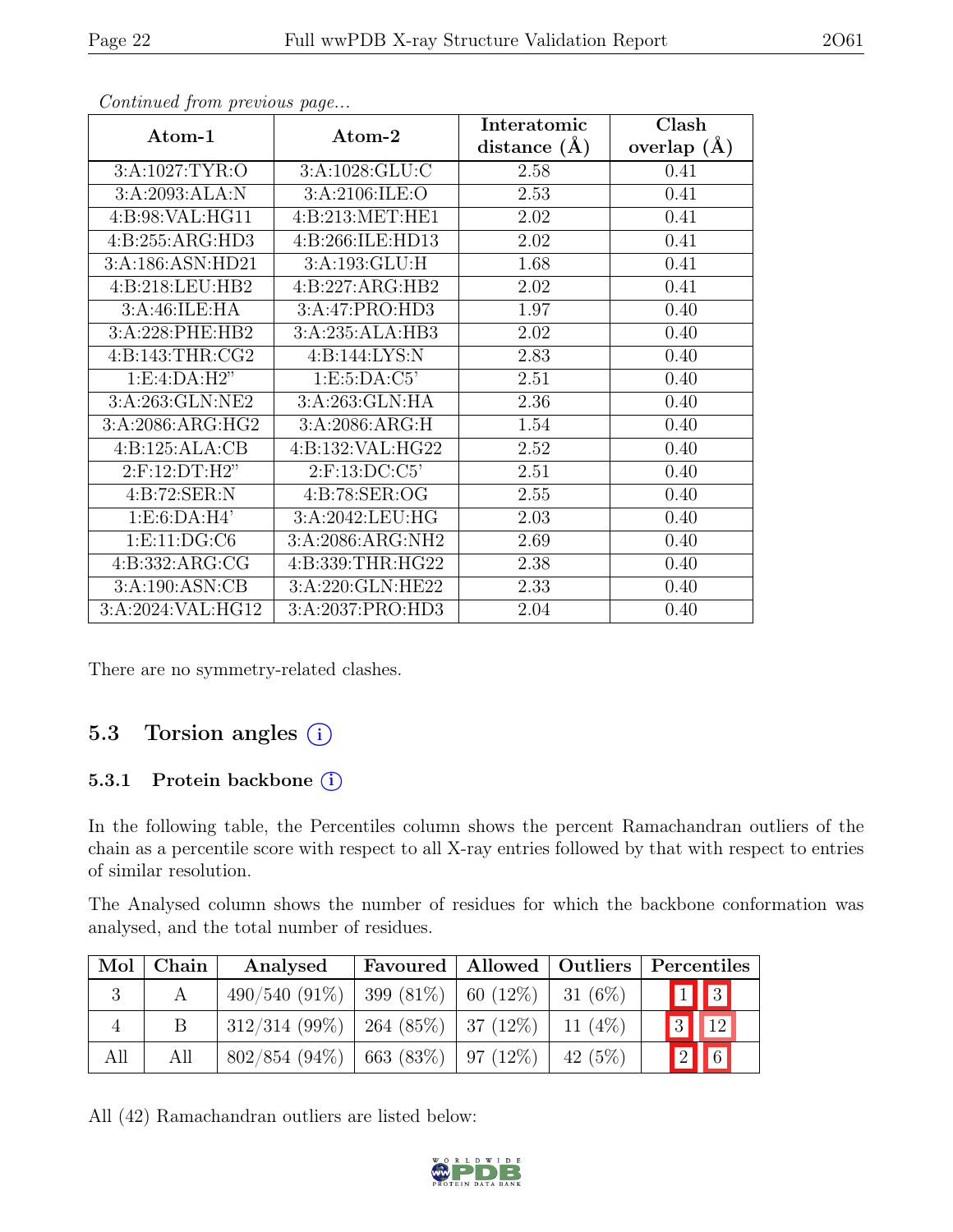| Mol            | Chain                                                                                                                                                                               | Res               | Type                    |
|----------------|-------------------------------------------------------------------------------------------------------------------------------------------------------------------------------------|-------------------|-------------------------|
| 3              | $\frac{\overline{A}}{\overline{A}}$ $\frac{\overline{A}}{\overline{A}}$ $\frac{\overline{A}}{\overline{A}}$ $\frac{\overline{A}}{\overline{A}}$ $\frac{\overline{A}}{\overline{A}}$ | $\overline{81}$   | <b>PRO</b>              |
| $\overline{3}$ |                                                                                                                                                                                     | 169               | SER                     |
| $\overline{3}$ |                                                                                                                                                                                     | 191               | <b>THR</b>              |
| $\overline{3}$ |                                                                                                                                                                                     | 1074              | SER                     |
| $\overline{3}$ |                                                                                                                                                                                     | 1128              | <b>LEU</b>              |
| $\overline{3}$ |                                                                                                                                                                                     | $\overline{2032}$ | <b>THR</b>              |
| $\overline{3}$ |                                                                                                                                                                                     | 2085              | <b>ASN</b>              |
| $\sqrt{3}$     |                                                                                                                                                                                     | 2088              | $\overline{\text{GLU}}$ |
| $\overline{3}$ | $\frac{\overline{A}}{\overline{B}}$                                                                                                                                                 | 2110              | <b>VAL</b>              |
| $\overline{4}$ |                                                                                                                                                                                     | 74                | LYS                     |
| $\overline{4}$ | $\overline{\mathrm{B}}$                                                                                                                                                             | $\overline{87}$   | <b>TYR</b>              |
| $\overline{4}$ | $\overline{\mathbf{B}}$                                                                                                                                                             | 114               | <b>LYS</b>              |
| $\overline{4}$ | $\overline{\mathbf{B}}$                                                                                                                                                             | $\overline{165}$  | $\overline{\text{PRO}}$ |
| $\overline{4}$ | $\overline{B}$                                                                                                                                                                      | 173               | LEU                     |
| $\overline{4}$ | $\overline{\mathrm{B}}$                                                                                                                                                             | $\overline{183}$  | $\overline{\text{ASP}}$ |
| $\overline{4}$ | $\overline{B}$                                                                                                                                                                      | $\overline{319}$  | <b>ILE</b>              |
| 3              | $\overline{A}$                                                                                                                                                                      | 41                | $\overline{\text{ARG}}$ |
| $\overline{3}$ | $\frac{\overline{A}}{\overline{A}}$                                                                                                                                                 | $\overline{83}$   | $\overline{\text{HIS}}$ |
| $\overline{3}$ |                                                                                                                                                                                     | 145               | ILE                     |
| 3              |                                                                                                                                                                                     | 165               | VAL                     |
| $\overline{3}$ |                                                                                                                                                                                     | 1127              | $\overline{\text{SER}}$ |
| 3              |                                                                                                                                                                                     | 2025              | <b>ALA</b>              |
| $\overline{3}$ | $\frac{\overline{A}}{\overline{A}}$ $\frac{\overline{A}}{\overline{A}}$ $\frac{\overline{A}}{\overline{B}}$                                                                         | 2038              | <b>TRP</b>              |
| $\overline{4}$ |                                                                                                                                                                                     | 63                | <b>SER</b>              |
| $\overline{4}$ | $\overline{B}$                                                                                                                                                                      | 88                | <b>VAL</b>              |
| $\overline{4}$ | $\overline{B}$                                                                                                                                                                      | 175               | <b>TYR</b>              |
| 3              | $\overline{A}$                                                                                                                                                                      | 168               | PRO                     |
| $\overline{3}$ | $\frac{1}{A}$                                                                                                                                                                       | 246               | $\overline{\rm{ARG}}$   |
| 3              | $\overline{A}$                                                                                                                                                                      | 1072              | $\overline{\text{PRO}}$ |
| $\overline{3}$ | А                                                                                                                                                                                   | $\overline{20}31$ | $A\overline{RG}$        |
| $\overline{4}$ | $\overline{\mathbf{B}}$                                                                                                                                                             | 322               | <b>THR</b>              |
| 3              | $\overline{A}$                                                                                                                                                                      | 44                | $\overline{GIY}$        |
| $\overline{3}$ | $\overline{A}$                                                                                                                                                                      | 49                | $\overline{\text{GLU}}$ |
| $\overline{3}$ | $\overline{A}$                                                                                                                                                                      | 221               | $\overline{\text{LYS}}$ |
| $\overline{3}$ | $\overline{A}$                                                                                                                                                                      | 231               | $\overline{\text{PRO}}$ |
| 3              | $\overline{A}$                                                                                                                                                                      | 1126              | $\overline{\text{GLY}}$ |
| 3              | $\overline{A}$                                                                                                                                                                      | $\overline{11}31$ | <b>ASP</b>              |
| $\overline{3}$ | $\overline{A}$                                                                                                                                                                      | 2020              | $\overline{\text{GLN}}$ |
| $\overline{3}$ | $\overline{A}$                                                                                                                                                                      | 171               | ARG                     |
| $\overline{3}$ | $\overline{A}$                                                                                                                                                                      | 2019              | $\overline{\text{GLY}}$ |
| 3              | $\overline{A}$                                                                                                                                                                      | 1114              | <b>ASP</b>              |
| $\overline{3}$ | $\overline{A}$                                                                                                                                                                      | $\overline{2041}$ | $\overline{\text{GLY}}$ |

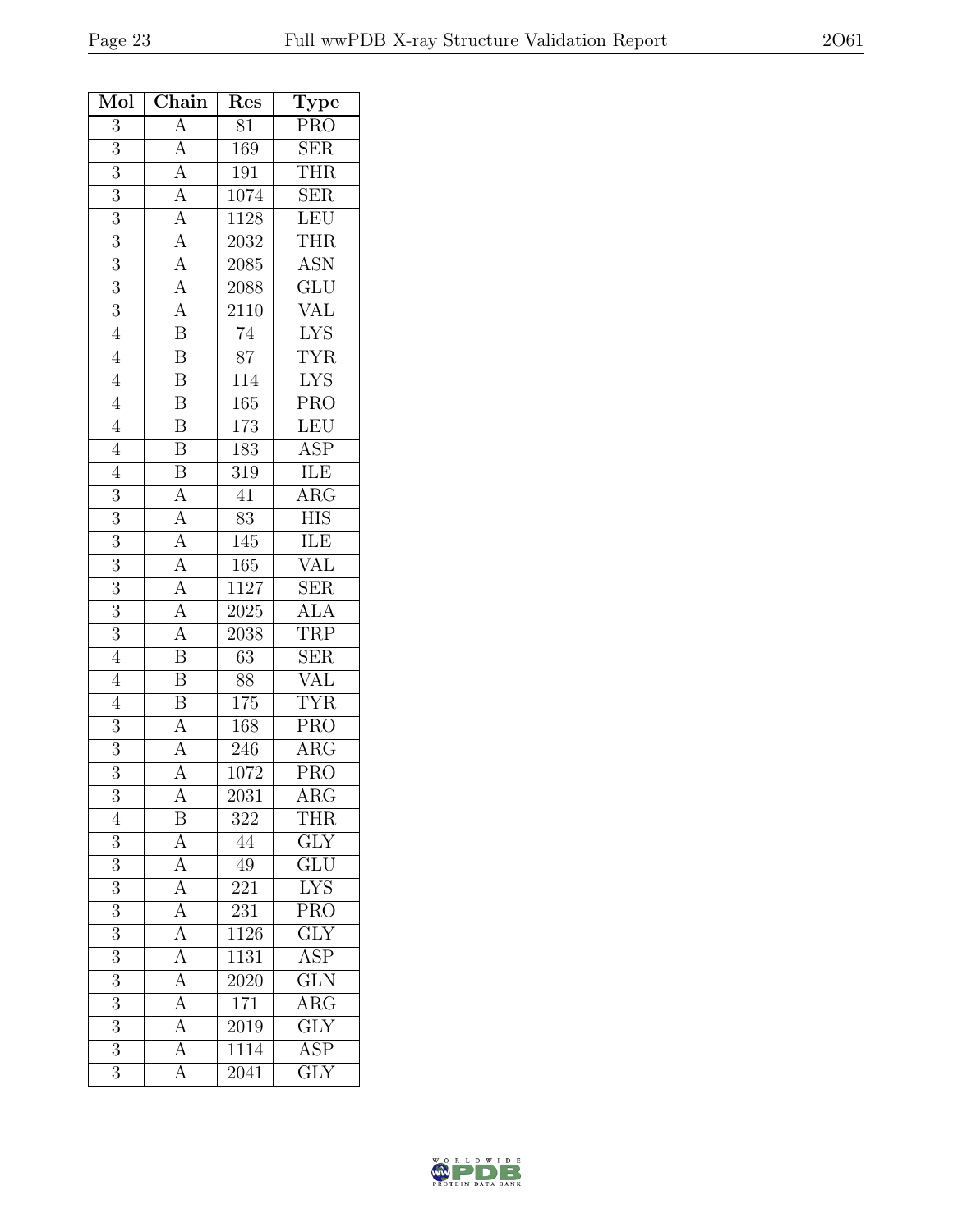#### 5.3.2 Protein sidechains (i)

In the following table, the Percentiles column shows the percent sidechain outliers of the chain as a percentile score with respect to all X-ray entries followed by that with respect to entries of similar resolution.

The Analysed column shows the number of residues for which the sidechain conformation was analysed, and the total number of residues.

| Mol | Chain | Analysed         | Rotameric   Outliers |            |               | Percentiles      |
|-----|-------|------------------|----------------------|------------|---------------|------------------|
|     |       | $423/463$ (91\%) | 384 $(91\%)$         | 39 $(9\%)$ | $\sqrt{9}$    | 127 <sub>1</sub> |
|     | B     | 269/269 (100%)   | 244 $(91\%)$         | $25(9\%)$  |               | 26               |
| All | All   | $692/732(94\%)$  | 628 $(91\%)$         | 64 $(9\%)$ | $\mathbf{19}$ | $\sqrt{27}$      |

All (64) residues with a non-rotameric sidechain are listed below:

| Mol            | Chain                                                                                                                                                                                                                                                                                                                                                                                                                                                                  | Res               | Type                    |
|----------------|------------------------------------------------------------------------------------------------------------------------------------------------------------------------------------------------------------------------------------------------------------------------------------------------------------------------------------------------------------------------------------------------------------------------------------------------------------------------|-------------------|-------------------------|
| 3              | $\overline{A}$                                                                                                                                                                                                                                                                                                                                                                                                                                                         | 28                | <b>LYS</b>              |
| $\overline{3}$ |                                                                                                                                                                                                                                                                                                                                                                                                                                                                        | $\overline{30}$   | $\overline{\rm{ARG}}$   |
| $\overline{3}$ |                                                                                                                                                                                                                                                                                                                                                                                                                                                                        | 76                | LEU                     |
| $\overline{3}$ |                                                                                                                                                                                                                                                                                                                                                                                                                                                                        | $\overline{81}$   | $\overline{\text{PRO}}$ |
| $\overline{3}$ |                                                                                                                                                                                                                                                                                                                                                                                                                                                                        | $\overline{90}$   | LEU                     |
| $\overline{3}$ |                                                                                                                                                                                                                                                                                                                                                                                                                                                                        | 107               | <b>ASP</b>              |
| $\overline{3}$ |                                                                                                                                                                                                                                                                                                                                                                                                                                                                        | 124               | $\overline{\text{ARG}}$ |
| $\overline{3}$ |                                                                                                                                                                                                                                                                                                                                                                                                                                                                        | 133               | $\overline{\rm{ARG}}$   |
| $\overline{3}$ |                                                                                                                                                                                                                                                                                                                                                                                                                                                                        | 135               | $\overline{\text{GLN}}$ |
| $\overline{3}$ |                                                                                                                                                                                                                                                                                                                                                                                                                                                                        | 138               | <b>ASN</b>              |
| $\overline{3}$ |                                                                                                                                                                                                                                                                                                                                                                                                                                                                        | 139               | <b>ASN</b>              |
| $\overline{3}$ |                                                                                                                                                                                                                                                                                                                                                                                                                                                                        | $\overline{175}$  | LEU                     |
| $\overline{3}$ |                                                                                                                                                                                                                                                                                                                                                                                                                                                                        | 190               | <b>ASN</b>              |
| $\overline{3}$ |                                                                                                                                                                                                                                                                                                                                                                                                                                                                        | $\overline{200}$  | <b>ASN</b>              |
| $\overline{3}$ |                                                                                                                                                                                                                                                                                                                                                                                                                                                                        | 222               | GLU                     |
| $\overline{3}$ |                                                                                                                                                                                                                                                                                                                                                                                                                                                                        | 224               | <b>ILE</b>              |
| $\overline{3}$ |                                                                                                                                                                                                                                                                                                                                                                                                                                                                        | 246               | $\overline{\rm{ARG}}$   |
| $\overline{3}$ |                                                                                                                                                                                                                                                                                                                                                                                                                                                                        | 269               | <b>SER</b>              |
| $\overline{3}$ |                                                                                                                                                                                                                                                                                                                                                                                                                                                                        | $\overline{272}$  | LEU                     |
| $\overline{3}$ |                                                                                                                                                                                                                                                                                                                                                                                                                                                                        | 284               | <b>MET</b>              |
| $\overline{3}$ | $\frac{\frac{1}{\mathbf{A}} \cdot \mathbf{A}}{\mathbf{A}} \cdot \frac{\mathbf{A}}{\mathbf{A}} \cdot \mathbf{A}}{\mathbf{A}} \cdot \frac{\mathbf{A}}{\mathbf{A}} \cdot \mathbf{A}}{\mathbf{A}} \cdot \frac{\mathbf{A}}{\mathbf{A}} \cdot \mathbf{A}}{\mathbf{A}} \cdot \frac{\mathbf{A}}{\mathbf{A}} \cdot \mathbf{A}}{\mathbf{A}} \cdot \frac{\mathbf{A}}{\mathbf{A}} \cdot \mathbf{A}}{\mathbf{A}} \cdot \frac{\mathbf{A}}{\mathbf{A}} \cdot \mathbf{A}}{\mathbf{A}}$ | 1013              | LEU                     |
| $\overline{3}$ |                                                                                                                                                                                                                                                                                                                                                                                                                                                                        | 1018              | LEU                     |
| $\overline{3}$ |                                                                                                                                                                                                                                                                                                                                                                                                                                                                        | 1030              | LEU                     |
| $\overline{3}$ |                                                                                                                                                                                                                                                                                                                                                                                                                                                                        | 1054              | $\overline{\text{GLU}}$ |
| $\overline{3}$ |                                                                                                                                                                                                                                                                                                                                                                                                                                                                        | 1058              | $\overline{\text{ARG}}$ |
| $\overline{3}$ |                                                                                                                                                                                                                                                                                                                                                                                                                                                                        | 1102              | <b>THR</b>              |
| $\overline{3}$ |                                                                                                                                                                                                                                                                                                                                                                                                                                                                        | $\overline{1104}$ | <b>ARG</b>              |

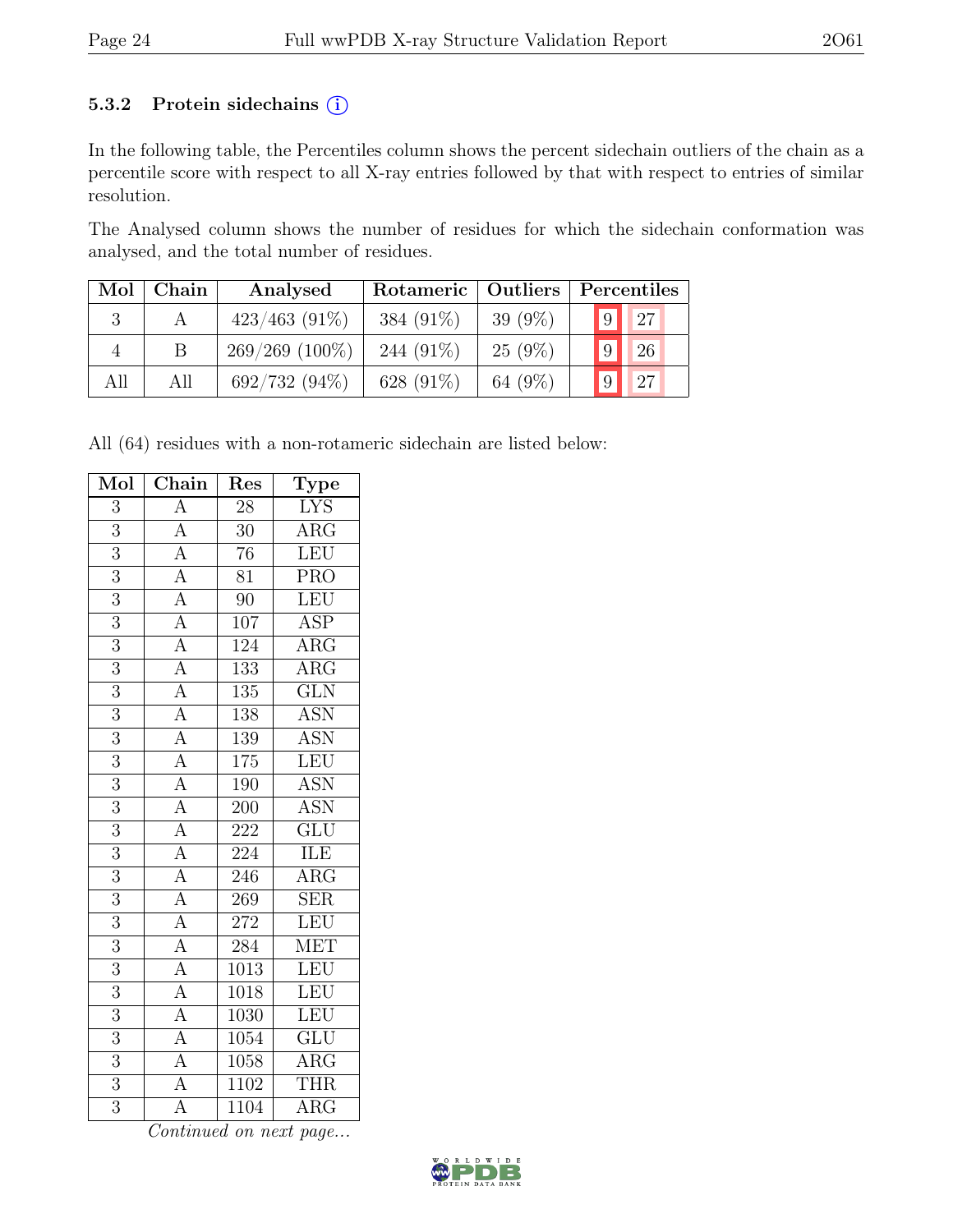| Mol              | $\overline{v}$<br>Chain                                                    | x.<br>Res         | x.<br>$\overline{v}$<br>$\mathrm{Type}$ |
|------------------|----------------------------------------------------------------------------|-------------------|-----------------------------------------|
| 3                | $\overline{A}$                                                             | 1114              | ASP                                     |
| 3                | $\overline{A}$                                                             | 1131              | <b>ASP</b>                              |
| $\overline{3}$   |                                                                            | $201\overline{2}$ | LEU                                     |
| $\overline{3}$   |                                                                            | 2028              | <b>ASN</b>                              |
| $\overline{3}$   |                                                                            | 2029              | <b>LYS</b>                              |
| 3                | $\frac{\overline{A}}{\overline{A}}$<br>$\frac{\overline{A}}{\overline{A}}$ | 2031              | $\overline{\text{ARG}}$                 |
| $\boldsymbol{3}$ | $\overline{A}$                                                             | $2035\,$          | $\overline{\text{A}}\text{RG}$          |
| $\overline{3}$   |                                                                            | $2053\,$          | ILE                                     |
| $\overline{3}$   | $\frac{\overline{A}}{\overline{A}}$<br>$\frac{\overline{A}}{\overline{A}}$ | 2073              | LEU                                     |
| $\overline{3}$   |                                                                            | 2086              | $\overline{\rm{ARG}}$                   |
| $\overline{3}$   |                                                                            | 2094              | $\overline{\text{GLU}}$                 |
| $\overline{3}$   |                                                                            | 2109              | PHE                                     |
| $\overline{4}$   | $\overline{\mathbf{B}}$                                                    | 37                | <b>MET</b>                              |
| $\overline{4}$   | $\overline{\mathbf{B}}$                                                    | 42                | LEU                                     |
| $\overline{4}$   | $\overline{\mathbf{B}}$                                                    | 47                | $\overline{\text{GLN}}$                 |
| $\overline{4}$   | $\boldsymbol{\mathrm{B}}$                                                  | $\overline{74}$   | <b>LYS</b>                              |
| $\overline{4}$   | $\overline{\mathbf{B}}$                                                    | $\overline{77}$   | <b>LYS</b>                              |
| $\overline{4}$   | $\boldsymbol{\mathrm{B}}$                                                  | $\overline{87}$   | <b>TYR</b>                              |
| $\overline{4}$   | $\overline{\mathrm{B}}$                                                    | $\overline{98}$   | <b>VAL</b>                              |
| $\overline{4}$   | $\overline{\mathbf{B}}$                                                    | 117               | $\overline{\text{GLU}}$                 |
| $\overline{4}$   | $\overline{\mathrm{B}}$                                                    | 130               | <b>MET</b>                              |
| $\overline{4}$   | $\overline{\mathrm{B}}$                                                    | 143               | <b>THR</b>                              |
| $\overline{4}$   | $\boldsymbol{B}$                                                           | 146               | <b>LYS</b>                              |
| $\overline{4}$   | $\overline{\mathrm{B}}$                                                    | 167               | LEU                                     |
| $\overline{4}$   | $\overline{\mathbf{B}}$                                                    | 168               | LEU                                     |
| $\sqrt{4}$       | $\overline{\mathbf{B}}$                                                    | 176               | LEU                                     |
| $\overline{4}$   | $\overline{\mathbf{B}}$                                                    | 192               | $\overline{\text{GLU}}$                 |
| $\overline{4}$   | $\overline{\mathrm{B}}$                                                    | 210               | <b>VAL</b>                              |
| $\overline{4}$   | $\overline{\mathrm{B}}$                                                    | 228               | $\overline{\rm{ARG}}$                   |
| 4                | Β                                                                          | 247               | ASN                                     |
| $\overline{4}$   | B                                                                          | 255               | ARG                                     |
| $\overline{4}$   | $\overline{\mathrm{B}}$                                                    | 275               | <b>LYS</b>                              |
| $\overline{4}$   | B                                                                          | 285               | $\overline{\text{GLU}}$                 |
| $\overline{4}$   | $\overline{\mathrm{B}}$                                                    | 305               | $\overline{\rm{ARG}}$                   |
| $\overline{4}$   | B                                                                          | 322               | THR                                     |
| $\overline{4}$   | $\overline{\mathrm{B}}$                                                    | $\overline{3}29$  | $\overline{\text{VAL}}$                 |
| $\overline{4}$   | Β                                                                          | 331               | LEU                                     |

Sometimes sidechains can be flipped to improve hydrogen bonding and reduce clashes. All (27) such sidechains are listed below:

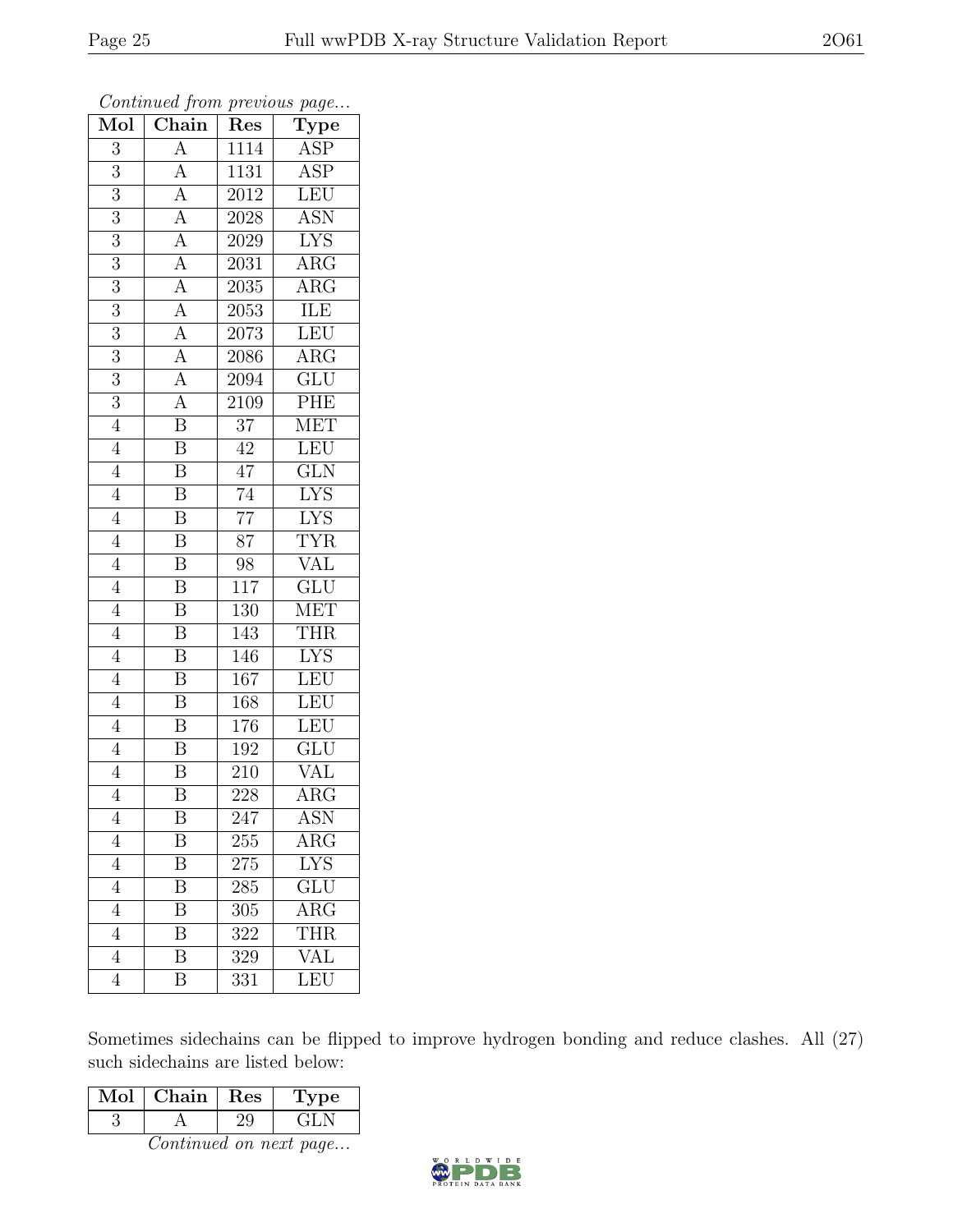| Mol            | . <i>.</i><br>Chain                                                        | $\mathbf{r}$<br>Res | $r - 3$<br>${\rm \bf Type}$ |
|----------------|----------------------------------------------------------------------------|---------------------|-----------------------------|
| $\overline{3}$ | $\frac{A}{A}$                                                              | $\overline{111}$    | <b>HIS</b>                  |
| 3              |                                                                            | 114                 | $\overline{\text{GLN}}$     |
| $\overline{3}$ | $\overline{A}$                                                             | 128                 | $\overline{\text{GLN}}$     |
| 3              | $\frac{\overline{A}}{\overline{A}}$                                        | 138                 | <b>ASN</b>                  |
| $\overline{3}$ |                                                                            | $\overline{139}$    | $\overline{\mathrm{ASN}}$   |
| 3              |                                                                            | 148                 | $\overline{\text{GLN}}$     |
| 3              | $\overline{A}$                                                             | 162                 | $\overline{\text{GLN}}$     |
| 3              | $\frac{\overline{A}}{\overline{A}}$ $\frac{\overline{A}}{\overline{A}}$    | 186                 | <b>ASN</b>                  |
| $\overline{3}$ |                                                                            | 190                 | <b>ASN</b>                  |
| $\overline{3}$ |                                                                            | $\overline{200}$    | <b>ASN</b>                  |
| 3              |                                                                            | 220                 | $\overline{\text{GLN}}$     |
| $\overline{3}$ |                                                                            | $\overline{263}$    | $\overline{\text{GLN}}$     |
| $\overline{3}$ | $\frac{\overline{A}}{\overline{A}}$                                        | 271                 | $\overline{\text{GLN}}$     |
| 3              |                                                                            | 287                 | $\overline{\text{GLN}}$     |
| $\overline{3}$ | $\frac{\overline{A}}{\overline{A}}$<br>$\frac{\overline{A}}{\overline{A}}$ | $\overline{1111}$   | <b>ASN</b>                  |
| 3              |                                                                            | 2028                | ĀSN                         |
| $\overline{3}$ |                                                                            | 2044                | $\overline{\text{GLN}}$     |
| 3              |                                                                            | 2047                | $\overline{\text{GLN}}$     |
| $\overline{4}$ | $\overline{\mathrm{B}}$                                                    | 109                 | <b>HIS</b>                  |
| $\overline{4}$ | $\overline{\mathbf{B}}$                                                    | 185                 | $\overline{\text{GLN}}$     |
| $\overline{4}$ | $\overline{\text{B}}$                                                      | 247                 | <b>ASN</b>                  |
| $\overline{4}$ | $\overline{\mathrm{B}}$                                                    | 279                 | $\overline{\text{GLN}}$     |
| $\overline{4}$ | $\boldsymbol{B}$                                                           | 288                 | <b>ASN</b>                  |
| $\overline{4}$ | $\overline{\mathrm{B}}$                                                    | $304\,$             | $\overline{HIS}$            |
| $\overline{4}$ | $\overline{\mathbf{B}}$                                                    | 320                 | ASN                         |
| $\overline{4}$ | $\overline{\mathrm{B}}$                                                    | 330                 | $\overline{\text{GLN}}$     |

#### 5.3.3 RNA  $(i)$

There are no RNA molecules in this entry.

#### 5.4 Non-standard residues in protein, DNA, RNA chains  $(i)$

There are no non-standard protein/DNA/RNA residues in this entry.

## 5.5 Carbohydrates (i)

There are no monosaccharides in this entry.

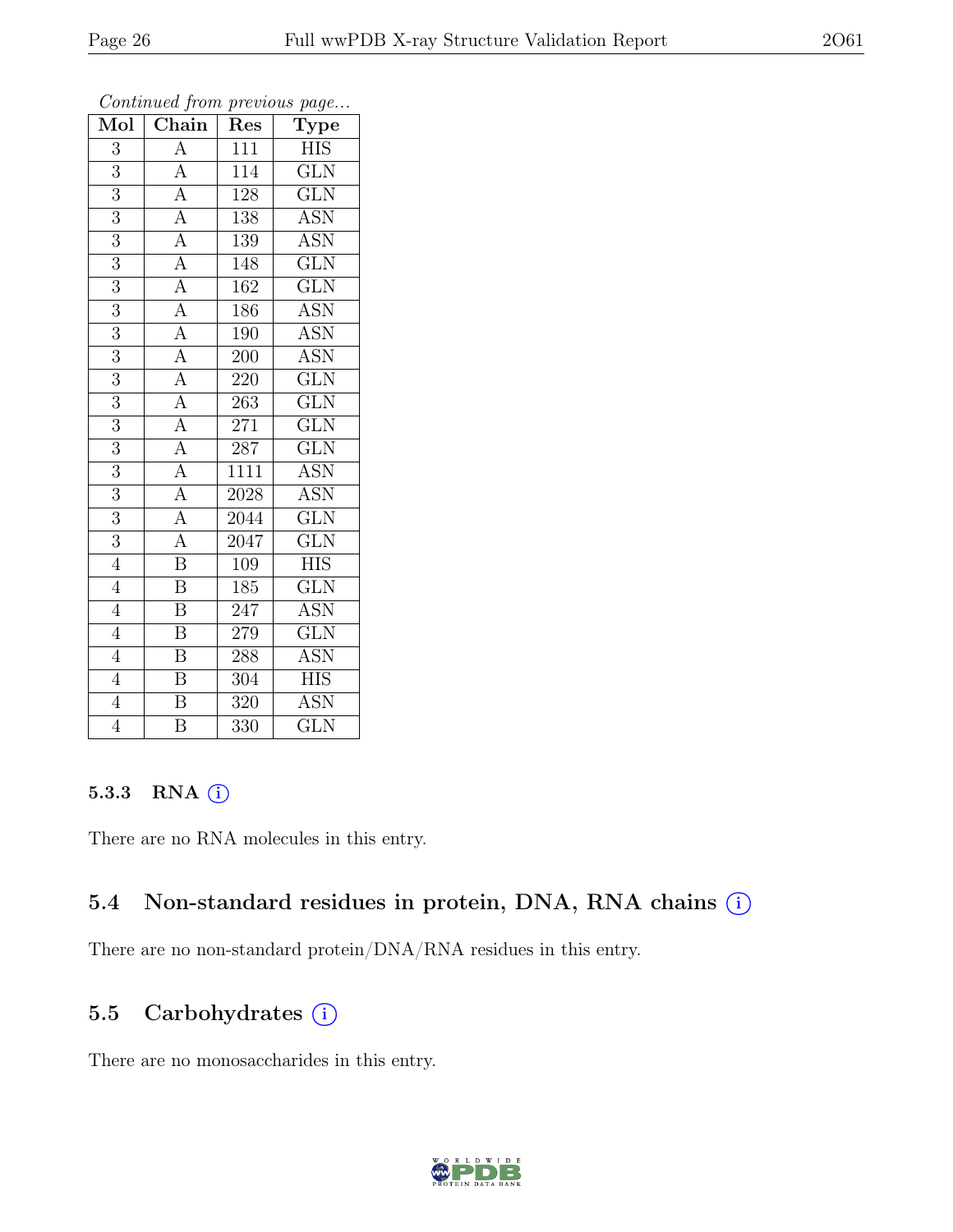## 5.6 Ligand geometry  $(i)$

There are no ligands in this entry.

## 5.7 Other polymers (i)

There are no such residues in this entry.

## 5.8 Polymer linkage issues (i)

There are no chain breaks in this entry.

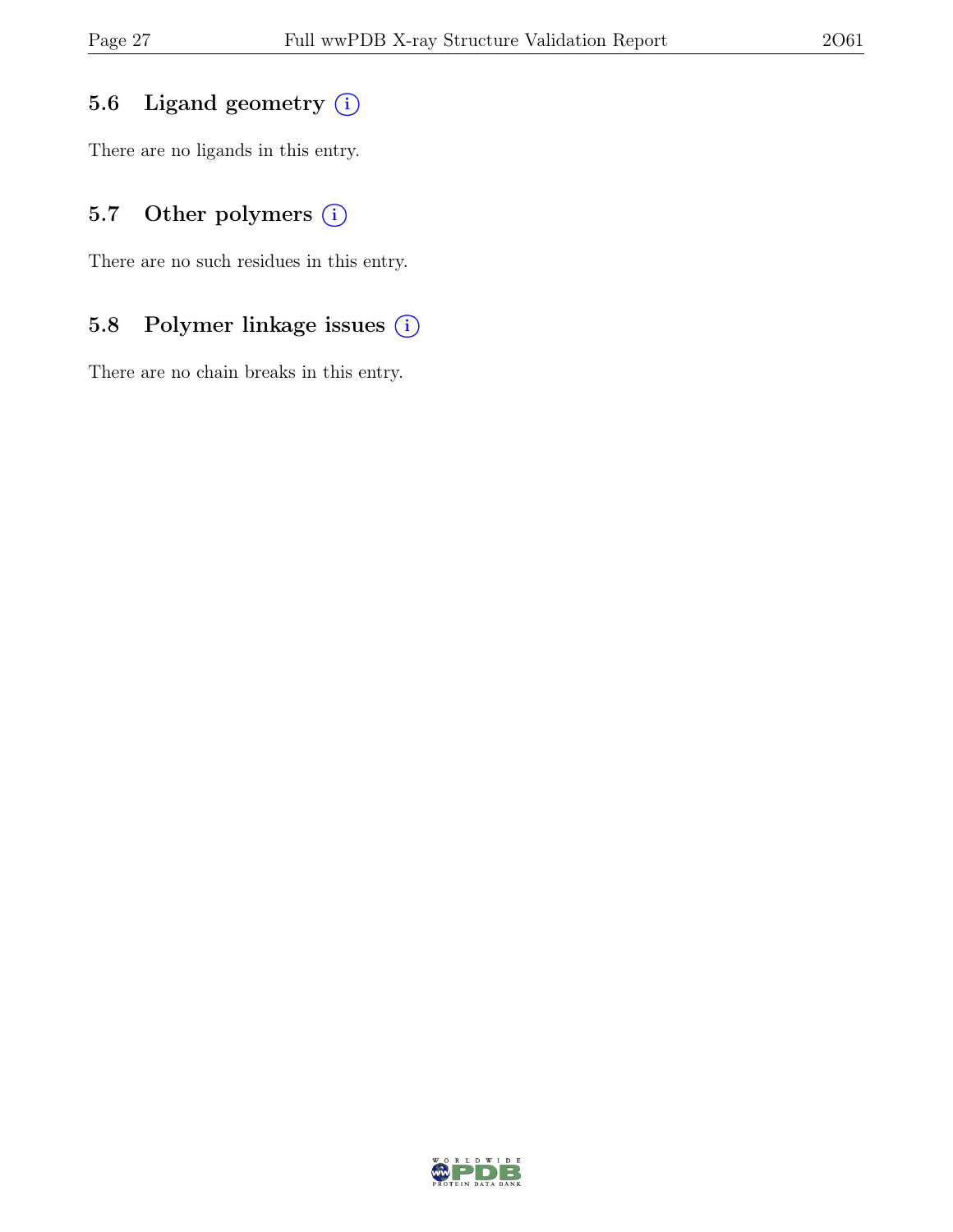# 6 Fit of model and data  $(i)$

## 6.1 Protein, DNA and RNA chains (i)

In the following table, the column labelled ' $\#\text{RSRZ}>2$ ' contains the number (and percentage) of RSRZ outliers, followed by percent RSRZ outliers for the chain as percentile scores relative to all X-ray entries and entries of similar resolution. The OWAB column contains the minimum, median,  $95<sup>th</sup>$  percentile and maximum values of the occupancy-weighted average B-factor per residue. The column labelled 'Q< 0.9' lists the number of (and percentage) of residues with an average occupancy less than 0.9.

| Mol            | Chain      | Analysed         | $<$ RSRZ $>$ | $\#\text{RSRZ}\text{>2}$ |               | $OWAB(A^2)$      | Q <sub>0.9</sub> |
|----------------|------------|------------------|--------------|--------------------------|---------------|------------------|------------------|
|                | Е          | $36/36$ (100%)   | 0.08         | 2(5%)<br>24              | 16            | 30, 51, 124, 142 |                  |
| 2              | $_{\rm F}$ | $34/34$ (100%)   | $-0.05$      | $(2\%)$<br>51<br>41      |               | 27, 48, 71, 123  |                  |
| 3              | А          | $498/540(92\%)$  | 0.21         | 33 $(6\%)$<br>18         | <sup>11</sup> | 27, 60, 122, 139 |                  |
| $\overline{4}$ | B          | $314/314$ (100%) | 0.16         | 14 $(4%)$<br>33          | 23            | 28, 63, 116, 140 |                  |
| All            | All        | 882/924 (95%)    | 0.18         | 50(5%)<br>23             | 15            | 27, 60, 121, 142 |                  |

All (50) RSRZ outliers are listed below:

| Mol              | Chain                   | Res            | <b>Type</b> | <b>RSRZ</b> |
|------------------|-------------------------|----------------|-------------|-------------|
| 3                | A                       | 1132           | SER         | 8.3         |
| $\overline{4}$   | $\overline{B}$          | 181            | <b>GLY</b>  | 6.8         |
| $\overline{3}$   | $\boldsymbol{A}$        | 2016           | <b>LEU</b>  | 6.3         |
| $\overline{4}$   | $\boldsymbol{B}$        | 176            | LEU         | 6.0         |
| $\overline{4}$   | B                       | 180            | <b>GLY</b>  | 5.2         |
| 3                | $\boldsymbol{A}$        | 1079           | <b>PRO</b>  | 4.9         |
| $\mathfrak{Z}$   | $\boldsymbol{A}$        | 2110           | <b>VAL</b>  | 4.6         |
| $\overline{3}$   | $\overline{A}$          | 2092           | <b>LEU</b>  | 4.2         |
| $\overline{3}$   | $\boldsymbol{A}$        | 1081           | <b>PRO</b>  | 4.2         |
| $\overline{3}$   | $\overline{A}$          | 2033           | $\rm{ARG}$  | 4.0         |
| $\overline{4}$   | $\boldsymbol{B}$        | 177            | <b>GLN</b>  | 3.8         |
| $\overline{3}$   | $\overline{\rm A}$      | 2034           | PHE         | 3.7         |
| $\overline{4}$   | $\overline{B}$          | 182            | <b>GLY</b>  | 3.6         |
| 3                | А                       | 1080           | <b>PRO</b>  | 3.6         |
| $\overline{3}$   | $\overline{A}$          | 2012           | LEU         | 3.6         |
| $\overline{4}$   | $\boldsymbol{B}$        | <sup>175</sup> | <b>TYR</b>  | 3.6         |
| $\overline{4}$   | $\overline{\mathrm{B}}$ | 162            | <b>GLY</b>  | 3.1         |
| 3                | $\boldsymbol{A}$        | 2111           | ASN         | 3.1         |
| 3                | $\boldsymbol{A}$        | 2051           | PHE         | $2.9\,$     |
| $\boldsymbol{3}$ | $\overline{A}$          | 2045           | <b>ASP</b>  | $2.9\,$     |
| 3                | А                       | 2085           | <b>ASN</b>  | $2.9\,$     |

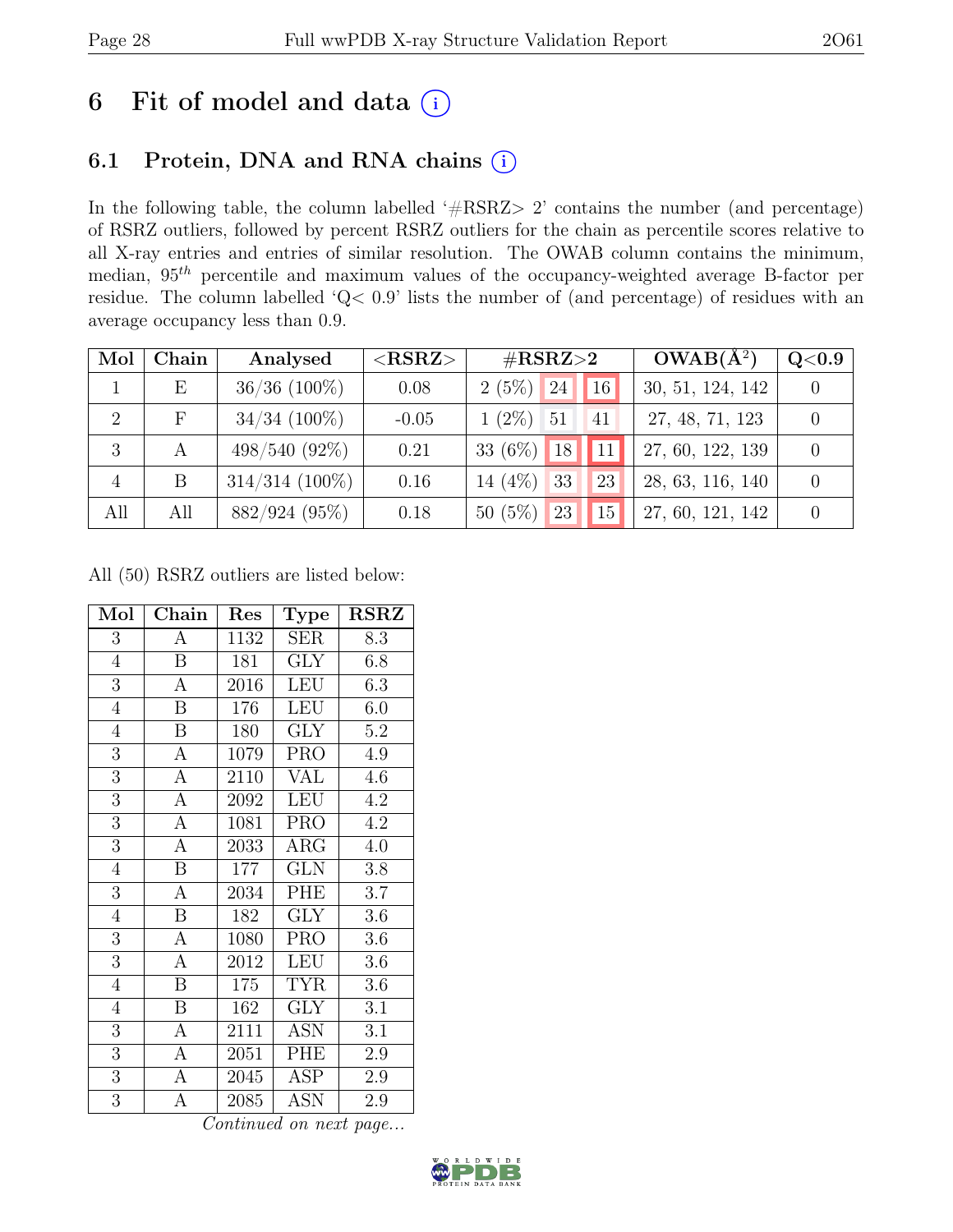| Mol            | Chain                   | Res               | Type                      | <b>RSRZ</b>      |
|----------------|-------------------------|-------------------|---------------------------|------------------|
| 3              | $\overline{A}$          | 2088              | $\overline{\text{GLU}}$   | 2.9              |
| $\overline{3}$ | $\overline{A}$          | 2025              | <b>ALA</b>                | 2.8              |
| $\overline{4}$ | $\overline{\mathrm{B}}$ | 126               | $\overline{\text{GLY}}$   | $\overline{2.7}$ |
| $\overline{3}$ | $\overline{\rm A}$      | 2043              | $\rm{ARG}$                | 2.6              |
| $\overline{3}$ | $\overline{\rm A}$      | 1075              | $\overline{\rm{ARG}}$     | $\overline{2.6}$ |
| $\overline{3}$ | $\overline{A}$          | 42                | <b>SER</b>                | $\overline{2.6}$ |
| $\overline{3}$ | $\overline{\rm A}$      | 2031              | $\rm{ARG}$                | 2.5              |
| $\overline{4}$ | $\overline{\mathrm{B}}$ | 74                | $\overline{\text{LYS}}$   | $\overline{2.5}$ |
| $\overline{3}$ | $\overline{\rm A}$      | 2091              | $\overline{\text{ARG}}$   | $2.5\,$          |
| $\overline{3}$ | $\overline{A}$          | 2042              | <b>LEU</b>                | $\overline{2.5}$ |
| $\overline{3}$ | $\overline{\rm A}$      | 2046              | $\overline{ALA}$          | $\overline{2.5}$ |
| $\overline{3}$ | $\overline{\rm A}$      | 147               | $\overline{\mathrm{GLU}}$ | $\overline{2.3}$ |
| $\overline{2}$ | $\overline{\mathrm{F}}$ | $\overline{2}$    | $\overline{\text{DC}}$    | $\overline{2.3}$ |
| $\overline{3}$ | $\overline{\rm A}$      | 2030              | <b>SER</b>                | $\overline{2.3}$ |
| $\overline{4}$ | $\overline{\mathrm{B}}$ | $\overline{321}$  | ILE                       | $\overline{2.3}$ |
| $\mathbf{1}$   | $\overline{\mathrm{E}}$ | $\mathbf 1$       | DT                        | $\overline{2.3}$ |
| $\overline{3}$ | $\overline{A}$          | $208\overline{6}$ | $\overline{\rm{ARG}}$     | $\overline{2.3}$ |
| $\overline{3}$ | $\overline{\rm A}$      | 2011              | TRP                       | $\overline{2.3}$ |
| $\overline{3}$ | $\overline{A}$          | 81                | PRO                       | 2.3              |
| $\overline{4}$ | $\overline{\mathrm{B}}$ | $\overline{87}$   | <b>TYR</b>                | $\overline{2.2}$ |
| $\overline{3}$ | $\overline{\rm A}$      | 291               | <b>ASP</b>                | $2.2\,$          |
| $\overline{1}$ | $\overline{\mathrm{E}}$ | $\overline{35}$   | $\overline{\mathrm{DG}}$  | $\overline{2.2}$ |
| $\overline{4}$ | $\boldsymbol{B}$        | 222               | <b>THR</b>                | 2.2              |
| $\overline{3}$ | $\overline{\rm A}$      | $20\overline{23}$ | $\overline{\text{GLY}}$   | $\overline{2.2}$ |
| $\overline{3}$ | $\overline{A}$          | 2044              | <b>GLN</b>                | 2.1              |
| $\overline{3}$ | $\overline{A}$          | 266               | VAL                       | 2.1              |
| $\overline{4}$ | B                       | 164               | <b>ASN</b>                | 2.1              |
| $\overline{3}$ | $\overline{\rm A}$      | 1131              | <b>ASP</b>                | $2.0\,$          |
| $\overline{4}$ | $\overline{\mathrm{B}}$ | $\overline{37}$   | <b>MET</b>                | 2.0              |

Continued from previous page...

# 6.2 Non-standard residues in protein, DNA, RNA chains  $(i)$

There are no non-standard protein/DNA/RNA residues in this entry.

## 6.3 Carbohydrates (i)

There are no monosaccharides in this entry.

## 6.4 Ligands  $(i)$

There are no ligands in this entry.